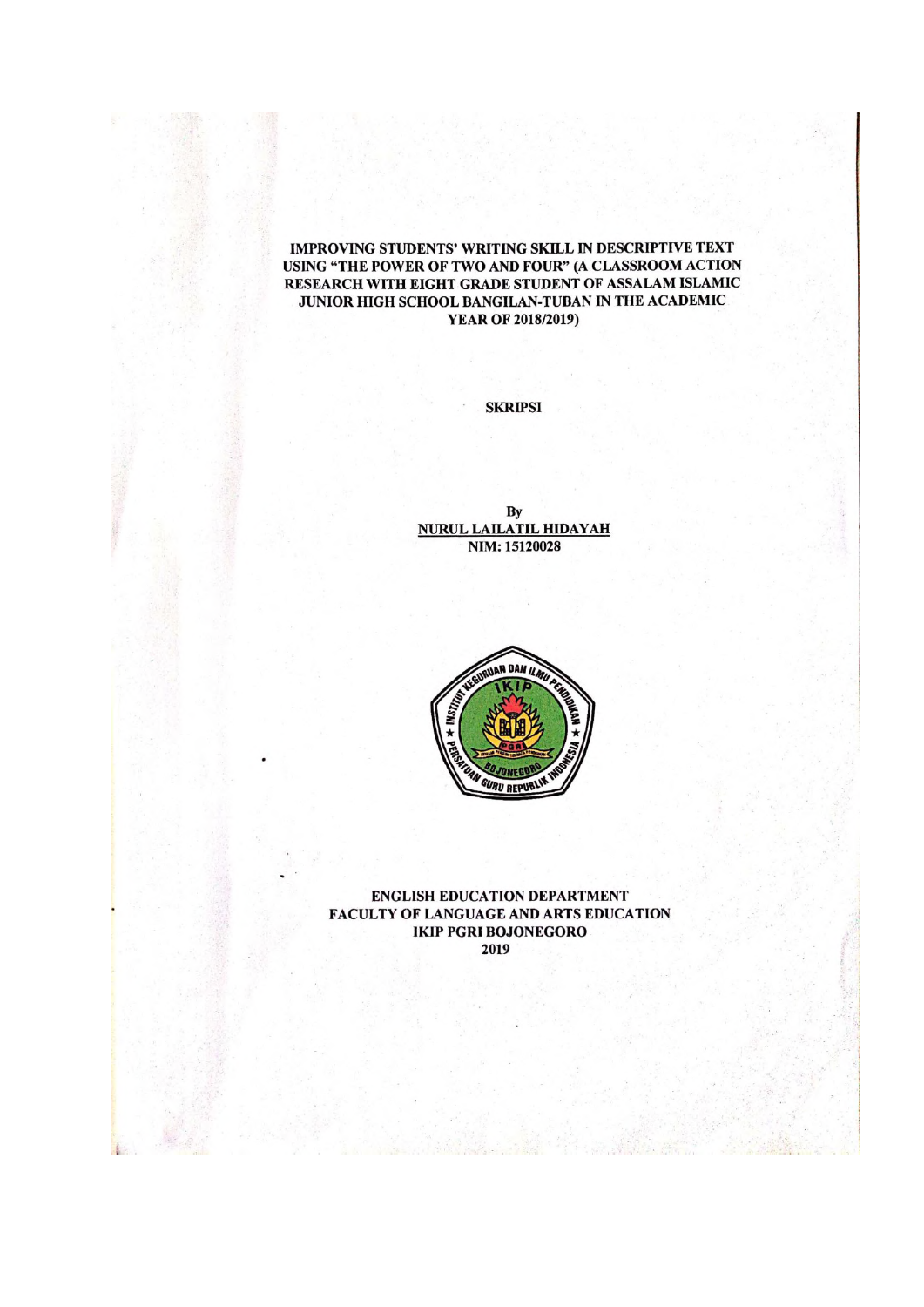### **LEGITIMATION**

#### **SKRIPSI**

### IMPROVING STUDENTS' WRITING SKILL IN DESCRIPTIVE TEXT USING "THE POWER OF TWO AND FOUR"(A CLASSROOM ACTION RESEARCH WITH EIGHT GRADE STUDENT OF ASSALAM ISLAMIC JUNIOR HIGH SCHOOL BANGILAN-TUBAN IN THE ACADEMIC YEAR OF 2018/2019)

By NURUL LALATL HIDAYAH NIM:15120028

This is to certify that the sarjana's thesis has been approved bt the Board of Examiners as the requirement for the dgree of Sarjana in English Language Education 20<sup>th</sup> August 2019

#### **Board of Examiners**

| Chair     | : Ima Isnaini Taufiqur Rohmah, S.Pd, M.Pd |  |
|-----------|-------------------------------------------|--|
| Secretary | : Fitri Nurdianingsih, S.Pd, M.Pd         |  |
| Member    | : 1. Refi Ranto Rozak, S.Pd, M.Pd         |  |
|           | 2. Dra. Fathia Rosyida, M.Pd              |  |
|           | 3. Fitri Nurdianingsih, S.Pd, M.Pd        |  |
|           |                                           |  |



iv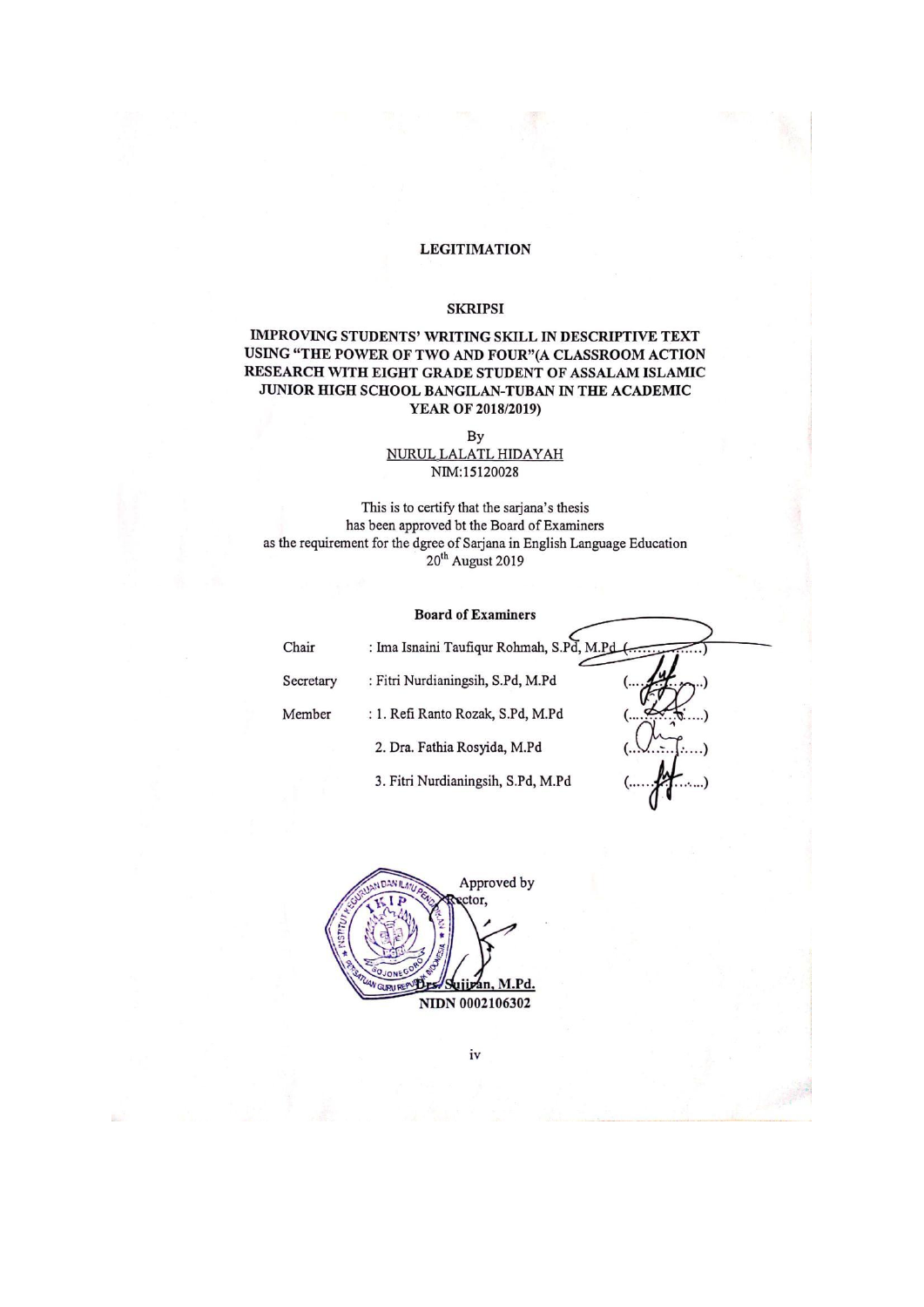# **CHAPTER I**

# **INTRODUCTION**

# **A. Background of the Study**

The writing skills are complex and sometimes difficult to teach, requiring mastery not only of grammatical and rhetorical devices but also of conceptual and judgemental elements (Heaton, 1988: 135). As teachers of English, we should prove materials that are appropriate with the curriculum and find suitable method or strategy in the teaching-learning process to enable the students to master those language skills. Furthermore, in order to make English teaching successful, we have to consider some factors such as the quality of teachers, students, etc.

Writing is very important for many people because it will help them understand many paragraphs written in English, either to obtain information for scientific purposes or just relaxation. Through writing, the students can enlarge their point of view of their atmosphere and knowledge. They can also convey or write their ideas, imagination, and experiences into a paragraph and it can be explored to become histories. The importance of English writing is also stated in Competence-Based Curriculum 2004; it states that English is understood as a means of communication as well as in writing. In this case, it also explained the meaning of communications. Communication is an understanding and expressing of information, thoughts, feeling, science, and culture developing by using language (Depdiknas,2004*:* 7)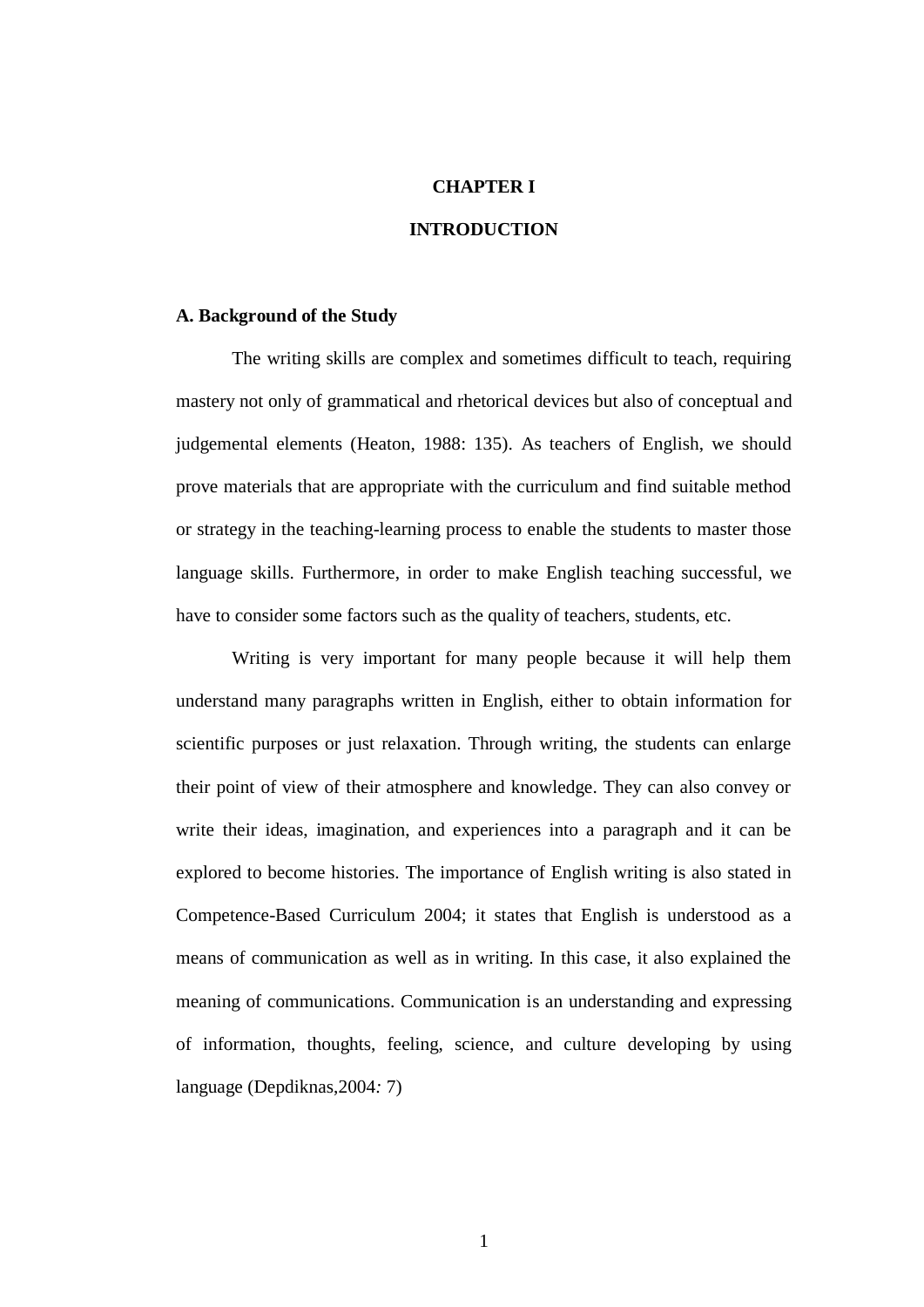Writing skill in Junior High School should be learned based on genres. The genres which should be taught in junior high school are procedure, descriptive, recount, and narrative. Descriptive is one of the genres that is taught in order to make the students know how to describe any subject in their surrounding. According to Oshima and Hogue description is writing about how something (or someone) looks and uses space order. In space order, you might describe something from up to bottom or from left to right.

In order to improve student descriptive writing, the teacher needs to use the appropriate strategy. The power of two and four strategies is regarded as important to improve student descriptive writing. This strategy is included as part of active learning which is one of the best ways to enhance more active learning by providing learning tasks are performed in a small group of students. Collaborative learning has become popular in educational environments today. By placing students in groups and given tasks in which they are dependent on each other to get the job done is a wonderful way to give students the ability to use in the community. So that the method to be used in learning can be more effective, the teacher must be able to see the situation and condition of the soul, including learning Media. Learning activities for students moderate ability are certainly different from smart students. (Ismail, 2008: 80)

In this case, the researcher will try to observe and improve the achievement of teaching Descriptive writing using the Power of Two and Four strategies and at ASSALAM Islamic Junior High School Bangilan Tuban especially with 8<sup>th</sup>-grade students. This will help the students of ASSALAM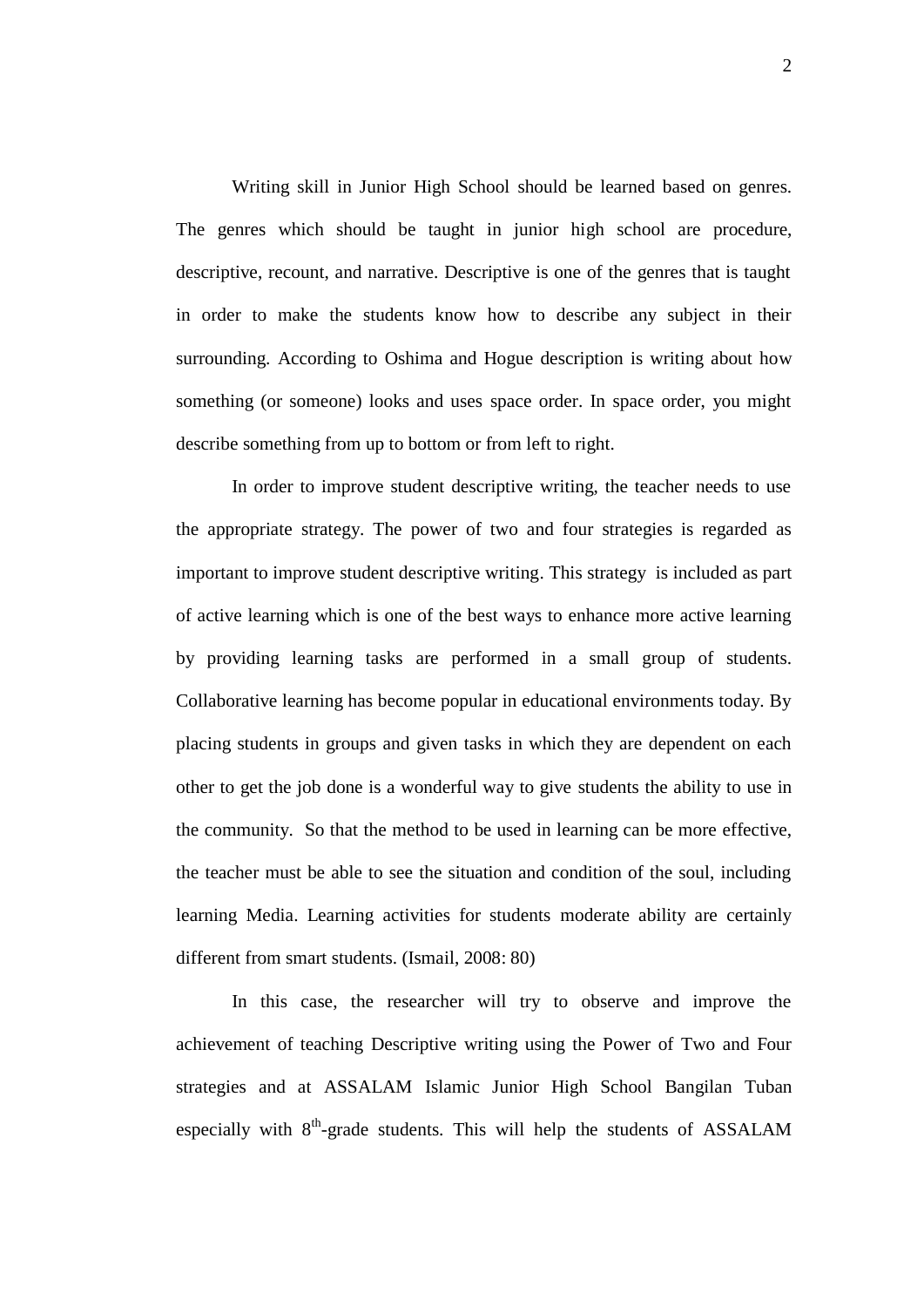Islamic Junior High School Bangilan Tuban improve their writing skill without feeling bored because teaching writing descriptive text by using the Power of Two and Four strategies has never been done there.

The researcher expects that this research will help language teachers investigate the achievement of the power of two and four strategies in teaching writing descriptive text and find out students perception on the strategy in relation to their writing improvement. It will help them in designing their course syllabus, determining specific learning outcome in writing course as well as selecting and managing materials and tasks relevantly respond to the ultimate goals of writing works.

### **B. Reasons for Choosing the Topic**

There are some reasons why the researcher chooses this research topic. They are:

- 1. The strategy which only focuses on written text sometimes can make students bored. It does not engage the material doing this classroom action research will give more information as to which strategy can be used to teach writing. Generally, English teachers teach descriptive text using traditional descriptive text that can make students engage and improve their interest during English course.
- 2. Doing this research will give a new way in teaching writing descriptive text for English teachers of ASSALAM Islamic Junior High School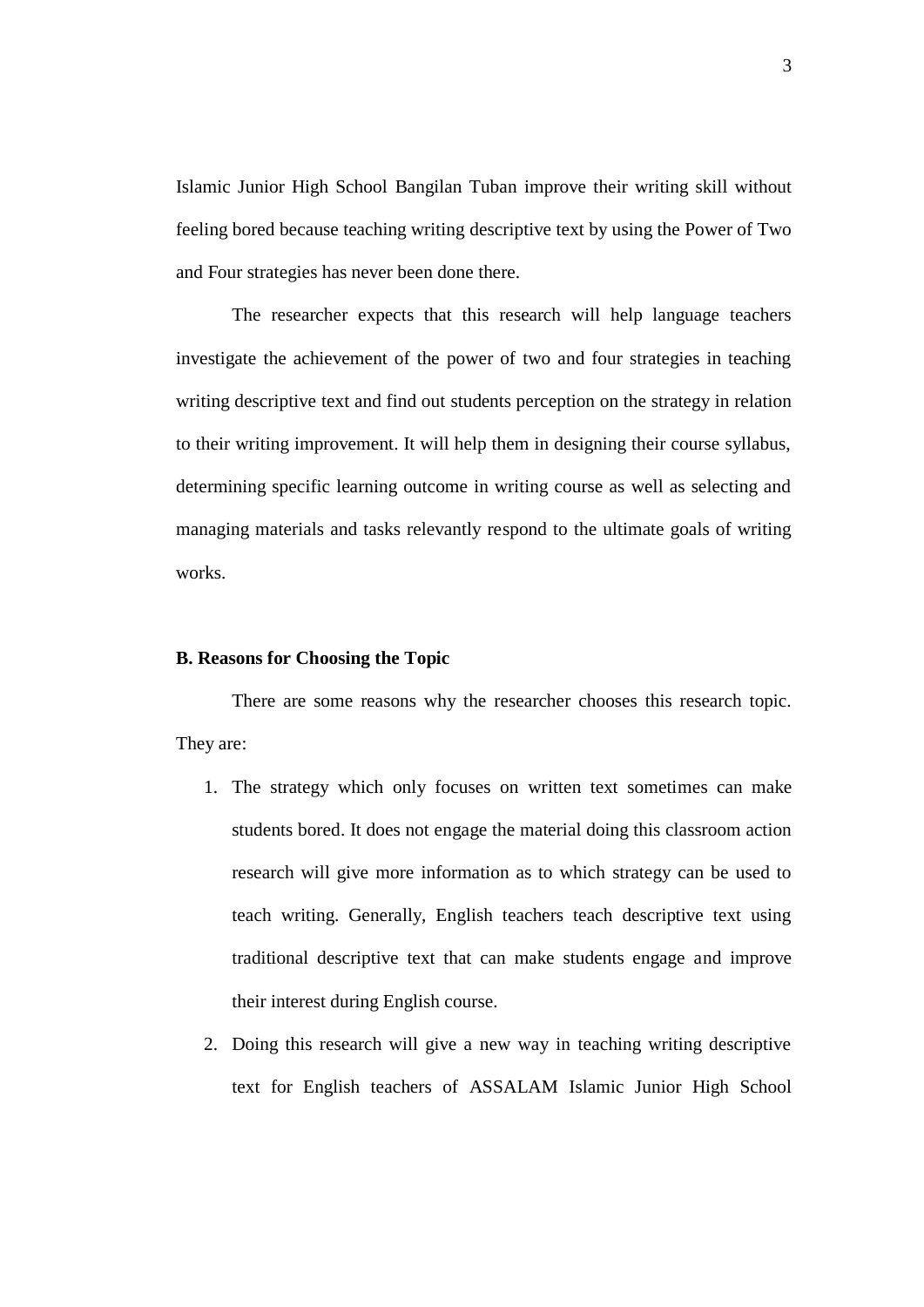Bangilan Tuban because they are less in cooperative learning for teaching so far.

3. Investigating students perception on their learning activity conducted through this strategy will be the reference for English teachers in designing their course syllabus as well as selecting and managing materials which are relevant to students' interest in order to reach the ultimate goals.

# **C. Research Questions**

Based on the background of the research above, the formulation of research questions are as follows:

- 1. How is the implementation of Power of Two and Four in improving students' writing skill in the descriptive text?
- 2. How is the improvement of students' achievement after being taught through using the Power of Two and Four?

# **D. Objectives of the Study**

The objectives of this study are as follows:

- 1. To describe the implementation of Power of Two and Four in improving students' writing skill in descriptive text.
- 2. To describe the improvement of students' achievement after being taught through using the power of two and four.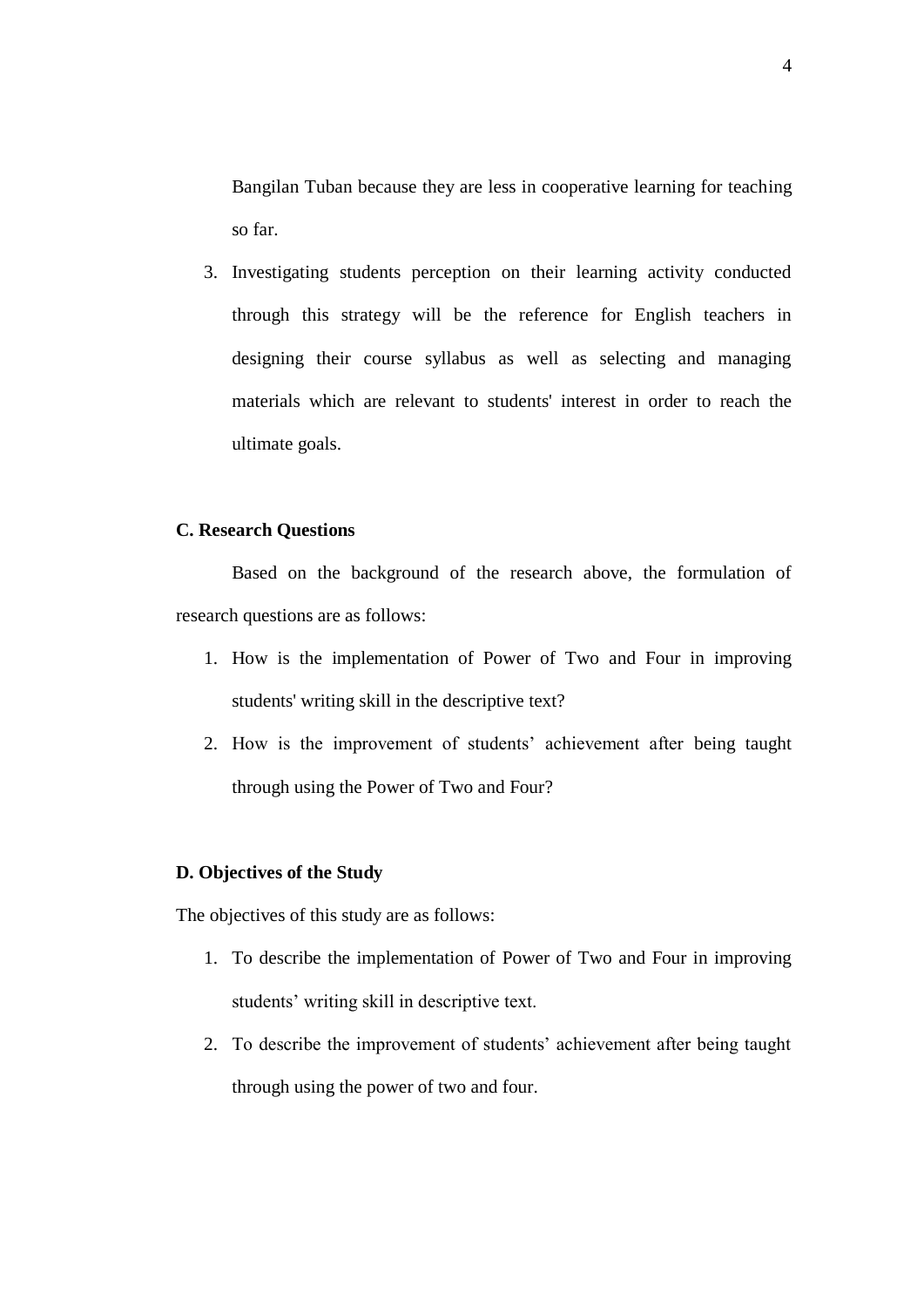# **E. The significance of the Study**

By doing the research, it is expected to reveal the following:

- 1. Students the result of this study may help the students to improve their writing skills in descriptive text. It could have a positive force for obtaining higher achievement.
- 2. English teacher or second language teacher may apply this method (The Power of Two and Four) to stimulate students in writing descriptive text.
- 3. The Development of Knowledge (Teaching-Learning Strategy) This study is hoped to be valuable as the contributor in the educational world about the achievement of using the Power of Two and Four in improving students' writing skill in descriptive text.

# **F. Limitation of the Study**

Research should be limited in its scope so that the problem being examined is not too wide and the research is effective. To limit the scope of the research and to analyze the problems, the findings of the research should be limited by the following factors:

1. Using the Power of Two and Four to improve students' writing of descriptive text at 8thgrade of ASSALAM Islamic Junior High School Bangilan Tuban at the preparation activity, main activity, and evaluation activity.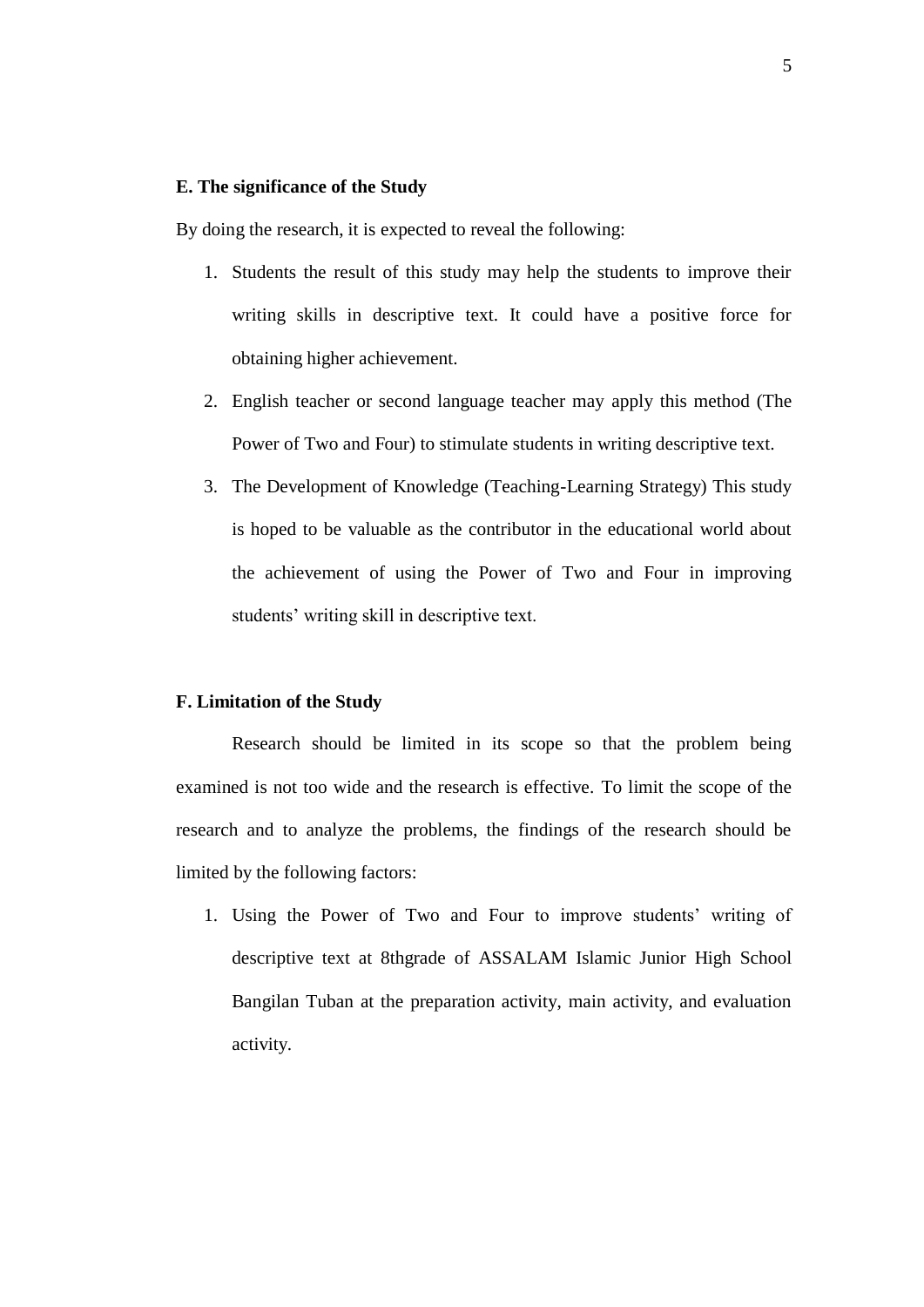- 2. The assessment of students' writing covers the parts, qualities, and characteristics of the object to determine the improvement of students' writing of the descriptive text.
- 3. The contributions of the use of the Power of Two and Four to the students' improvement in descriptive text.

# **G. Definition of Key Terms**

To avoid any ambiguities and misunderstanding of the terms used, the writer would like defining some operational terms in this research.

The terms are as follows:

1. Students' writing skill

The word writing comes from a verb, which means it is an activity, a process. Writing is a way to produce a language, which you do naturally when you speak (Portland, 1989: 410).

According to Webster Skill is the ability, coming from one's knowledge, practice, aptitude, etc., to do something well or competent excellence in performance; expertness; dexterity (Pearson, 2005: 1).

So, we can conclude that students' writing skill is the capacity of a human being to communicate in written text that mastered by students.

2. Descriptive text

Descriptive text is a unit of meaning which is coherent and appropriate for its context (Hartono, 2005: 4).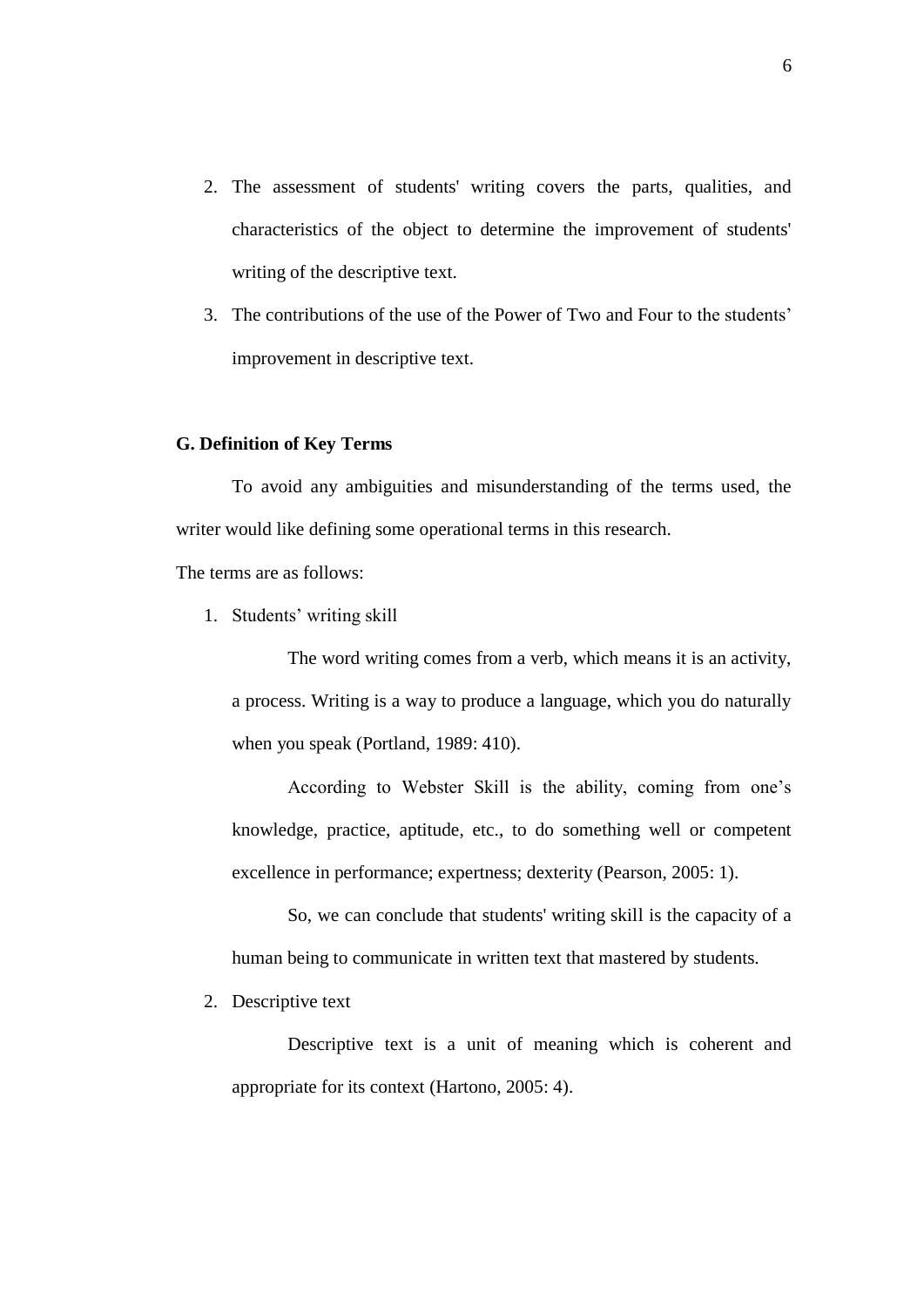Descriptive text is a text which lists the characteristics of something. Descriptive text is usually also used to help the writer develop an aspect of their work, e.g. to create a particular mood, atmosphere or to describe a place so that the reader can create vivid pictures of characters, place, object etc. In the description, a writer uses words to paint a picture of something a person, a scene, or even a feeling. In describing, the writer tells the most significant features or attributes, of the "thing" he or she is talking about. Descriptions range from very precise to very creative. In science, descriptions tend to be exact, as when an author describes an apparatus or a particular organism. Descriptions in poetry are more imaginative. In general, descriptions do not occur alone: They blend with definitions and explanations (Hennings, 1999: 2)

In the description, a writer uses words to paint a picture of something a person, a scene, or even a feeling. So, it can say that descriptive text is a text which social purpose to give an account of imagined or factual events.

# 3. The Power of Two and Four

The Power of Two and Four is the activity is used to promote cooperative learning and reinforce the importance and benefits of synergythat is, that two and (four) heads are indeed better than one (Silberman, 1996: 106).

The power of two learning model and the power of four includes part of cooperative learning is learning in small groups with foster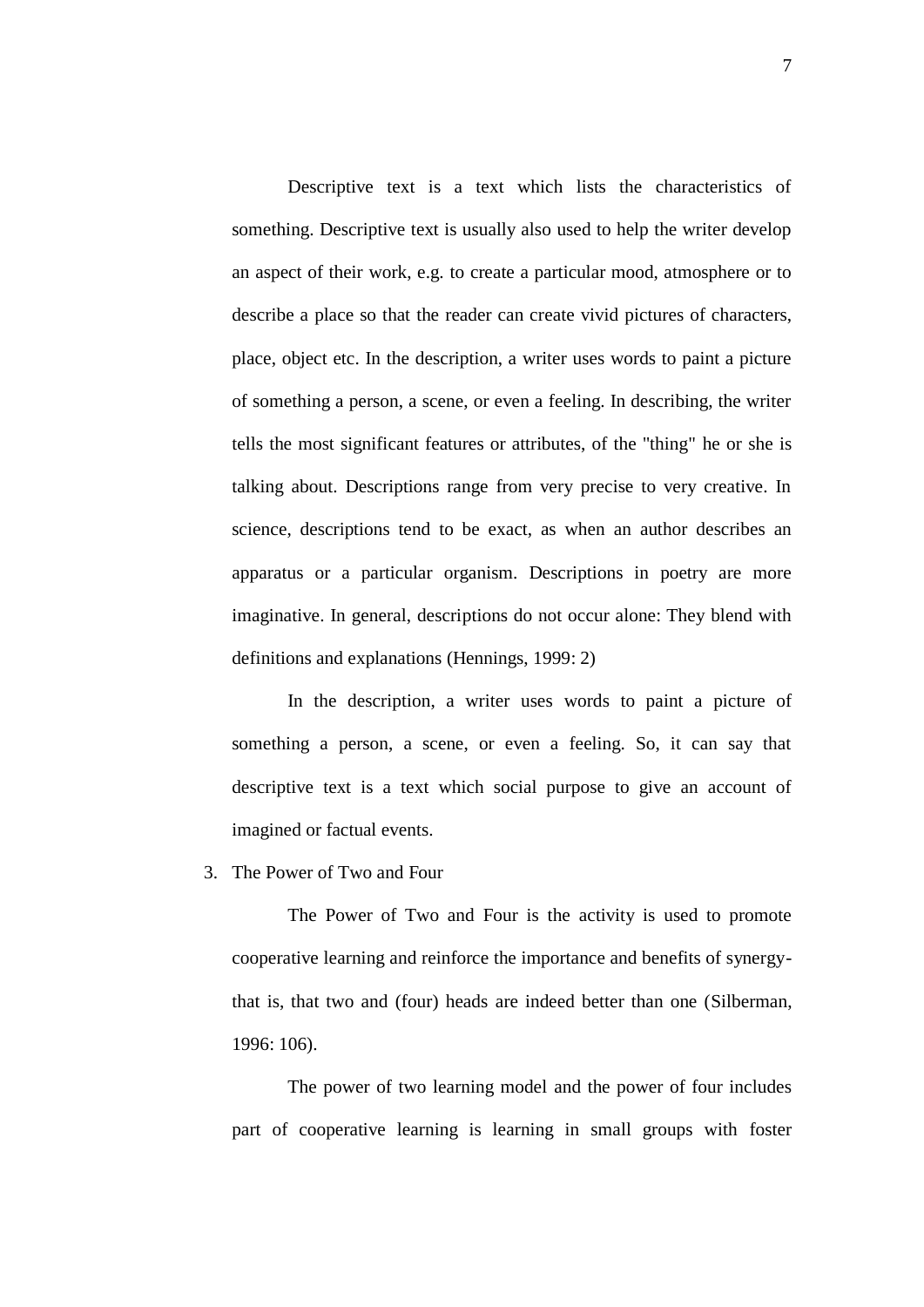maximum cooperation through activities learning by one's own friends with members of two people at in it to achieve basic competence (Mafatih, 2007)

Its purpose is accustomed to active learning individually and group (The result of grouping study is having the impression more).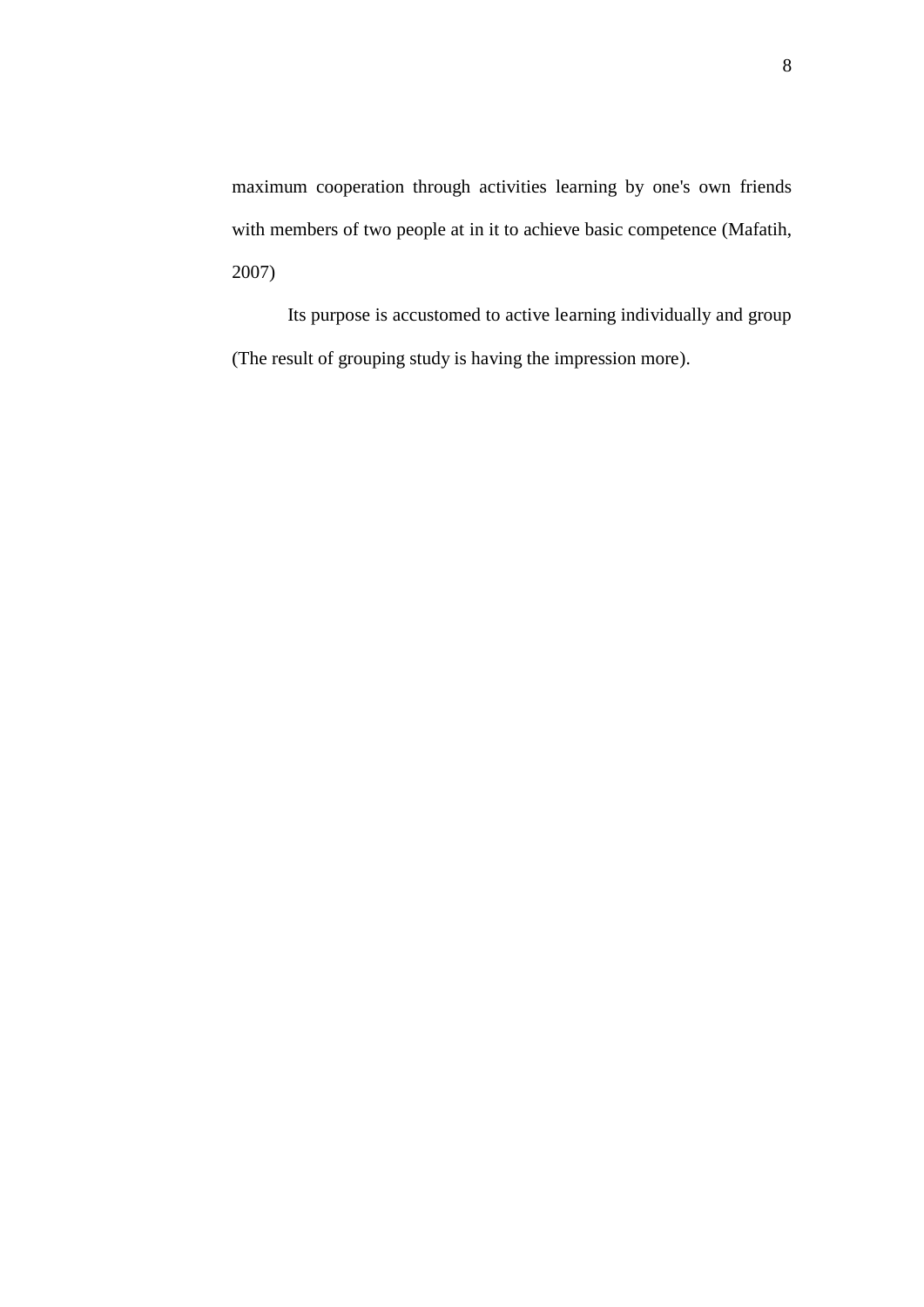# **CHAPTER II**

# **REVIEW OF RELATED LITERATURE**

# **A. Theoretical Review**

# **1. The General Concepts of Writing**

# **a. Definition of Writing**

Victoria Fromkin and Robert Rodman stated that writing is one of the basic tools of civilization. Without it, the world as we know it could not exist (Victoria and Robert, 1983 :160). It means that the development of writing was one of the great human writing. It is difficult for many people to imagine a language without spoken word seems intricately tied to the written word. Children speak before they learn to write and millions of people in the world speak languages with no written form. Among these people, oral literature abounds, and crucial knowledge is memorized and passed between generations. But human memory is short-lived, and the brain's storage capacity is finite. Writing overcame such problems and allowed communication across the miles and through the years and centuries. Writing permits a society to permanently record its poetry, its history, and technology.

Writing is one of the ways to express things in our mind, feeling, ideas or thought. Marianne Celce and Murcia stated that writing is a production of the written word that results in text but the text must be read and comprehended in order for communication to take place (Marianne and Murcia, 2000: 142)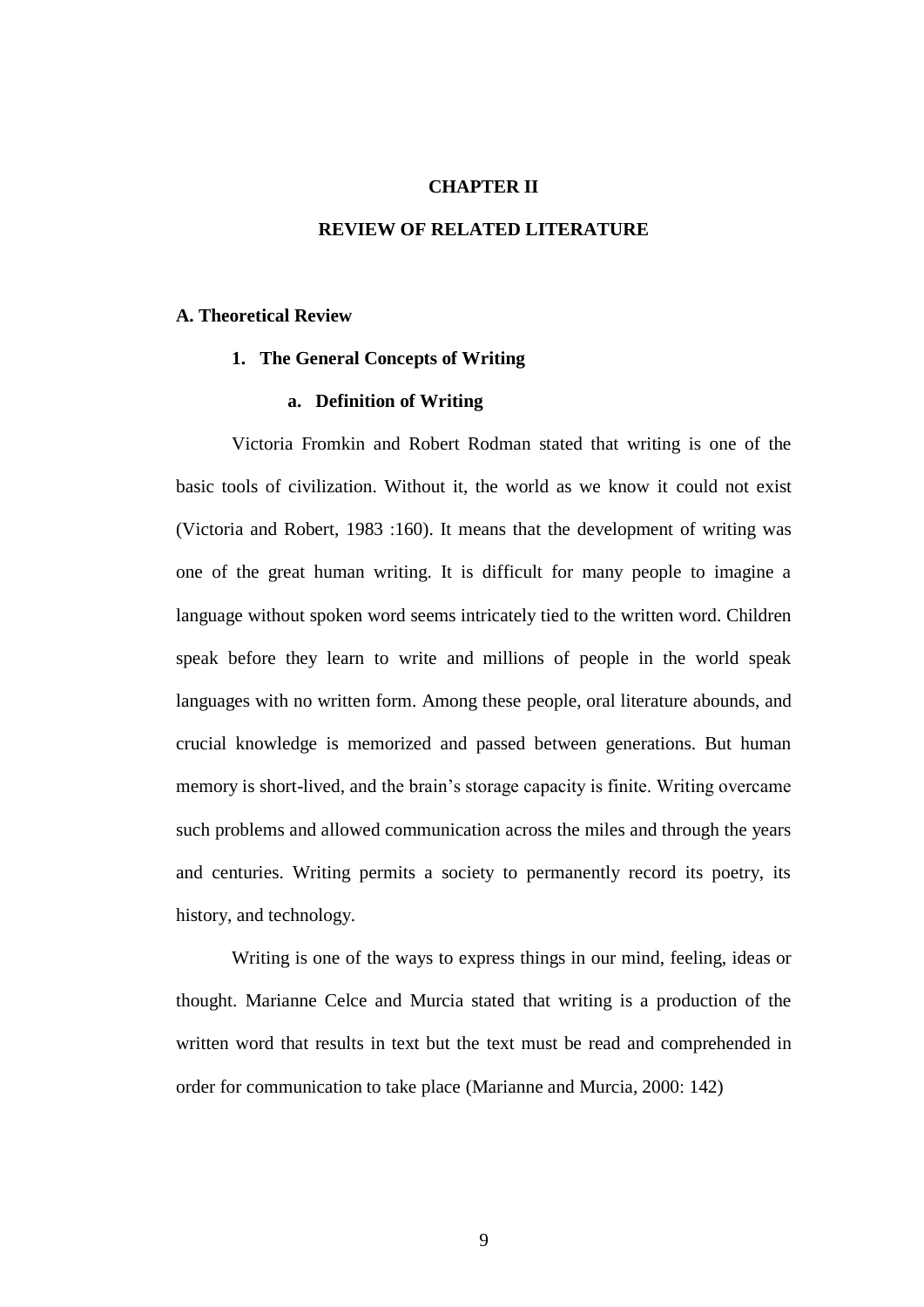Writing is a complex socio-cognitive process involving the construction of recorded messages on paper or on some other material, and, more recently, on a computer screen (John and Cristine, 1994: 34). John Harris adds that writing is a process that occurs over a period of time, particularly if we take into account the sometimes extended periods of thinking that precede creating an initial draft.

From some definition, writing is a system of human communication which represents a symbol. By writing, we can share our idea, feeling, or anything that exist in our mind. Writing prosecutes students to focus on generating an idea, organizing coherently, revising it into the good composition, using discourse markers and rhetorical conventions cohesively, and editing text for appropriate grammar, Therefore, students who want to be able to write good writing, they must learn to write regularly.

#### **b. Writing Process**

Perhaps we can personally appreciate what it means to be asked to write something-say, a letter to an editor, an article for a newsletter,a paper for a course you are taking and to allow the very process of putting ideas down on paper to transform thoughts into words, to sharpen your main ideas, to give them structure and coherent organization (Peter, 1973: 14-16) expressed this concept as follow : The common sense, conventional understanding of writing is as follows. Writing is a two-step process. First, you figure out your meaning, then you put it into language: figure out what you want to say; don't start writing till you do; make a plan; use an outline; begin writing only afterward. Central to this model is the idea of keeping control, keeping things in hand. Don't let things wander into a mess.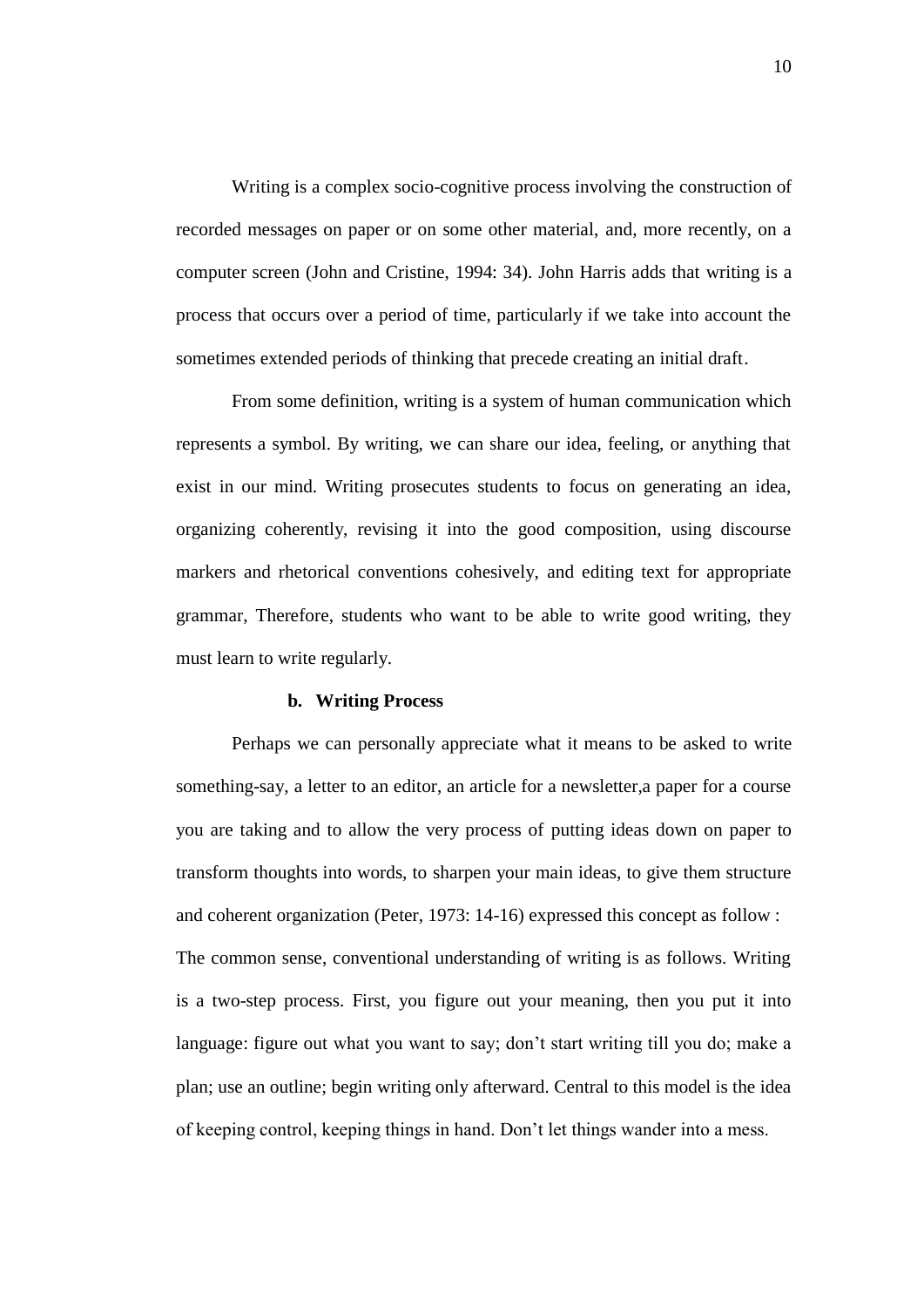The writer assumes that before writing the writer must figure the meaning into language and the written in keeping control. Writing is a process and that what we write is often heavily influenced by the constraints of genres, and then these elements have to be present in learning activities. The Anthony Seow stated that writing process as a private action may be broadly seen as comprising four main stages:

# 1). Planning (Pre-Writing)

Pre-Writing is any activity in the classroom that encourages students to write. It moves students away from having to face a blank page toward generating tentative ideas and gathering information for writing.

When planning, writers have to think about three main issues. First, they have to consider the purpose of their writing since this will influence not only the type of the text they wish to produce, but also the language they use, and the information they choose to include. Secondly, an experienced writer thinks of the audience they are writing for since this will influence not only the shape of the writing but also the choice of language. Thirdly, writers have to consider the content structure of the piece – that is, how best to sequence the facts, ideas, or arguments which they have decided to include.

# 2) Drafting

At the drafting stage, the writers are focused on the fluency of writing and are not preoccupied with grammatical accuracy or the neatness of the draft. This first 'go' at a text is often done on the assumption that it will be amended later. 3) Revising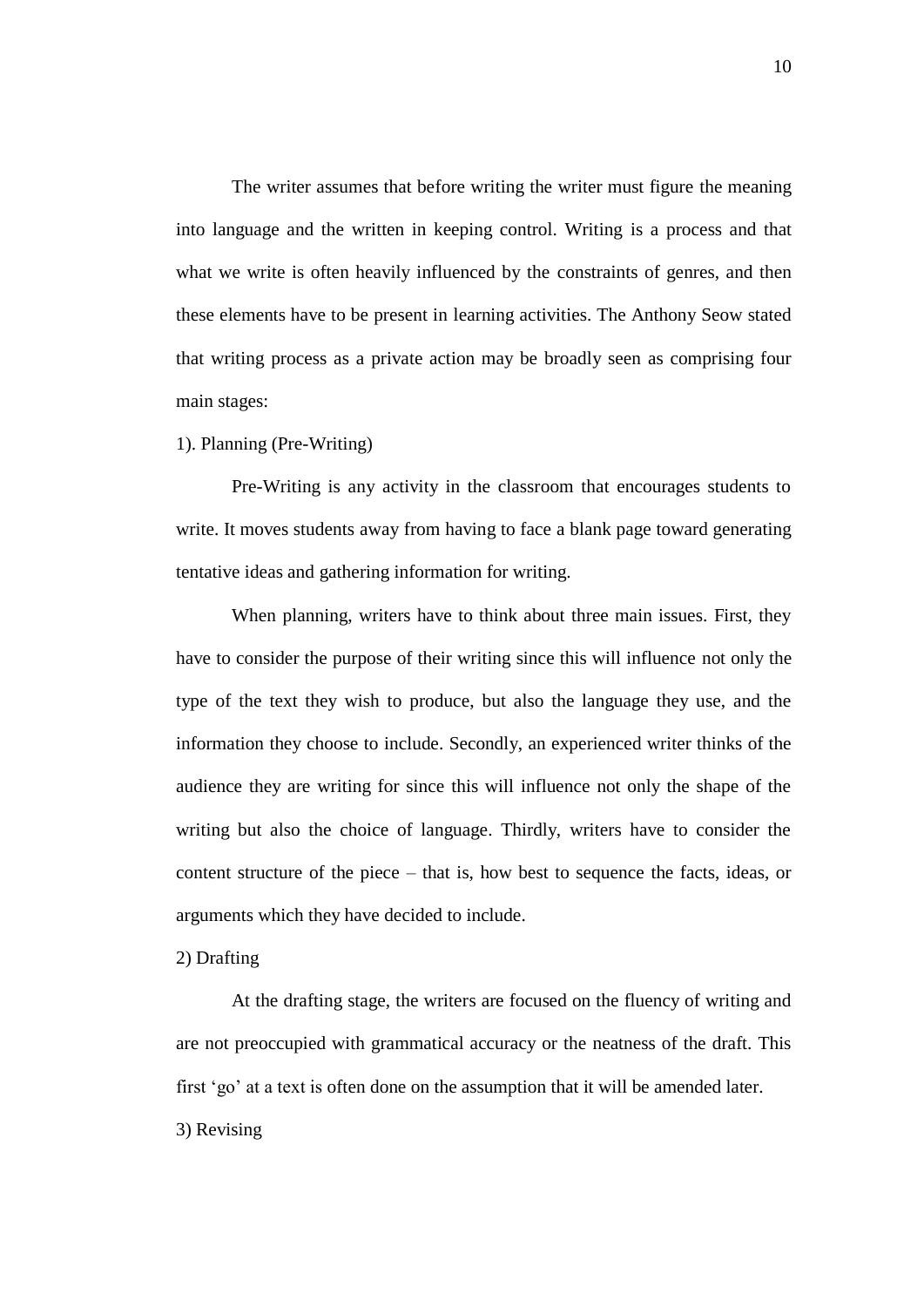Students reexamine what was written to see how effectively they have communicated their meanings to the reader. Revising is done to improve global content and the organization of ideas so that the writer's intent is made clearer to the reader.

To ensure that rewriting does not mean recopying. Students should collect and keep the draft and rewrite. Another activity for revising, students work in pairs to read aloud each other's drafts before they revise.

4) Editing

At this stage, students are engaged in tidying up their texts as they prepare the final draft for evaluation by the teacher. They edit their own or their peer's work for grammar, spelling, punctuation, diction, sentence structure and accuracy of supportive textual material such as quotations, examples and the like. Formal editing is deferred until this phase in order that its application not disrupts the free flow of ideas during the drafting and revising stage.

Process writing as a classroom activity incorporates the four basic writing stages - planning, drafting (writing), revising (redrafting) and editing - and three other stages externally imposed on students by the teacher, namely, responding (sharing), evaluating and post writing.

Process writing in the classroom is highly structured as it necessitates the orderly teaching of process skills, and thus it may not, at least initially, give way to a free variation of writing stages cited earlier. A teacher often plan appropriate classroom activities that support the learning of specific writing skills at every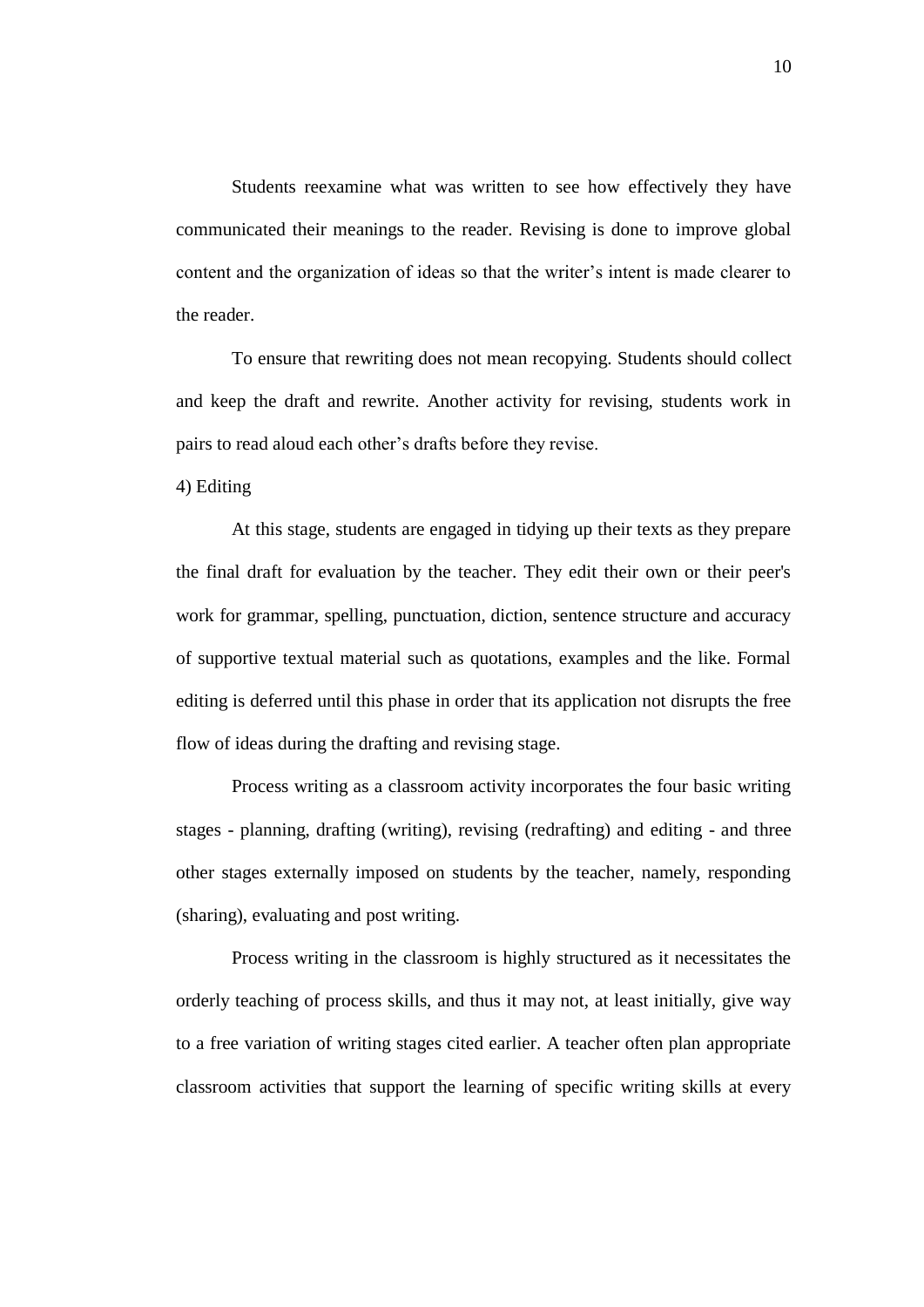stage. And to encourage process writing, teachers can model the selection of topics or the writing process itself.

# **c. The Skill Needed to Write**

The writing skills are complex and sometimes difficult to teach, requiring mastery not only of grammatical and rhetorical devices but also of conceptual and judgemental elements. The following analysis attempts to group the many and varied skills necessary for writing into five general components or main ideas, They are:

1). Language Use: The ability to write correct and appropriate sentences;

2). Mechanical Skill: The ability to use correctly those conventions peculiar to the written language  $-e.g.$  punctuation, spelling;

3). Treatment of Content: The ability to think creatively and develop thoughts, excluding all irrelevant information;

4). Stylistic Skill: The ability to manipulate sentences and paragraphs, and use language effectively;

5) Judgment Skills: The ability to write in an appropriate manner for a particular purpose with a particular audience in mind, together with the ability to select, organize and order relevant information.

The actual writing conventions which it is necessary for the students to master relate chiefly (at the elementary stages) to punctuation and spelling. The greater importance in the teaching and testing of writing are those skills involving the use of judgment. The ability to write for a particular audience using the most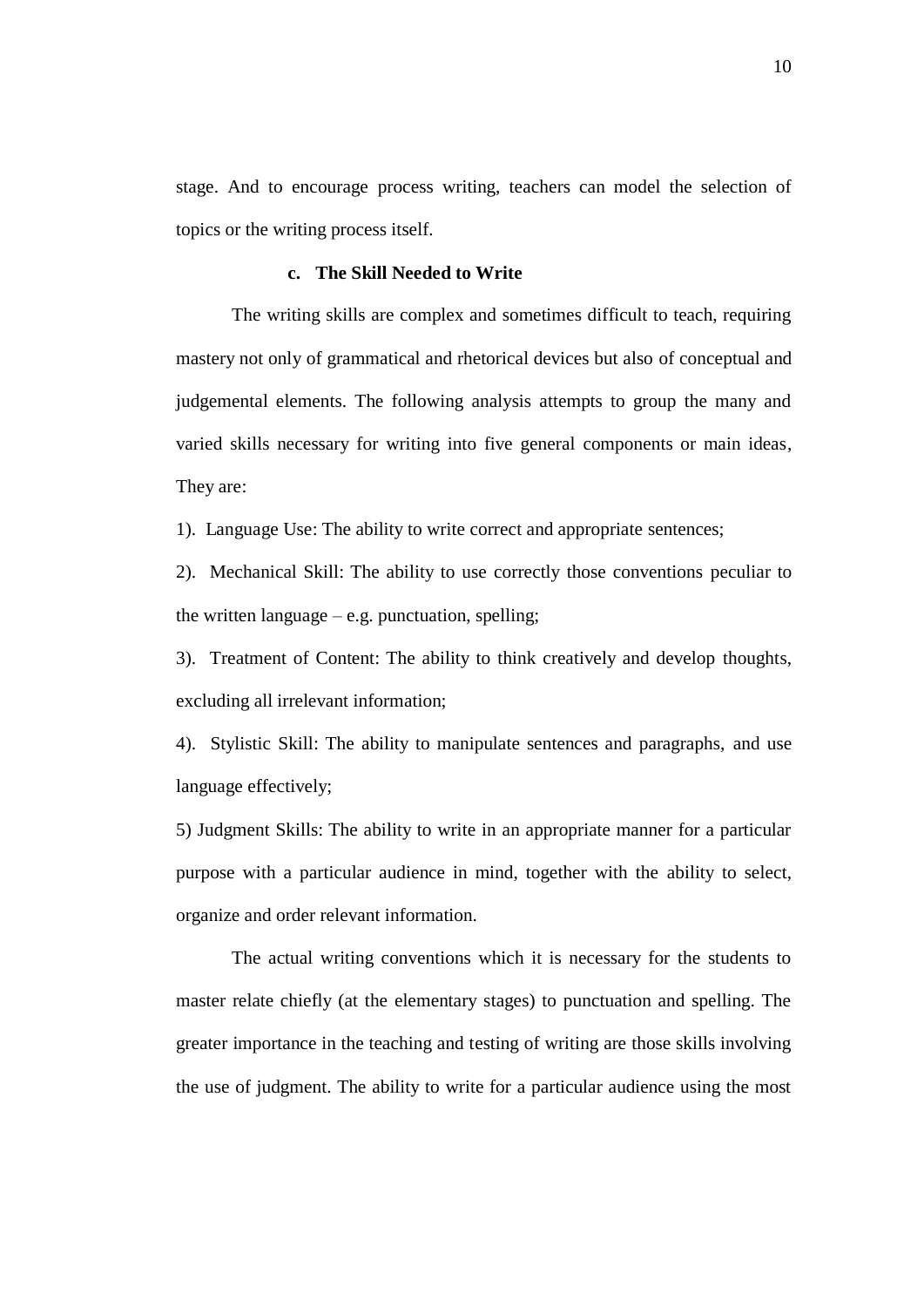appropriate kind of language is essential for both native-speaking and foreign students alike.

# **d. Writing Purposes**

Writing is one of the foundational skills of educated persons. It is a very important ability to be conducted in the teaching-learning process. Students can use their language to express their ideas, thoughts, and teaching by writing a sentence when they have difficulty to say orally, it means that a writer is not able to know the response of his reader directly. According to O'Malley and Pierce, There are three purposes of writing that describe the kinds of students writing (Britain, 1996: 137-138) they are:

### 1) Informative Writing

Informative writing helps writers integrate new ideas and examine existing knowledge. So, the writer can share knowledge and give information, directions or ideas. Examples of informative writing include describing events or experiences, analyzing concept, speculating on causes and effects, and developing new ideas or relationship.

# 2) Expressive or Narrative Writing

Expressive or narrative writing is a personal or imaginative expression in which the writer produces a story or essay. This type of writing often used for entertainment, pleasure, discovery, poems, or short play.

3) Persuasive Writing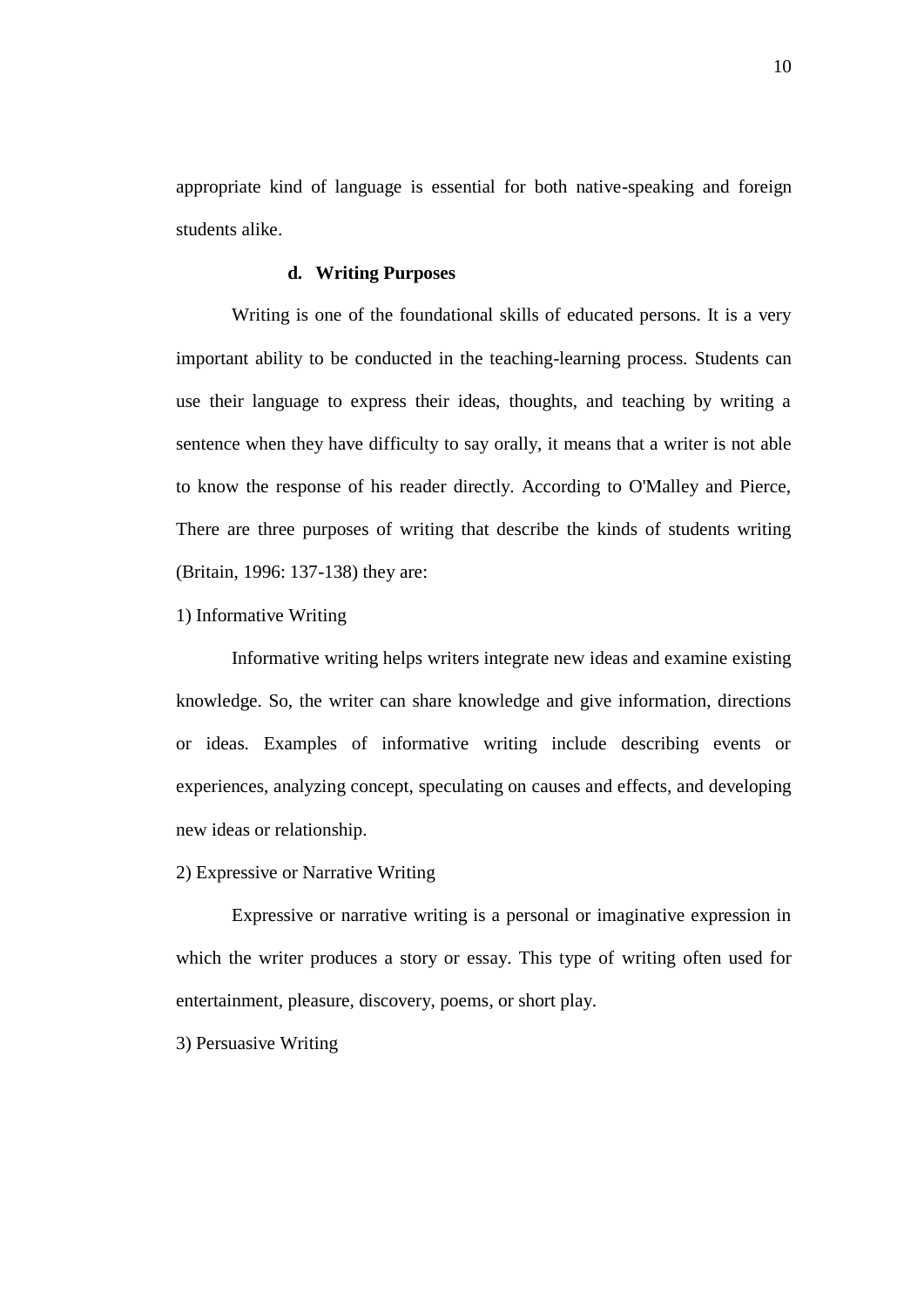In persuasive writing, writers attempt to influence others and initiate action or change. This type of writing includes evaluation of a book, movie, consumer product, or Controversial issues.

Writing is one way of communication if we look for new job employers, public officials or even member of the family to protest unfair treatment or to say "thanks" for help. By improving the writing skill, the purpose of communication in written will be easier.

# **2. Text – Type (Genre)**

The genre is used to refer to particular text-type, not to traditional varieties of literature. It is a type or kind of text, defined in terms of its social purpose; also the level of context dealing with a social purpose (Rudi, 2005: 4). It means each genre of text, such as Bible translation, novels, reading primers, textbooks, and newspaper, has served social and cultural functions. The authority of textbooks is related to the view that the meaning is in the text. Michael Stubbs stated that Texttype or genres are events which define the culture. They are conventional ways of expressing meaning: purposeful, goal-directed language activities; socially recognized text-type, which forms patterns of meaning in the social world.

# **a. Kinds of Text-type (Genre)**

According to Gerrit and Wignell, there are many kinds of genres (text type), those are :

1. Spoof

Retell an event with a humorous twist. It has:

a. Generic structure: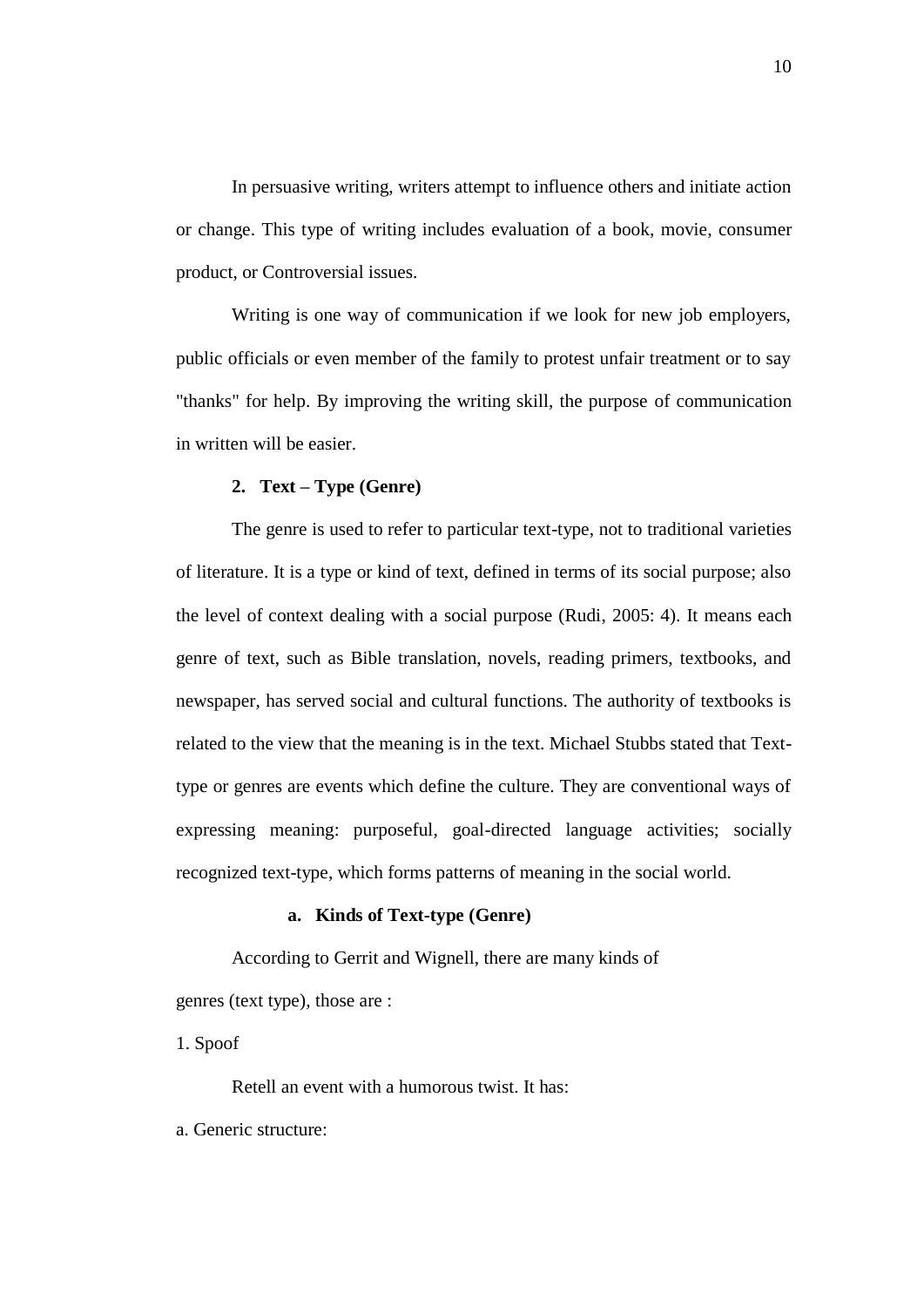1) Orientation: sets the scene.

2) Event(s): tell what happened.

3) Twist: provides the punch line.

b. Significant lexicogrammatical features:

1) Focus on individual participants.

2) Use of material process.

3) Circumstances of time and place.

4) Use of past tense.

2. Recount

Retell events for the purpose of informing or entertaining. It has:

c. Generic structure:

1) Orientation: provides the setting and introduces participants.

2) Events: tell what happened, in what sequence.

3) Re-orientation: optional-closure of events.

d. Significant lexicogrammatical features:

1) Focus on specific participants.

2) Use of material process.

3) Circumstances of time and place.

4) Use of past tense.

5) Focus on temporal sequence.

3. Report

Describe the way things are, such as with reference to a range of natural, man-made and social phenomena in our environment. It has: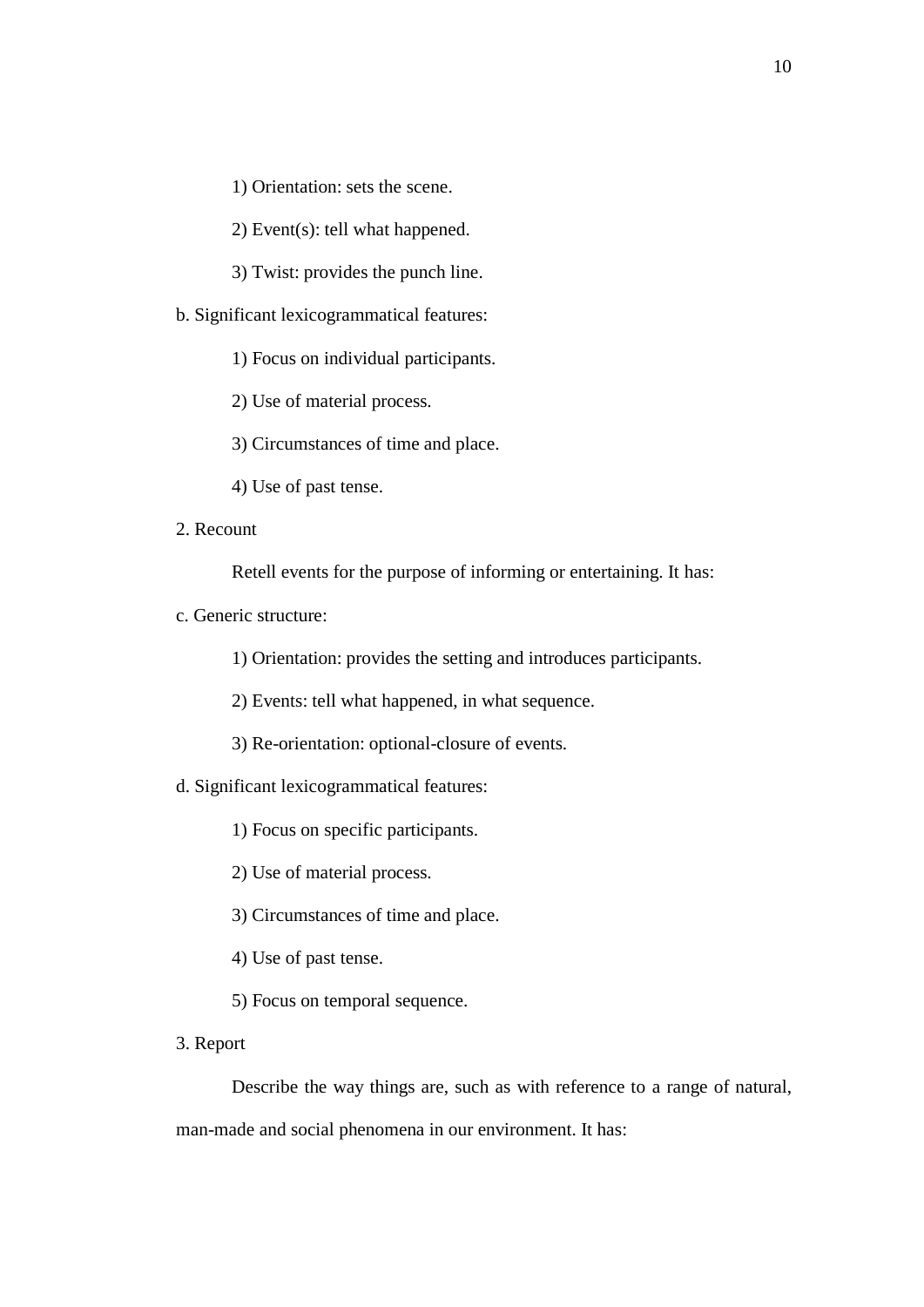a. Generic structure:

1) General classification: tells what the phenomenon under discussion is.

2) Description: tells what the phenomenon under discussion is like in term

of

a) Parts (and their functions).

b) Qualities.

c) Habits or behaviors, if living: use, if non-natural).

b. Significant lexicogrammatical features:

1) Focus on general participants.

2) Use of relational processes to state what is and that which it is.

3) Use of simple present tense.

4) No temporal sequence.

4. Analytical exposition

To persuade the reader or listener that something is the case based on fact or observation. It is emphasizing the result. It has :

a. Generic structure:

1) Thesis: position (introduces topic and indicates a writer's position),

preview (outlines the main arguments to be presented).

2) Arguments: point (restates main argument outline in preview), elaboration (develops and supports each point/argument).

3) Reiteration (restates writer's position).

b. Significant lexicogrammatical features:

1) Focus on generic human and non-human participants.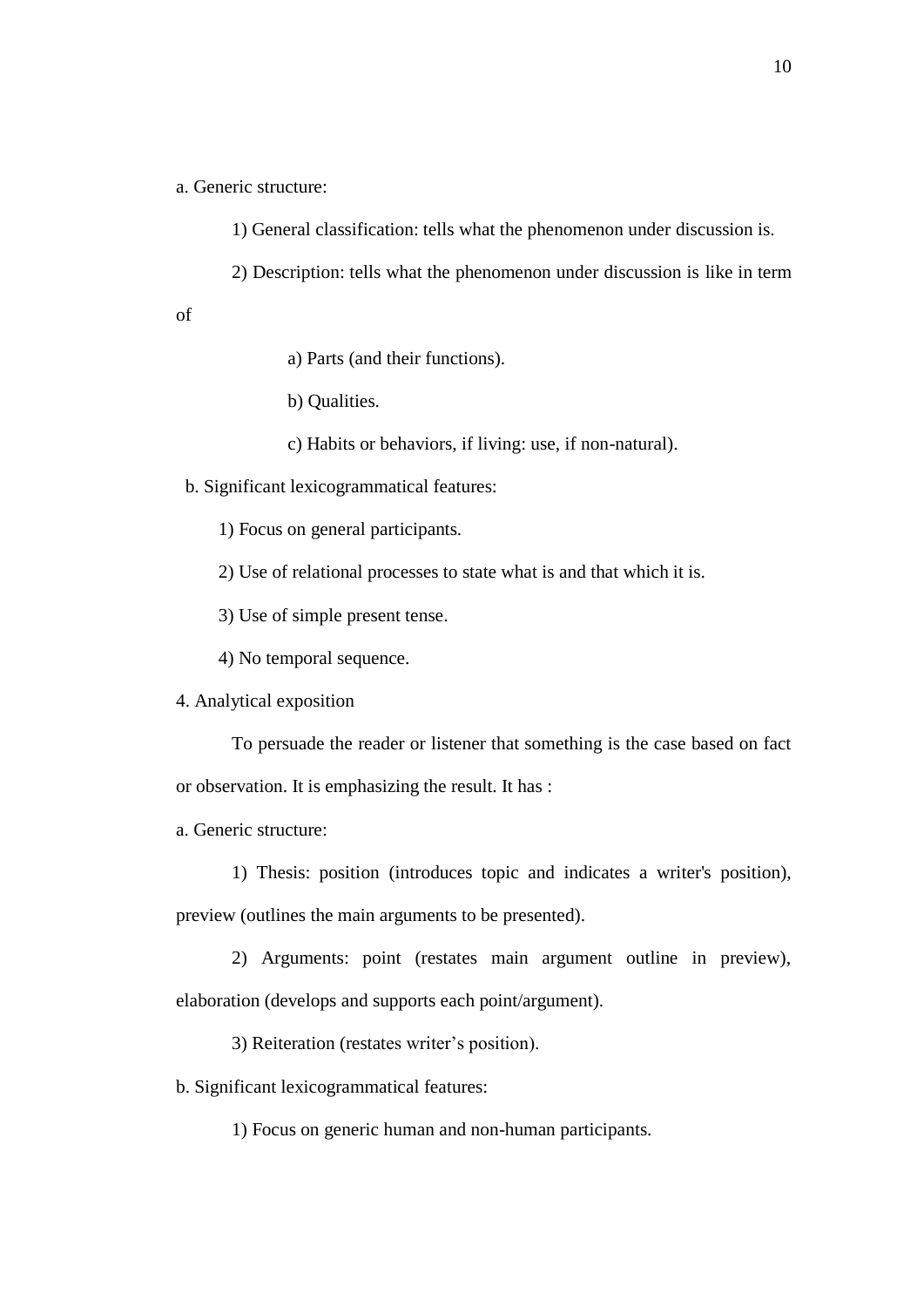2) Use of simple present tense.

3) Use of relational processes.

4) Use of internal conjunction to stage argument.

5) Reasoning through causal conjunction or nominalization.

5. News Item

To inform the readers, listener, or viewer about events of the day which are considered newsworthy or important. It has:

a. Generic structure:

1) Newsworthy event(s): recounts the event in summary form.

2) Background events: elaborate what happened, to whom; in what circumstances.

3) Sources: comments by participants in, witnesses to and authorities'

expert on the event.

b. Significant lexicogrammatical features:

1) Short; telegraphic information about story captured in a headline.

2) Use of material processes to retell the event.

3) Use of projecting verbal processes in sources stage.

4) Focus on circumstances.

6. Anecdote

To share with others an account of an unusual or amusing

incident. It has:

a. generic structure:

1) Abstract: signals the retelling of an unusual incident.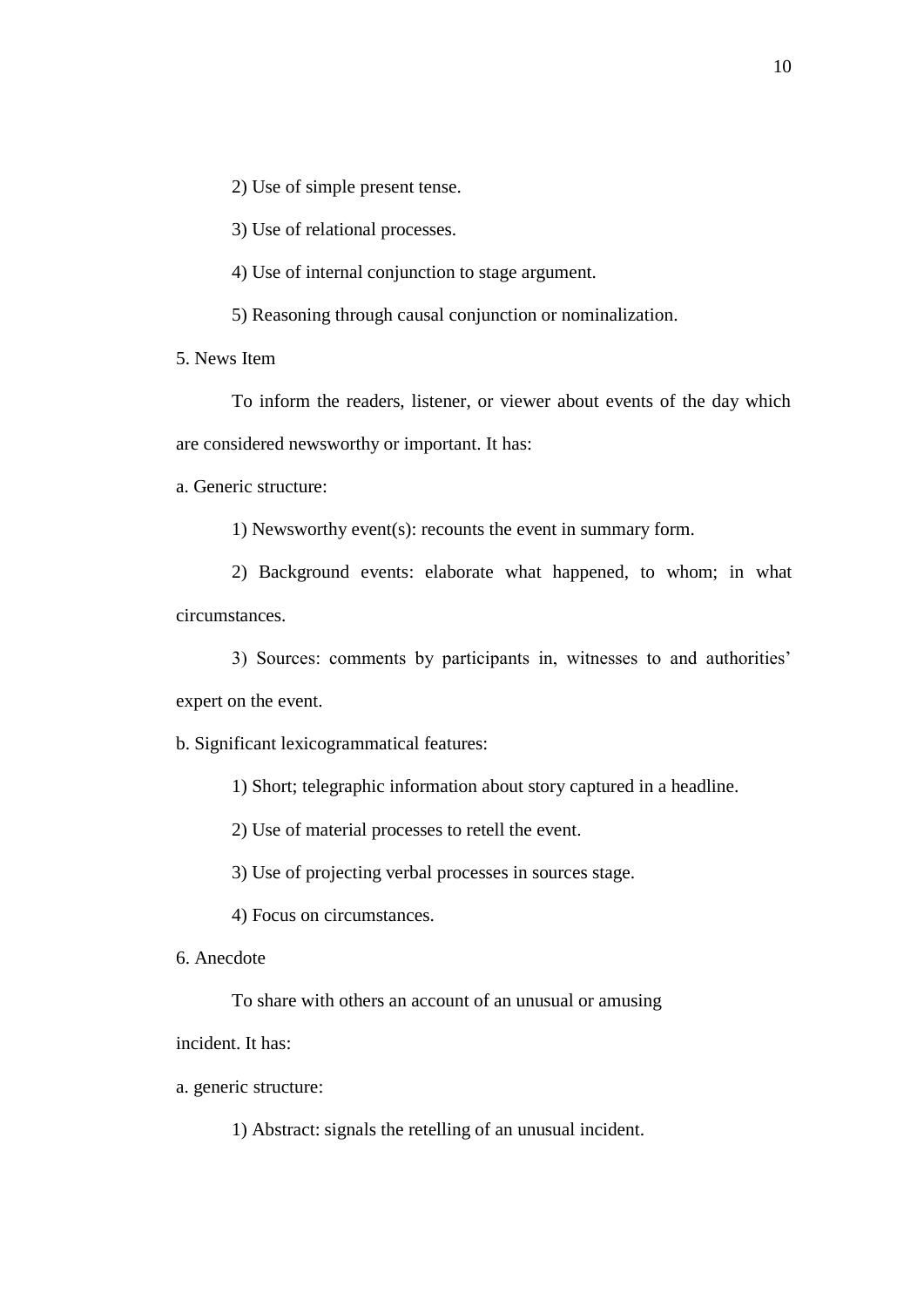2) Orientation: sets of the scene.

3) Crisis: provides details of the unusual incident.

4) Reaction: reaction to a crisis.

5) Coda: optional-reflection on or evaluation of the incident.

b. Significant lexicogrammatical features:

1) Use of exclamations, rhetorical questions and intensifiers (really, very,

quite, etc) to point up the significance of the events.

2) Use of material processes to tell what happened.

3) Use of temporal conjunctions.

7. Narrative

To amuse, entertain and deal with actual or vicarious experience in different ways.

a. Generic structure:

a) Orientation: sets the scene and introduces the participants.

b) Evaluation: a stepping back to evaluate the plight.

c) Complication: a crisis arises

d) Resolution: the crisis is resolved, for better or for worse.

e) Re-Orientation: Optional.

b. Significant lexicogrammatical features:

a) Focus on specific and usually individualized participants.

b) Use of material processes.

c) Use of relational processes and mental processes.

d) Use of temporal conjunctions and temporal circumstances.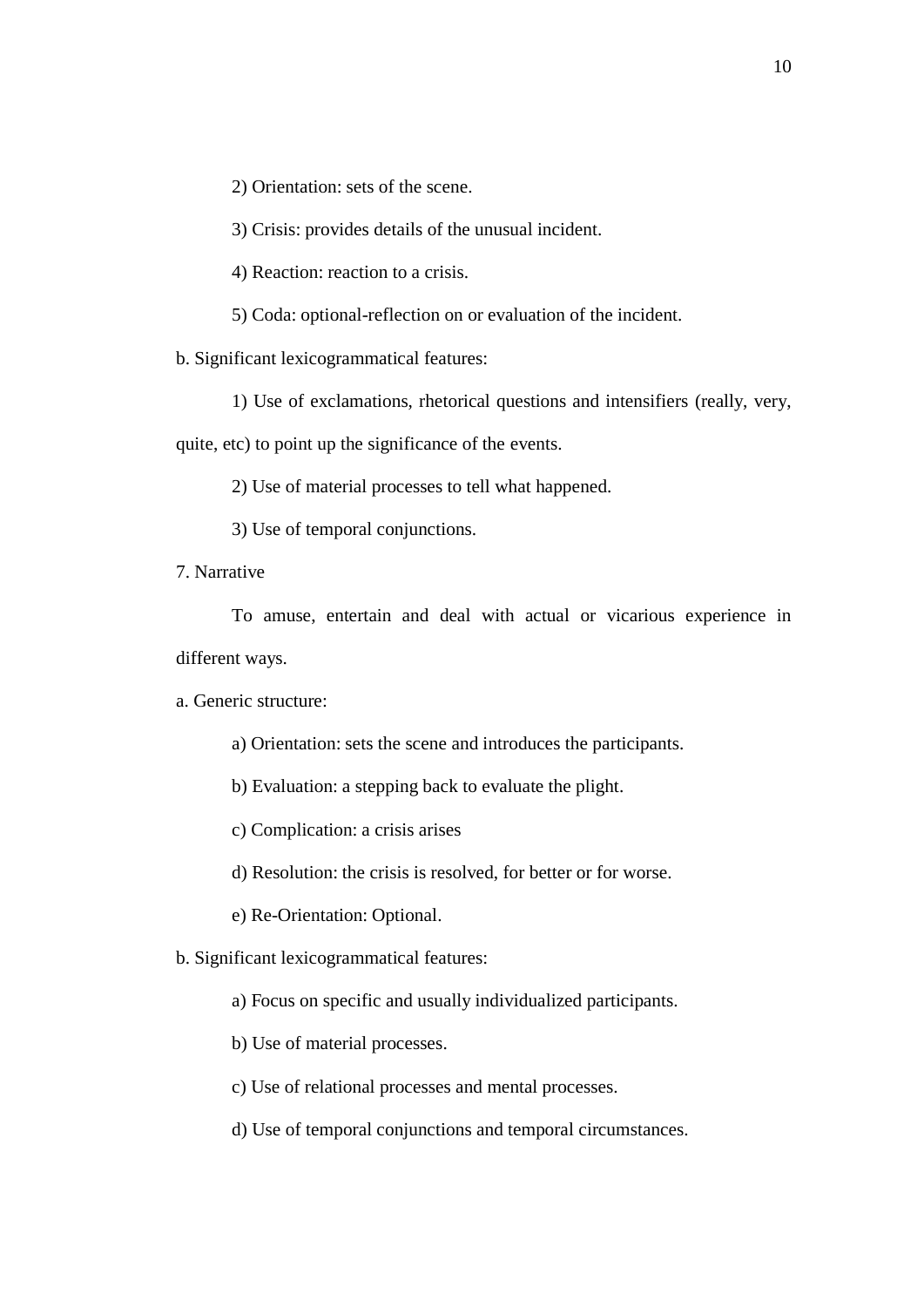e) Use of past tense.

8. Procedure

To describe how something is accomplished through a sequence of acts or steps. It has:

a. Generic structure:

1) Goal.

2) Materials (not required for all procedural texts).

3) Steps 1-n (i.e. goal followed by a series of steps oriented to achieving

the goal)

b. Significant lexicogrammatical features:

1) Focus on generalized human agents.

2) Use of simple present tense, often imperative.

3) Use mainly of temporal conjunction (or numbering to indicate sequence).

4) Use mainly of material processes.

9. Descriptive

Describe a particular person, place, or thing. It has:

a. Generic structure:

1) Identification: identifies phenomenon to be described.

2) Description: describes part, qualities, and characteristics.

b. Significant lexicogrammatical features:

1) Focus on specific participants.

2) Use of attributive and identifying processes.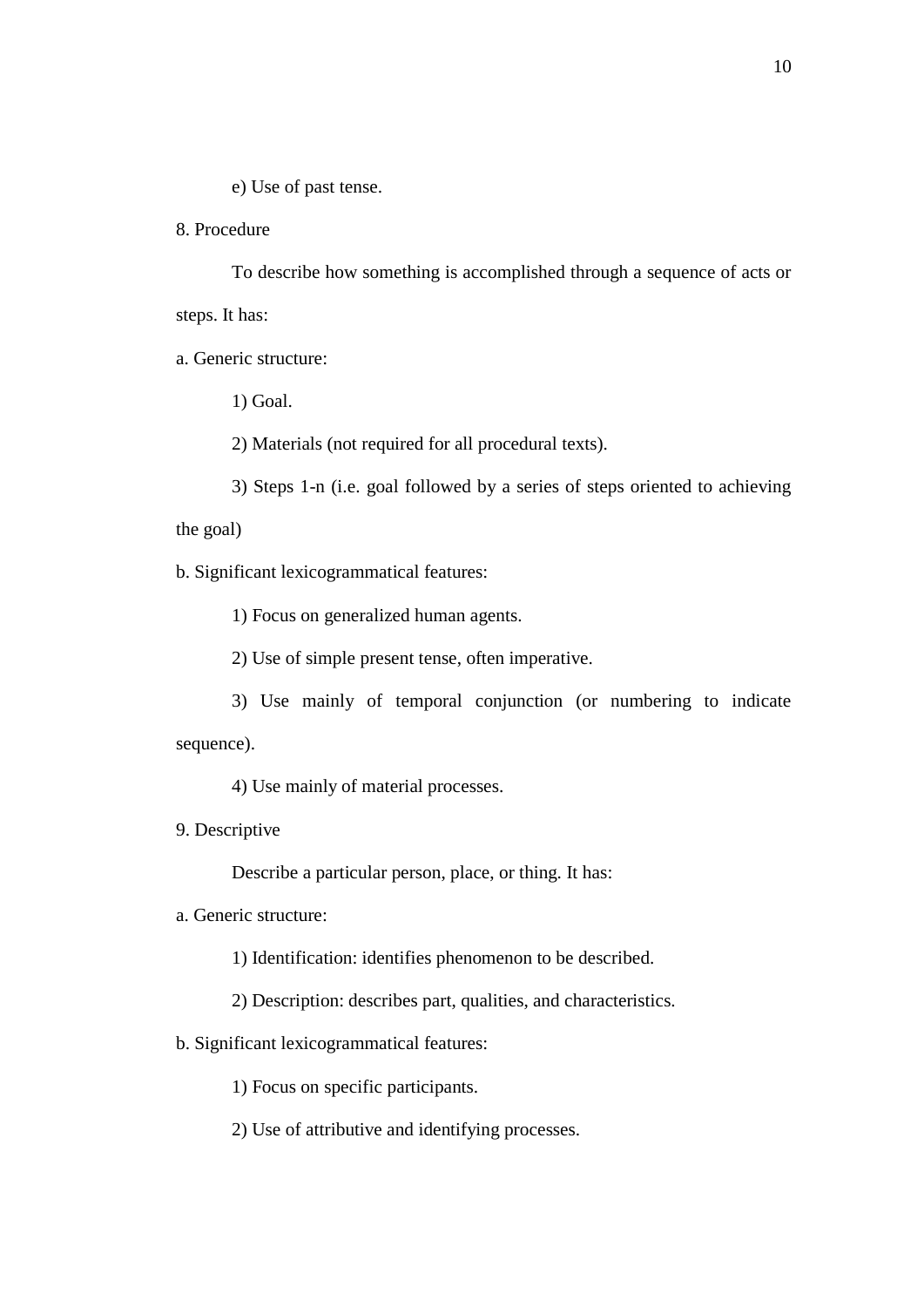3) Frequent use of Epithets and Classifier in nominal groups.

4) Use of simple present tense.

10. Hortatory Exposition

To persuade the reader or listener that something should or should not be the case. It has:

a. Generic structure:

1) Thesis: the announcement of an issue of concern.

2) Arguments: reasons for concern, leading to the recommendation.

3) Recommendation: statement of what ought or ought not to happen.

b. Significant lexicogrammatical features:

1) Focus on a generic human and non-human participant, except for speaker or writer referring to self.

2) Use of mental processes (to state what writer thinks or feels about issue e.g. realize, feel, appreciate), material processes (to state what happens e.g. is polluting, drive, travel, spend, should be treated) and relational processes (to state what is or should be e.g. does not seem to have been, is).

3) Use of simple present tense.

11. Explanation

To describe the process involved in the formation or working of natural or socio-cultural phenomena. It has:

a. Generic structure:

1) A general statement to position the reader.

2) A sequenced explanation of why or how something occurs.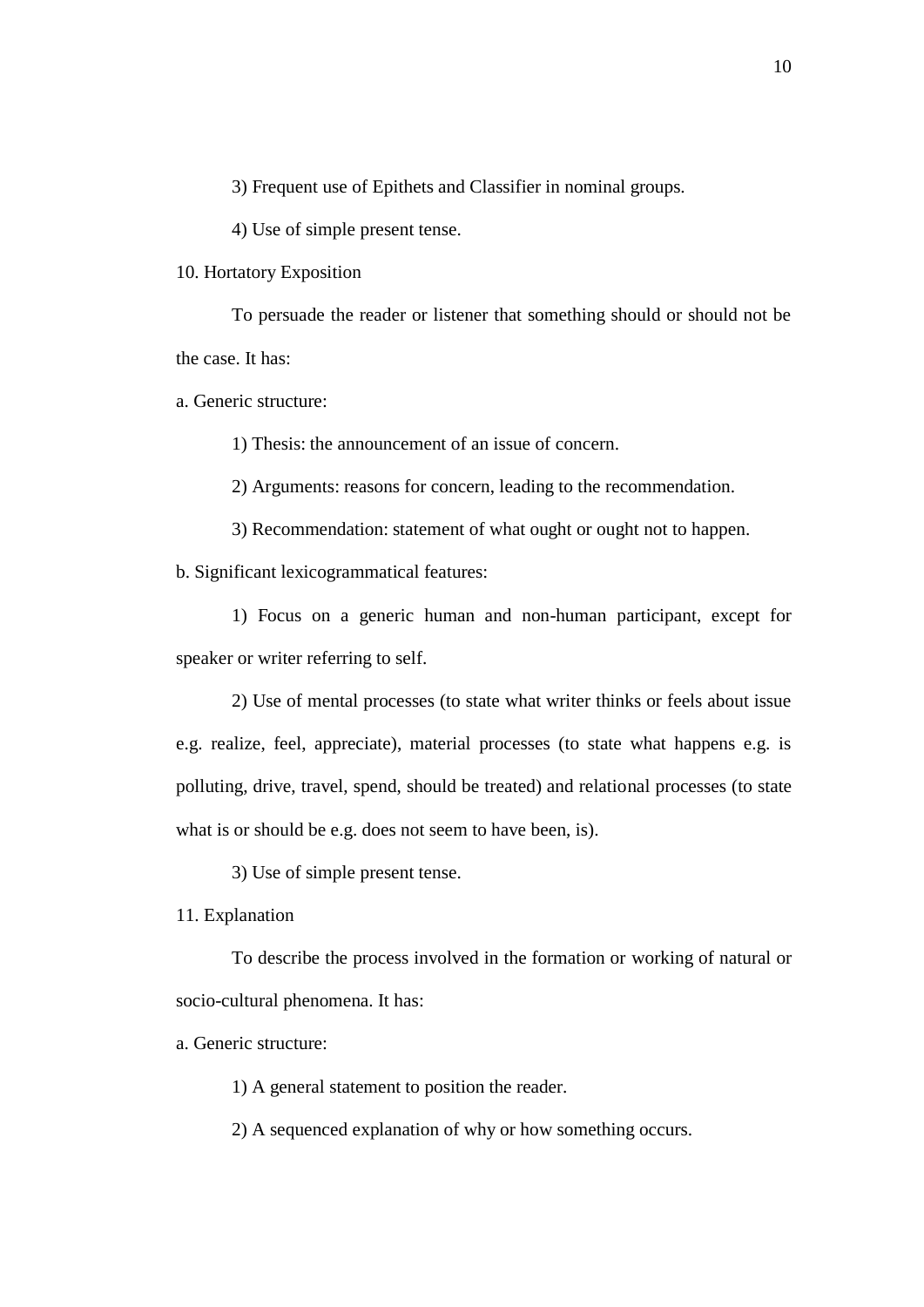- b. Significant lexicogrammatical features:
	- 1) Focus on generic, non-human participants.
	- 2) Use mainly of material and relational processes.
	- 3) Use of mainly of temporal and causal circumstances and conjunctions.
	- 4) Use of simple present tense.
	- 5) Some use of passive voice to get the theme right.
- 12. Discussion
	- To present (at least) two points of view about an issue. It has:
- a. Generic structure:
	- 1) Issue: statement and preview.
	- 2) Arguments for and against or statements of differing points of view:

point and elaboration.

- 3) Conclusion or recommendations.
- b. Significant lexicogrammatical features:
	- 1) Focus on generic human and generic non-human participants
	- 2) Use of :
		- a) Material processes e.g. have produced, have developed, to feed
		- b) Relational process e.g. is, could have, cause, are.
		- c) Mental processes e.g. feel
	- 3) Use of comparative: contrastive and consequential conjunctions.
	- 4) Reasoning expressed as verbs and nouns (abstraction).
- 13. Reviews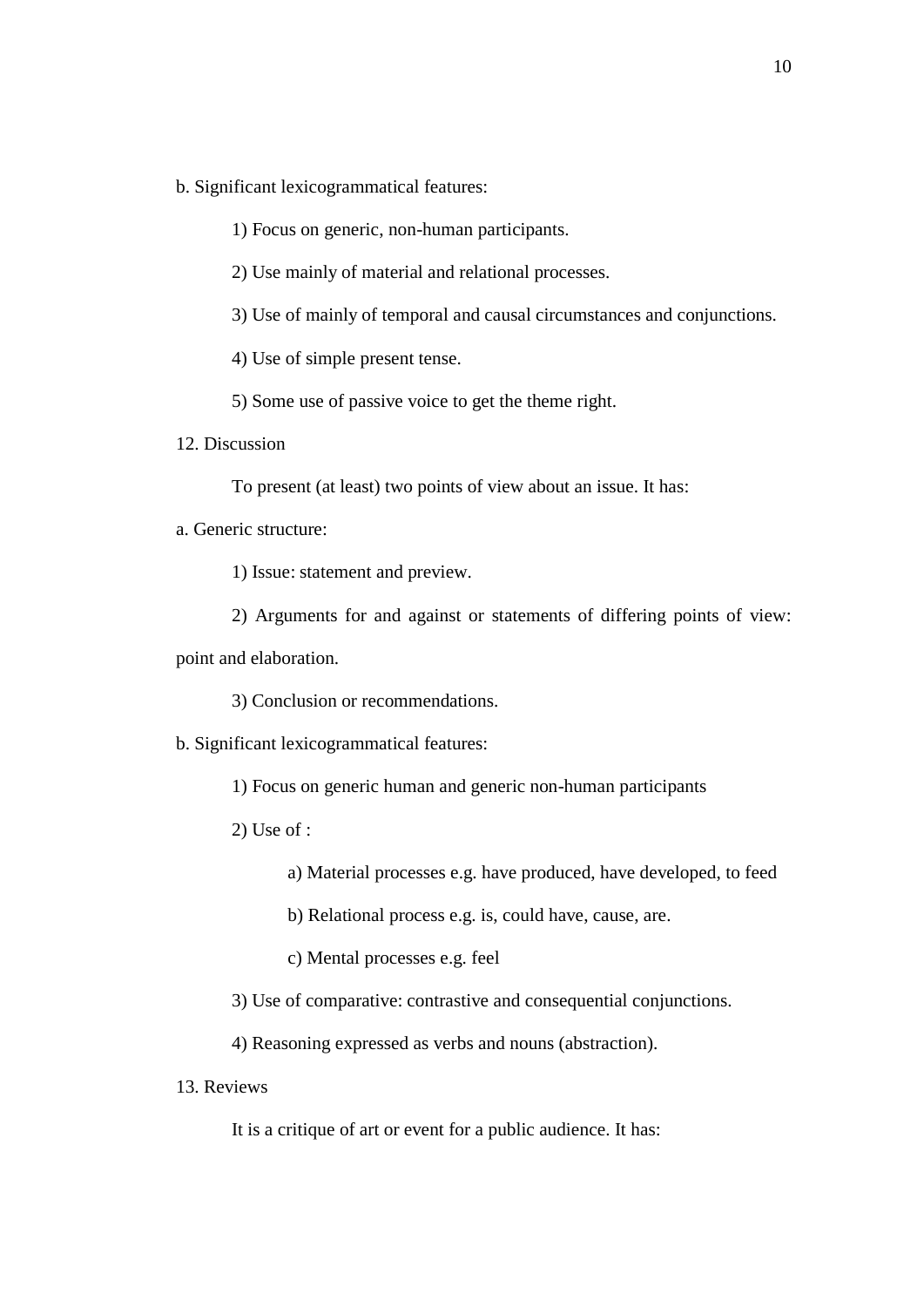a. Generic structure:

1) Orientation: places the work in its general and particular context, often by comparing it with others of its kind or through analog with a non-art object or event.

2) Interpretative recount: summarises the plot and/or provides an account of how the reviewed rendition of the work came into being; is optional, but if present, often recursive.

3) Evaluation: provides an evaluation of the work and/or its performance or production; is usually recursive.

4) Evaluative summation: provides a kind of punchline which sumps up the reviewer's opinion of the art event as a whole; is optional.

b. Significant lexicogrammatical features:

1) Focus on particular participants.

2) Direct expression of opinions through the use of attitudinal lexis (valueladen vocabulary) including attitudinal epithets in nominal groups; qualitative attributes and effective mental processes.

3) Use of elaborating and extending clause and group complexes to package the information.

4) Use of metaphorical language.

14. Commentary

To explain the process involved the information (evaluation) of a sociocultural phenomenon, as though a natural phenomenon. The text conveys the field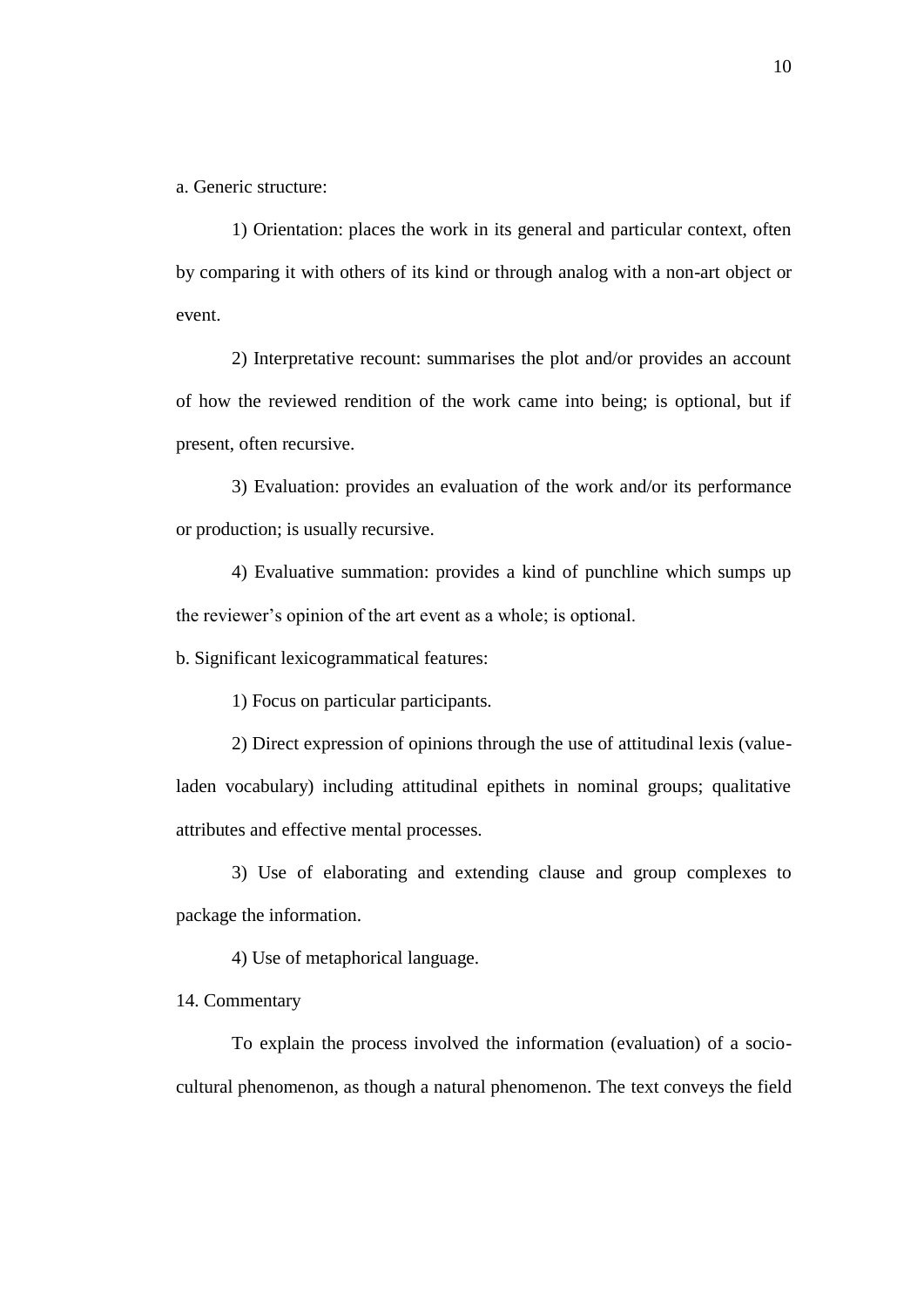of natural science, using the explanation to do so. It has significant lexicogrammatical features:

- a. Generic, non-human participants.
- b. Material and relational processes (mostly relational in this text).
- c. Temporal and causal circumstances and conjunctions.
- d. Past tense is used to trace the evolution of soft toys, which predated modern Teddy.

To find the common characteristics, we first compare text-type in terms of social purpose, and the structure and language features which achieve that purpose. Sets of text-type which have similar purposes, and therefore use similar structures and language feature, can be categorized into families. As students progress through the levels, the social purposes students are expected to achieve within each family become more complex and demanding and so the text-type become more demanding in terms of structure and language features.

### **E. Evaluating Student Writing**

After giving exercises or tasks, teachers have to evaluate and score the students' work. H. Douglas Brown stated that there are five basic categories for evaluating writing (Douglas, 2004: 244-245) :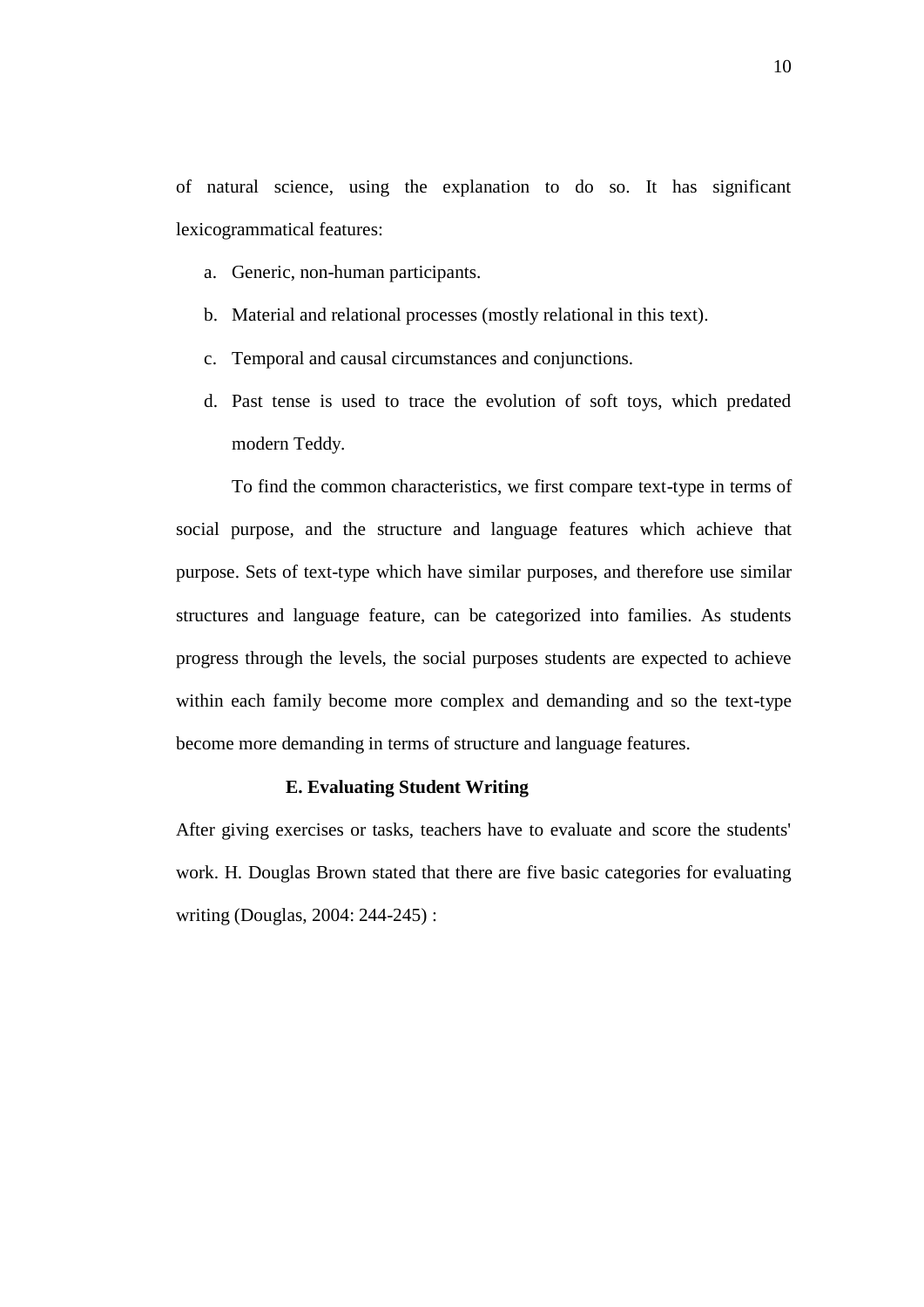| N <sub>o</sub> | Aspect       | Score     | Criteria                                          |
|----------------|--------------|-----------|---------------------------------------------------|
| 1              | Organization | $20-18$   | Excellent to Good: Appropriate title,             |
|                |              |           | effective introductory paragraph,<br>a            |
|                |              |           | topic is stated, leads to a body.                 |
|                |              | $17 - 15$ | Good to Adequate: Adequate title,                 |
|                |              |           | introduction, and conclusion                      |
|                |              | $14 - 12$ | Adequate to Fair: Mediocre or scant               |
|                |              |           | introduction or conclusion                        |
|                |              | $11-6$    | Unacceptable: shaky or minimally                  |
|                |              |           | recognizable introduction.                        |
|                |              | $5-1$     | Not college-level work: Absence of                |
|                |              |           | Introduction or conclusion.                       |
| $\overline{2}$ | Content      | $20 - 18$ | Excellent to Good: Essay addresses                |
|                |              |           | the assigned topic.                               |
|                |              | $17 - 15$ | Good to Adequate: Essay addresses                 |
|                |              |           | the issues but misses some points.                |
|                |              | $14 - 12$ | Adequate to Fair: Development of                  |
|                |              |           | not complete<br>ideas<br>is<br>essay<br><b>or</b> |
|                |              |           | somewhat off the topic.                           |
|                |              | $11-6$    | Unacceptable: Ideas incomplete.                   |
|                |              | $5 - 1$   | Not college-level work: Essay is                  |
|                |              |           | completely inadequate and does not                |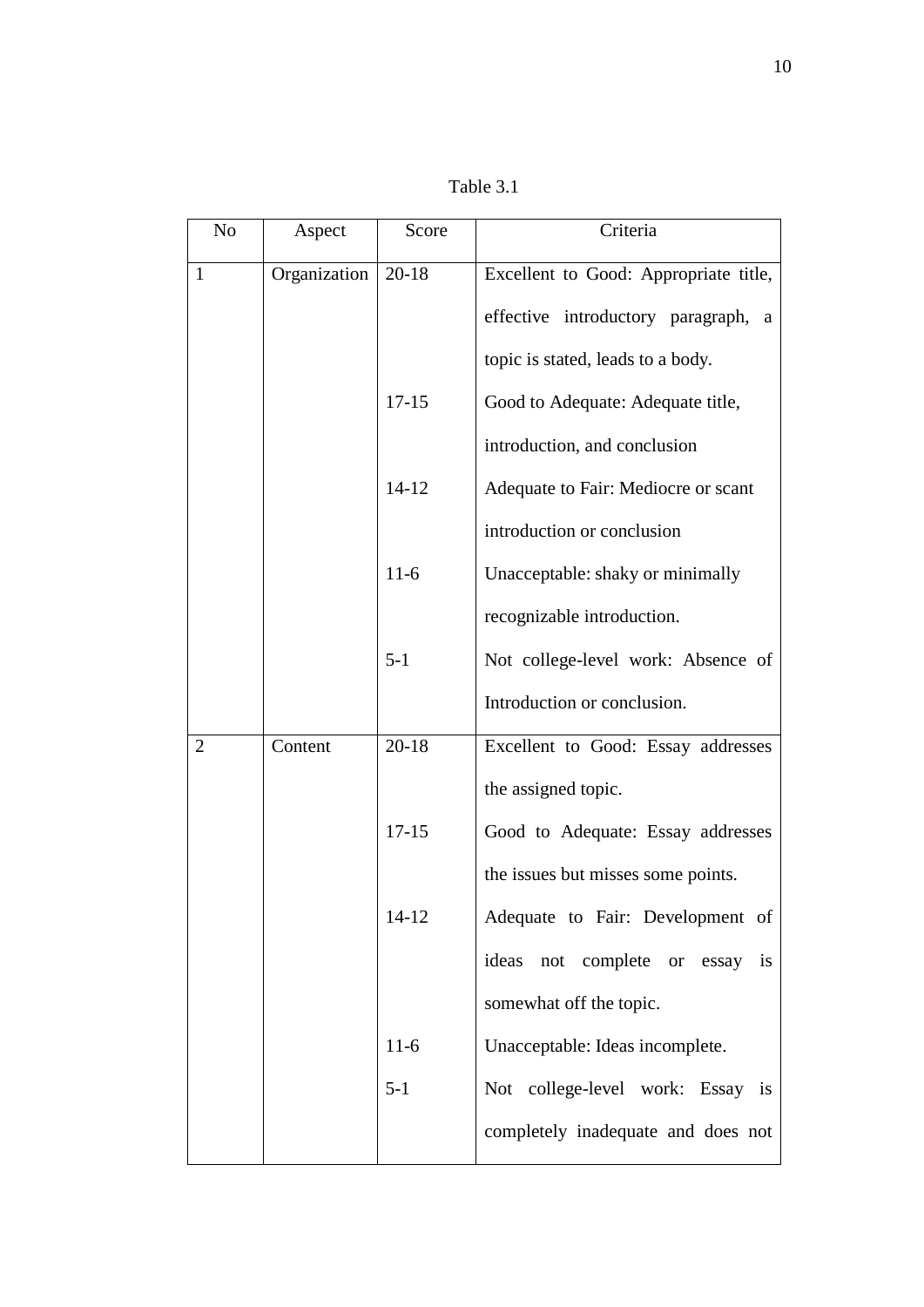|                |           |           | reflect college-level work               |
|----------------|-----------|-----------|------------------------------------------|
| 3              | Grammar   | $20 - 18$ | Excellent to Good: native-like fluency   |
|                |           |           | in English grammar.                      |
|                |           | $17 - 15$ | Good to Adequate: Advanced               |
|                |           |           | proficiency in English grammar.          |
|                |           | $14-12$   | Adequate to Fair: Ideas are getting      |
|                |           |           | through to the reader, but grammar       |
|                |           |           | problems are apparent and have a         |
|                |           |           | negative effect on communication         |
|                |           | $11-6$    | Unacceptable: Numerous<br>serious        |
|                |           |           | grammar problems interfere with          |
|                |           |           | communication of the writer's ideas.     |
|                |           | $5 - 1$   | Not college-level work: Severe           |
|                |           |           | grammar                                  |
|                |           |           | problems interfere greatly with the      |
|                |           |           | message.                                 |
| $\overline{4}$ | Mechanics | $20 - 18$ | Excellent to Good: Correct use of        |
|                |           |           | English writing conventions.             |
|                |           | $17-15$   | Good to Adequate: some problems          |
|                |           |           | writing conventions<br>with<br><b>or</b> |
|                |           |           | punctuation.                             |
|                |           | $14-12$   | Adequate to Fair: Uses general           |
|                |           |           | writing                                  |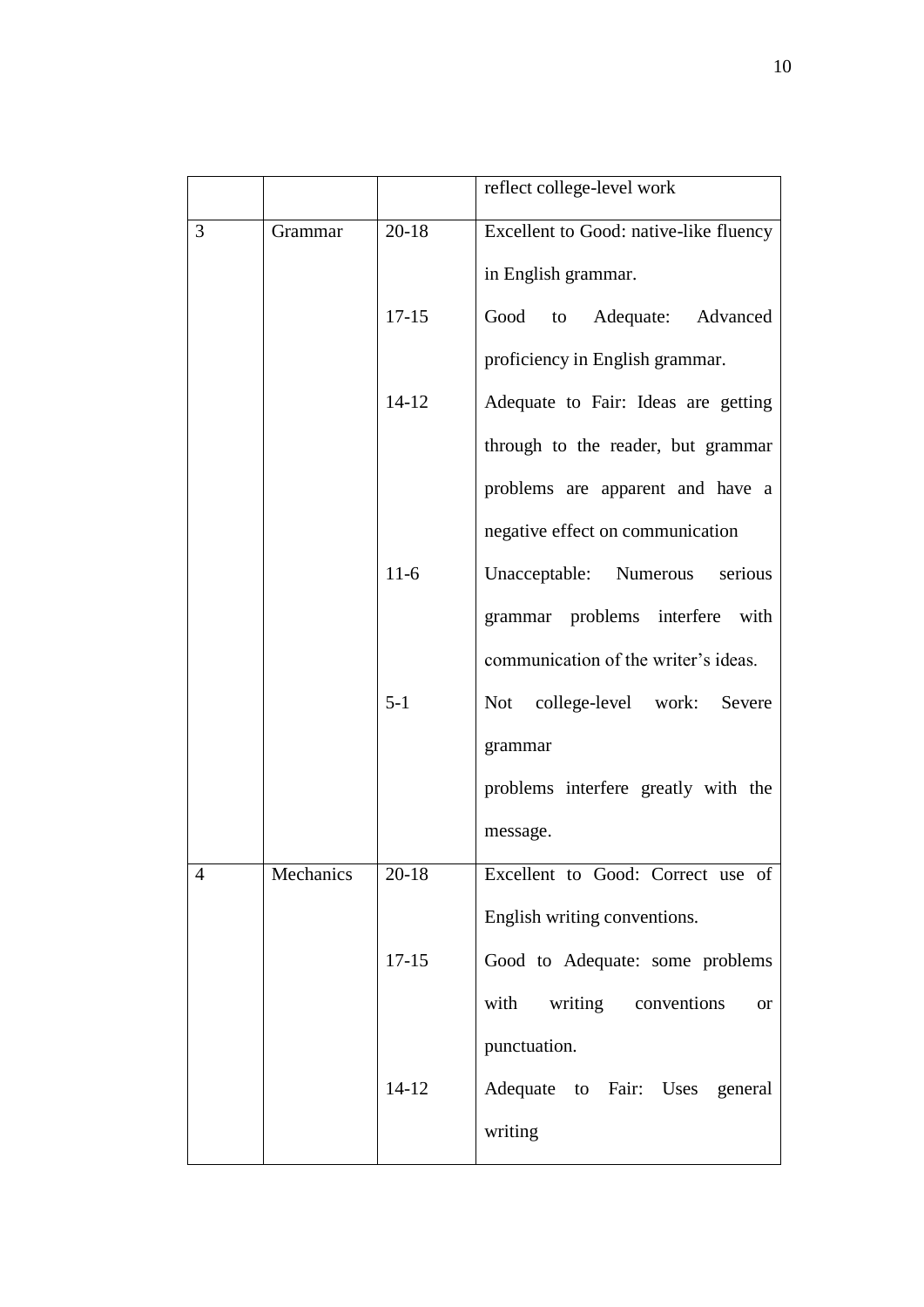|   |            | $11-6$    | conventions but has errors.            |
|---|------------|-----------|----------------------------------------|
|   |            |           | Unacceptable: Serious problems with    |
|   |            | $5 - 1$   | the format of the paper.               |
|   |            |           | Not college-level work: complete       |
|   |            |           | disregard for English writing          |
|   |            |           | convention                             |
| 5 | Vocabulary | $20 - 18$ | Excellent to Good: Precise vocabulary  |
|   |            |           | usage; use of parallel structures;     |
|   |            |           | concise; register well.                |
|   |            | $17 - 15$ | Good to Adequate: Attempts variety;    |
|   |            |           | good vocabulary; not wordy; register   |
|   |            |           | OK; style fairly concise.              |
|   |            | $14 - 12$ | Adequate to Fair: Some vocabulary      |
|   |            |           | misused; lacks awareness of register;  |
|   |            |           | may be too wordy.                      |
|   |            | $11-6$    | Unacceptable: Poor expression<br>of    |
|   |            |           | ideas; problems in vocabulary; lacks a |
|   |            |           | variety of structure.                  |
|   |            | $5 - 1$   | Not college-level work: inappropriate  |
|   |            |           | use of vocabulary; no concept of       |
|   |            |           | register or sentence variety.          |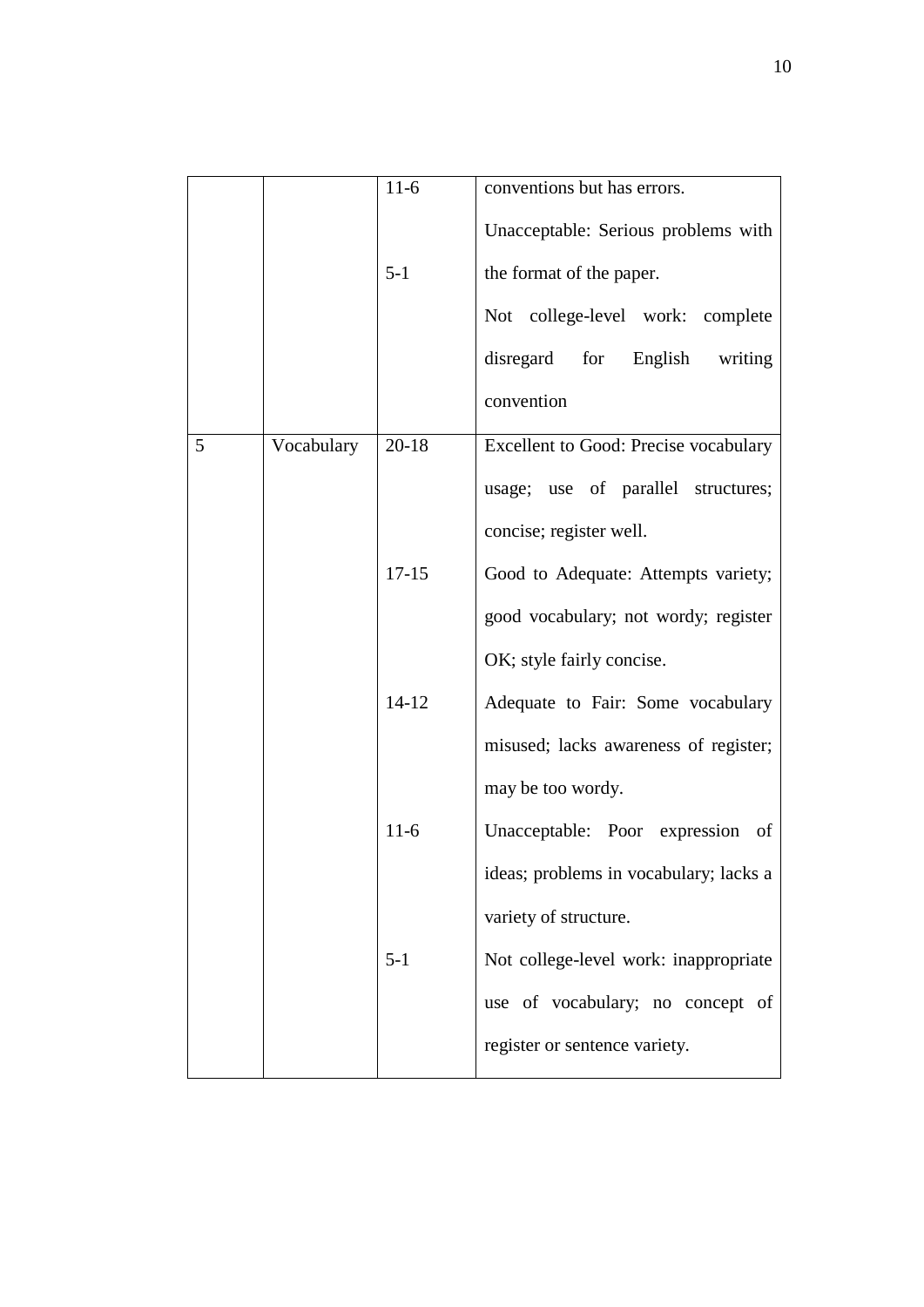For scoring, a teacher can use numerical scores. Then, she or he can establish a point scale. Such a weighing scale might look like this:

| Organization | : 20 Points   |
|--------------|---------------|
| Content      | : 30 Points   |
| Grammar      | $: 25$ Points |
| Mechanics    | $: 05$ Points |
| Vocabulary   | : 20 Points   |
| Total        | 100           |

Two important components in the authentic assessment of writing are the nature of the task and the scoring criteria. Writing prompt defines the task for student writing assignments. The prompt consists of the question or statement students will address in their writing and the conditions under which they will write. The task should specify the number of time students will have to complete the writing.

# **3. Descriptive Text**

### **a. Definition of Descriptive Text**

Descriptive text is a text which lists the characteristics of something. Descriptive text is usually also used to help the writer develop an aspect of their work, e.g. to create a particular mood, atmosphere or to describe a place so that the reader can create vivid pictures of characters, place, object etc. In the description, a writer uses words to paint a picture of something a person, a scene, or even a feeling. In describing, the writer tells the most significant features or attributes, of the "thing" he or she is talking about. Descriptions range from very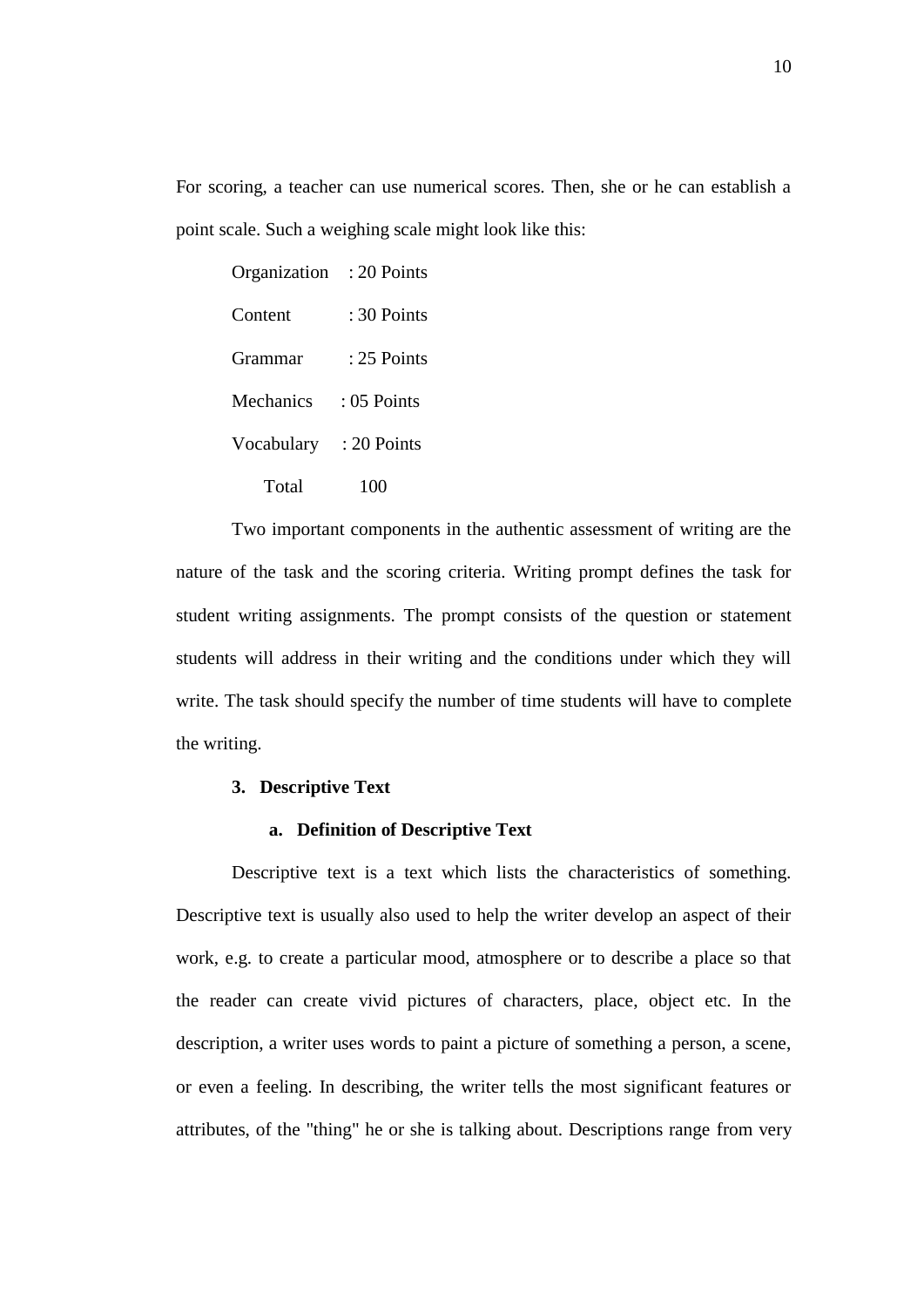precise to very creative. In science, descriptions tend to be exact, as when an author describes an apparatus or a particular organism. Descriptions in poetry are more imaginative. In general, descriptions do not occur alone: They blend with definitions and explanations (Hennings, 1999: 2)

From those, it can be said that descriptive text is a text which says what a person or a thing is like. Its purpose is to describe and reveal a particular person, place, or thing.

### **b. Social Function**

The descriptive text aims to describe a particular person, place or thing. It means that descriptive text aims at giving vivid details of how something or someone looks. A descriptive text tells the readers what the thing is, or what the thing does. A description should be so unique that a description of one thing should be different from a

description from another thing. In other words, descriptive text is not used to generalize. All different readers should be able to show the same thing being described in the text.

# **c. Generic Structure of Descriptive Text**

One way in understanding descriptive text is by identifying the generic structure of that text. The simple generic structure that is taught in junior high school is divided into the following two elements namely identification and description (Anderson, 1997: 103)

1) Identification / a general opening statement in the first paragraph: Identifies phenomenon to be described.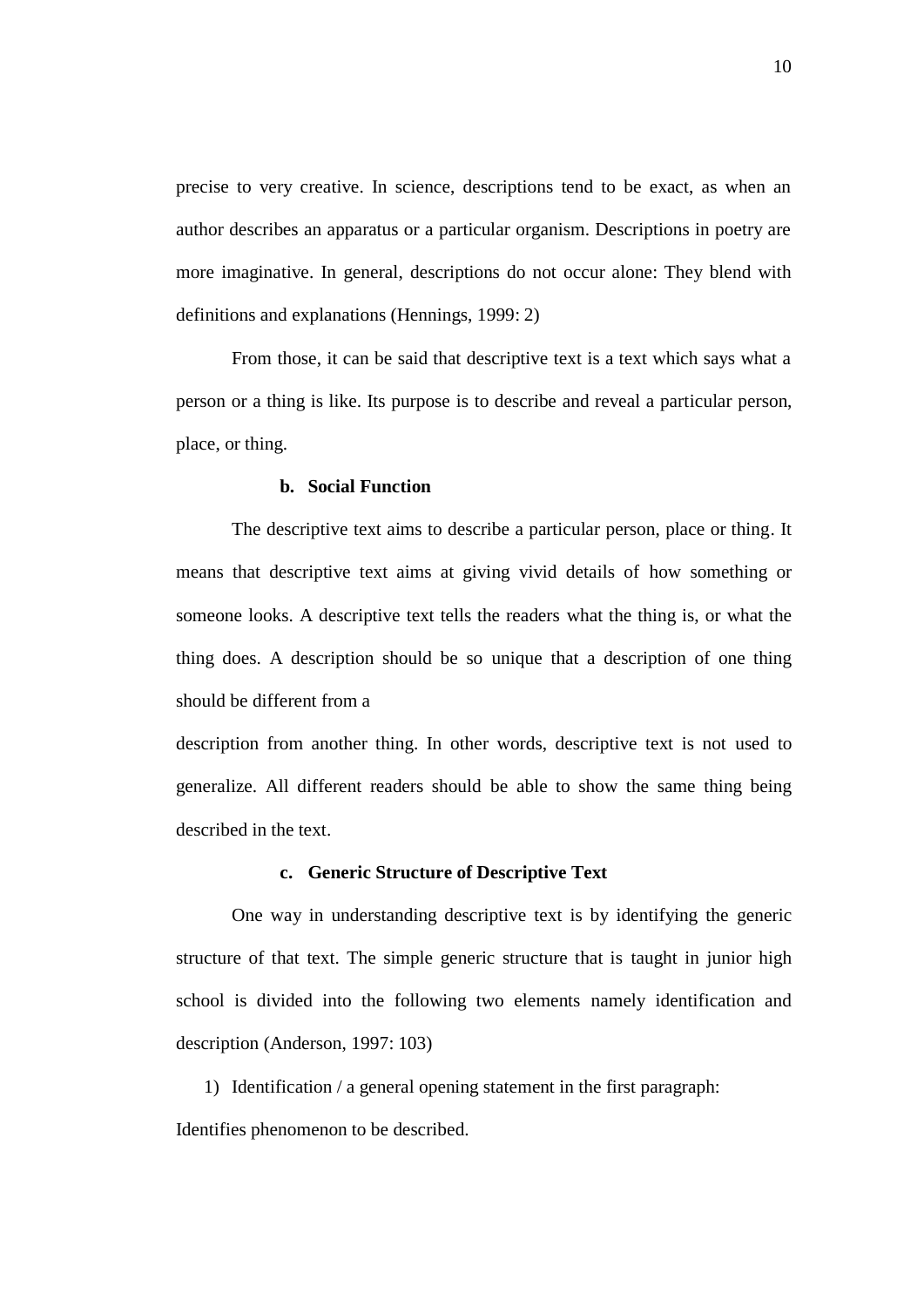a) This statement tells the audience what the text is going to be about.

b) This includes a short description of the subject.

c) This can include a definition of the subject.

2) Description / A series of paragraphs about the subject:

Describes parts, qualities, characteristics.

a) Each paragraph usually begins with a topic sentence.

b) The topic sentence at the beginning of each paragraph previews the information contained in the rest of the paragraph.

c) The sentences after the preview give more details.

d) Each paragraph should give information about one feature of the subject.

e) These paragraphs build a description of the subject of the report.

f) They may include technical language that is related to the subject.

By identifying the generic structure of the text, it is easier to understand the text. It specifies the text that given the reader in order to it is more interesting to read.

# **d. Significant lexicogrammatical features of a descriptive text**

Descriptive text has significant lexicogrammatical features that support the formation of a descriptive text the followings are significant lexicogrammatical features of the descriptive text are a focus on specific participants, use of attributive and identifying processes, frequent use

of epithets and classifiers in nominal groups, and use of simple present tense (Linda, 1994: 208)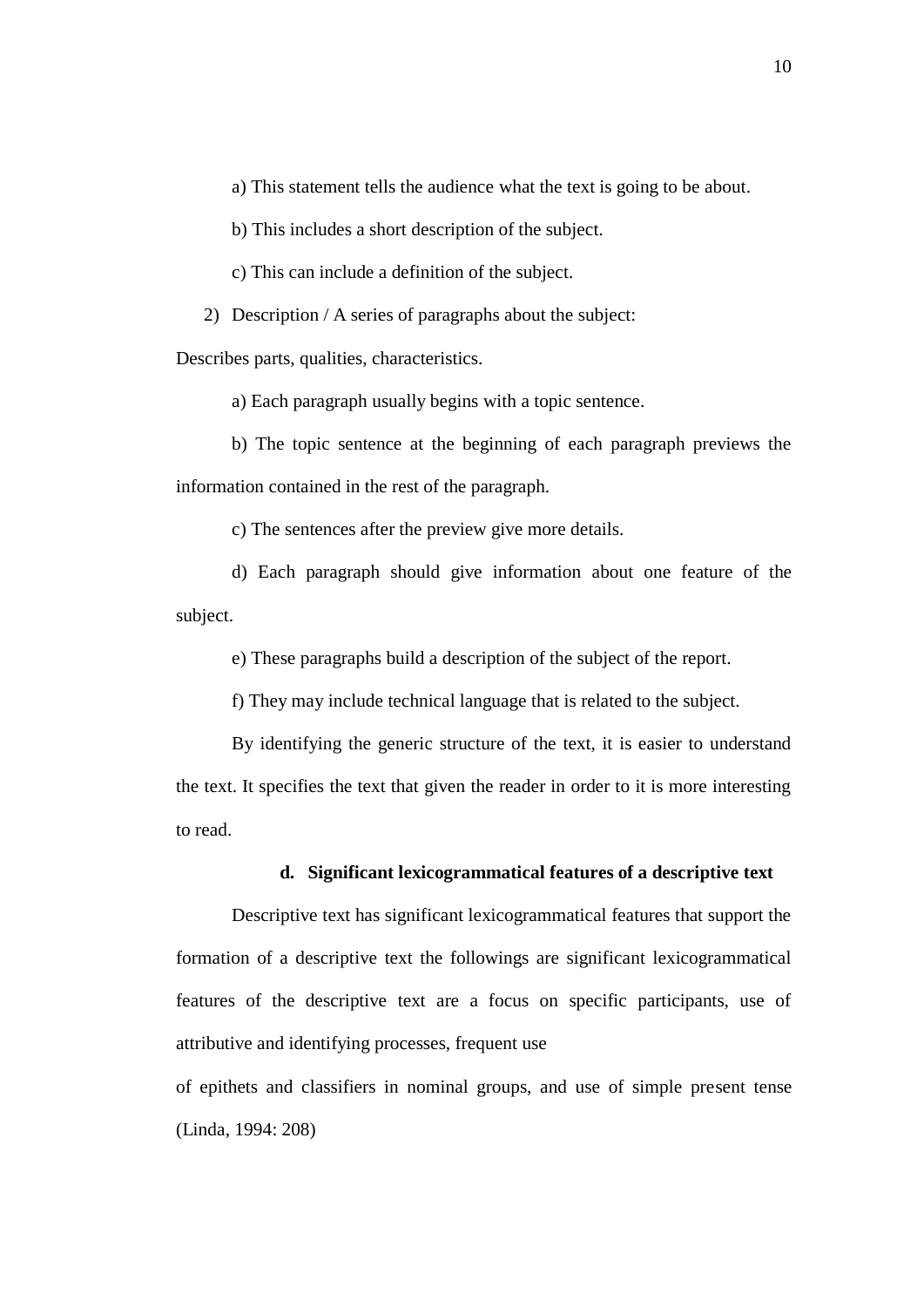# 1) Focus on specific participants

As stated before, the descriptive text purpose to describe a particular person, thing or place. The subject who is described is not general, but more specific. Those, we cannot describe people in general. But, we can describe a particular person. For example my idol, my mother, my cat, Mr. Leo, etc.

2) Use of attributive and identifying processes.

Relational processes involve states of being (including having). They can be classified according to whether they are being used to identify something (Barry Tuckwell may be the finest living horn player) or to assign a quality to something (Barry Tuckwell is a fine horn player).

Processes which establish as identify are called identifying processes and processes which assign a quality are called attributive processes. Each has its own characteristic participant roles.

3) Frequent use of epithets and classifies in nominal groups.

A nominal group is a group of words which has a noun (words which name a person, place or thing) as its head word and includes all additional information related to the noun. As a means of representing experience, the nominal group has a number of functional components. Some of the components which frequently used in writing descriptive text are epithet and classifier.

4) Use of simple present.

The tense that used in the descriptive text is simple present tense. The lexico-grammar of descriptive text is dominated with simple present tense. This is due to the factual nature of the descriptive text.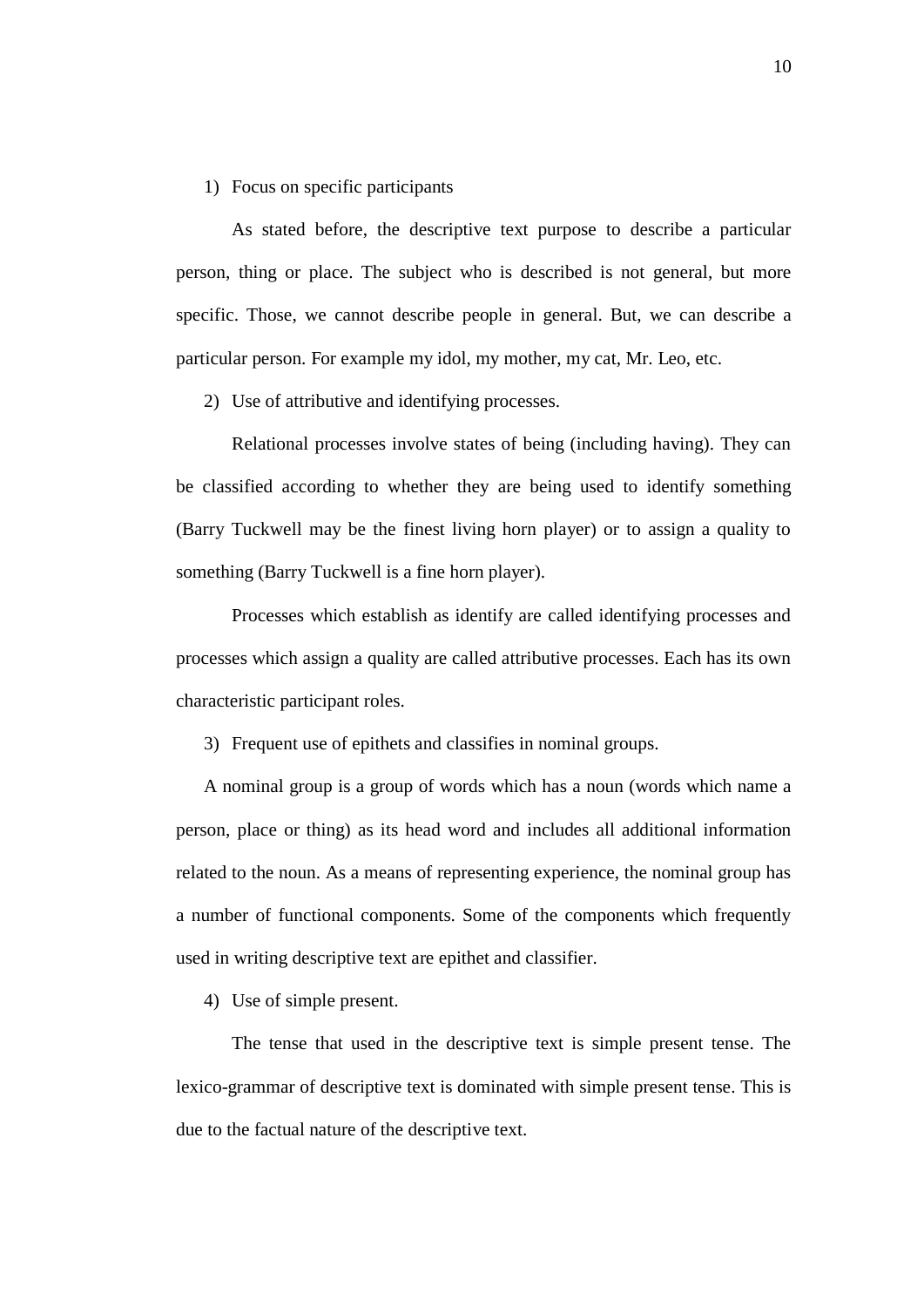When we speak or write we always do so in particular social situations. This means that language we use is fashioned by those situations, not only in what we say but also in how we say things.

# **4. The Power of Two and Four**

### **a. Definition of the Power of Two and Four**

Strategies associated with learning and teaching can be interpreted as a general pattern of teacher-pupil in the embodiment of the teaching and learning activities to achieve the objectives outlined In the world of education is defined as a plan, strategy, method, or series of activities Designed to achieves a particular educational goal. So with this learning strategy is to be interpreted as planning, mapping out a series of activities designed to achieve certain goals (Sanjaya, 2006: 126)

Learning strategy is one way that can be used by students to be able to learn to process their own thoughts. Teachers are expected to develop or find an alternative that is used to guide students' learning strategies. Basically, there is not the most ideal strategy. Each strategy has advantages and disadvantages of their own. This is very dependent on the goals to be achieved, the strategy users (teachers), the availability of facilities, and the condition of students.

In an active learning environment, the students should gain a sense of empowerment because the content presented and ideas discussed are relevant to their experiences and histories. For example, the teacher might present a list of thematic units to the students, who then decide what aspects of the themes they wish to investigate and which activities will allow them to pursue that theme.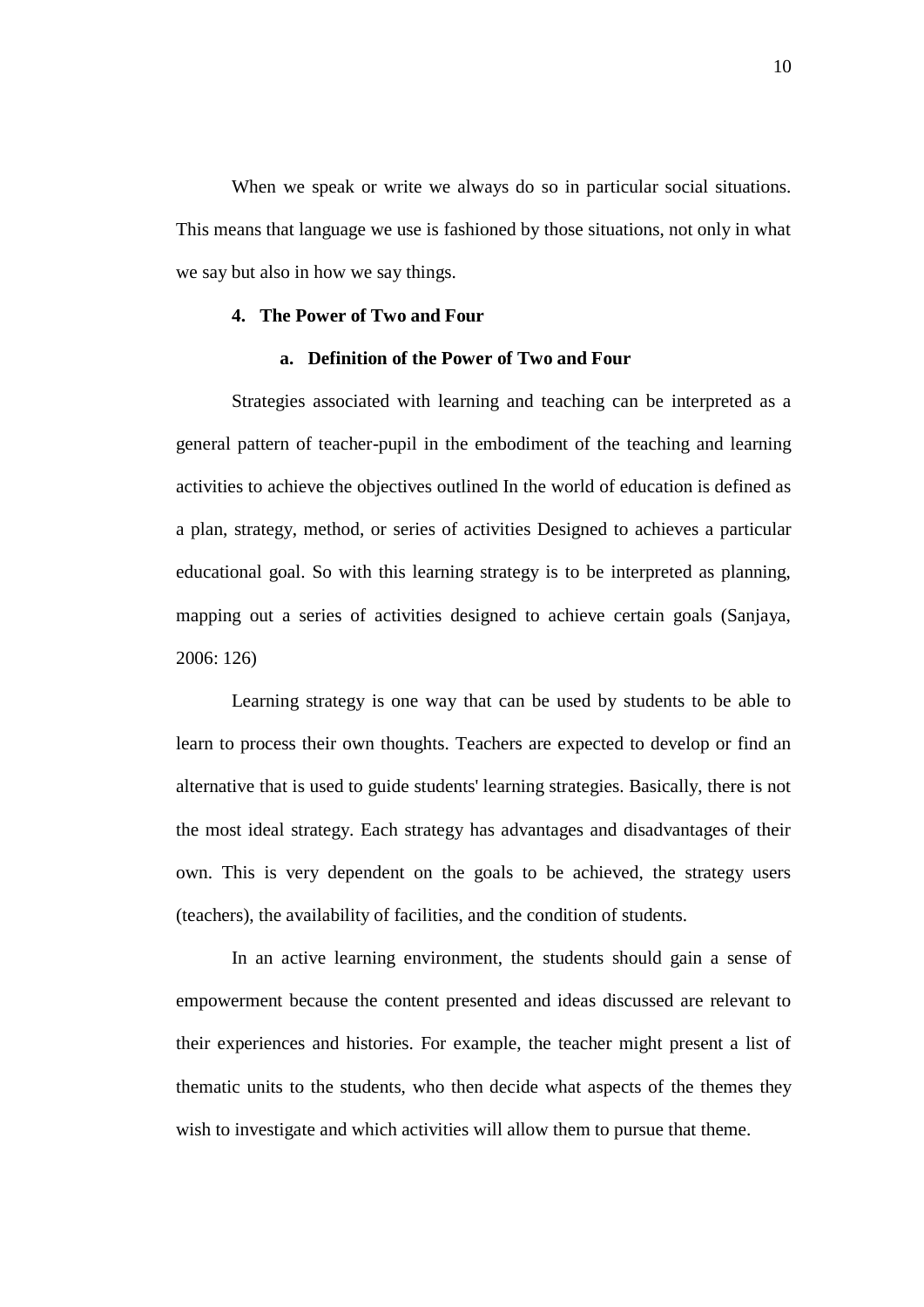Kemp explained that the learning strategy is a learning activity to be done so that teachers and students learning goals can be achieved effectively and efficiently. Agreed with the above opinion, Dick and Carey also mentioned learning strategy is a set of learning materials and procedures are used together to generate learning outcomes in Students.

While the power of two and four means merging the two and four strengths. Combines the power of two and four people in this respect is to form small groups, each group consisted of two and four people (students). This activity is done so that the emergence of synergy that is two or more are certainly better than one.

The power of two and four is included as part of active learning which is one of the best ways to enhance more active learning by providing learning tasks are performed in a small group of students. Support your fellow students and the diversity of opinions, knowledge, and skills they will help make the learning as a valuable part of the climate in the classroom. However, learning together is not always effective. Perhaps there is unbalanced participation, poor communication, and confusion.

In implementing this learning strategy uses several teaching system using several methods appropriate to the learning strategy measures the power of two and four that support for student learning is the ease in using the method of lecture, discussion, group work, and others.

Learning strategies both strength (the power of two and four) including part of cooperative learning is learning in small groups to foster maximum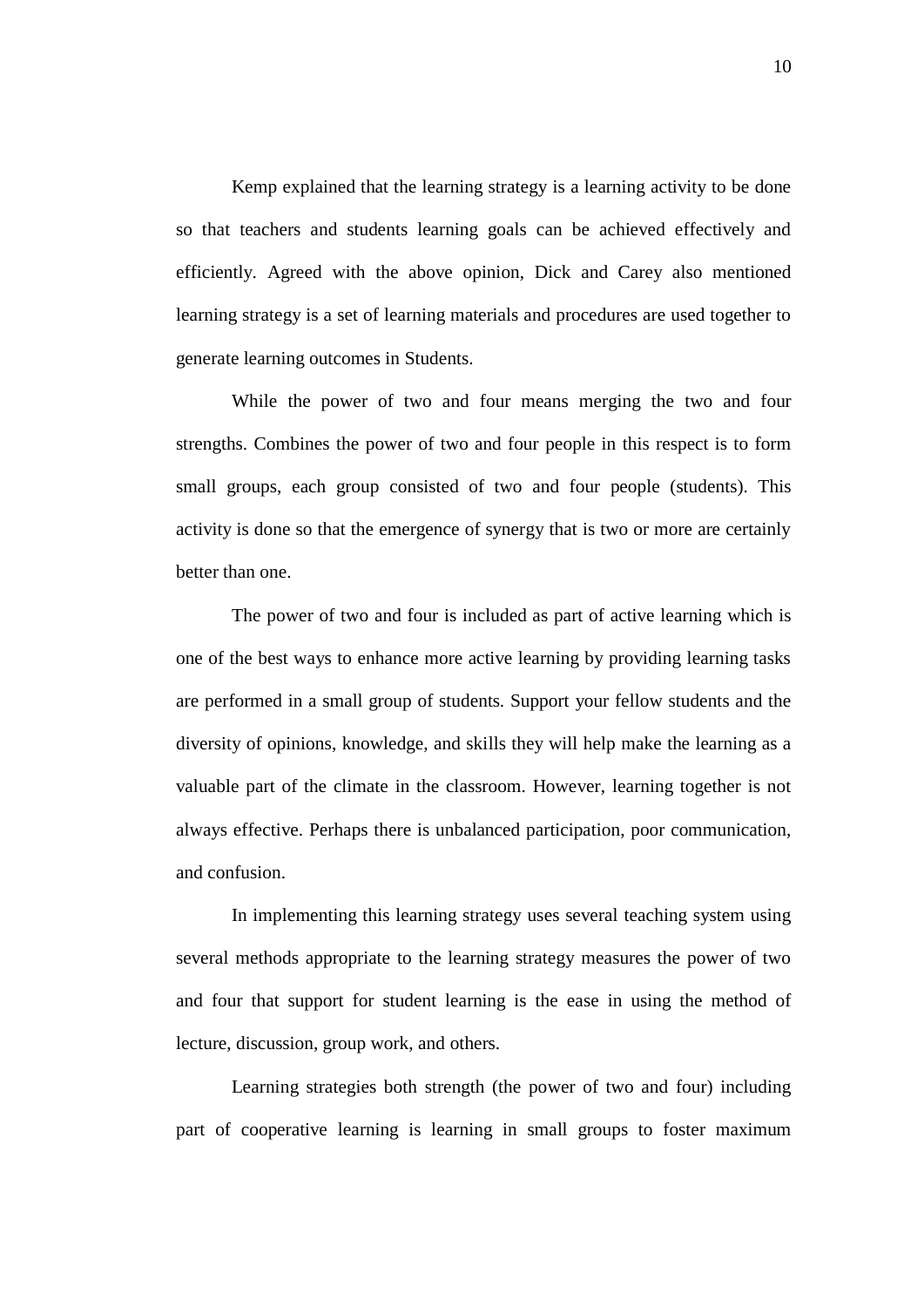cooperation through the learning activities by their own friends with a member of two and four people in it to achieve basic competence. The power of two and four strategies designed to maximize learning collaborative (joint) and minimize the gap between students who are single with other students. Collaborative learning has become popular in educational environments today. By placing students in groups and given tasks in which they are dependent on each other to get the job done is a wonderful way to give students the ability to use in the community. They tend more interesting in learning because they do it with their classmates.

Collaborative learning activities help to guide active learning. Although independent learning and classroom management instruction also encourage active learning, the ability to teach through collaborative work activities in small groups will allow you to promote learning with active learning.

Learning Strategy the Power of Two and four is an activity undertaken to enhance collaborative learning and promote the interests and benefits of synergy, it would, therefore, two and (four) heads are better than one head.

From the above description, the strategy of The Power of Two and four is a tactic or trick that must be mastered and applied by educators to specific learning objectives which has been defined can be achieved by combining the strength of two and four men in teaching and learning. One of the best ways to promote active learning is to give learning assignment that carried out in small groups of students. The peer support and diversity of viewpoints, knowledge, and skill help make collaborative learning a valuable part of our classroom learning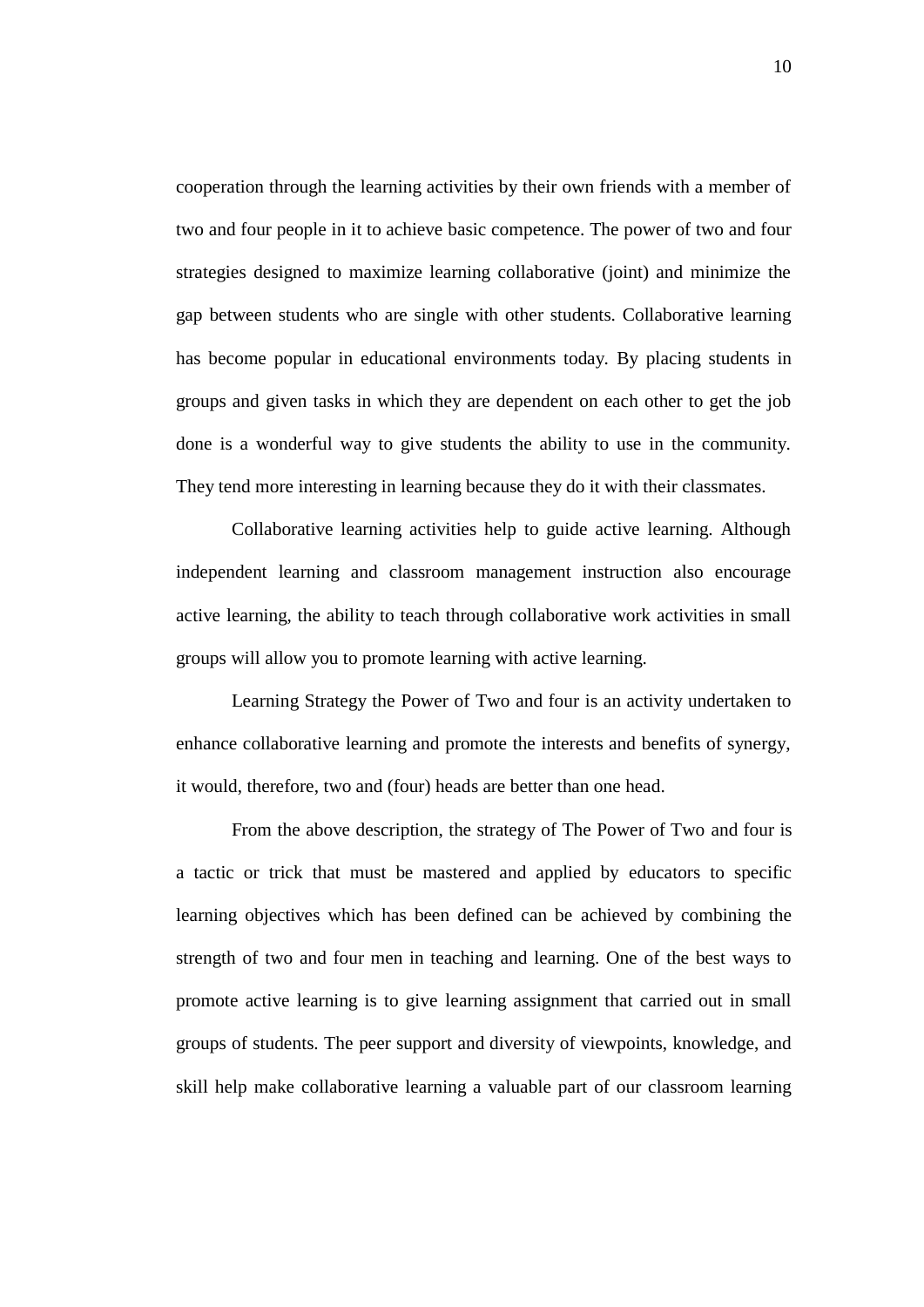climate and the power of two and four is used to promote cooperative learning and reinforce the importance and benefits of synergy.

#### **b. A procedure of the Power of Two and Four**

Learning strategies both strength (the power of two and four) is an activity undertaken to enhance collaborative learning and encourage the emergence of the benefits of synergies since two and four people would be better than one. Before using the power of two and four in teaching writing, we certainly need some preparation in order to make the teaching-learning process successfully and more systematic. The procedure of this strategy as follows :

- 1) The first step, create a problem. In the process of learning, teachers provide one or more questions to students in need of reflection in determining the answers. By answering them, they help students to create ideas in their planning.
- 2) The second step, the teacher asks the students to answer the questions themselves. Here, students answer the questions to create their drafting that focused on the fluency of writing.
- 3) The third step, the teacher divides sets of pairs. Couples group is determined according to the original list of absent or can be randomized. In the process of learning after students complete all the answers, form into pairs and ask them to share (sharing) with other answers.
- 4) The fourth step, the teacher asked the couple to discuss a search for new answers. In the process of learning, the teacher asks students to create a new answer to each question with a correct response to each individual.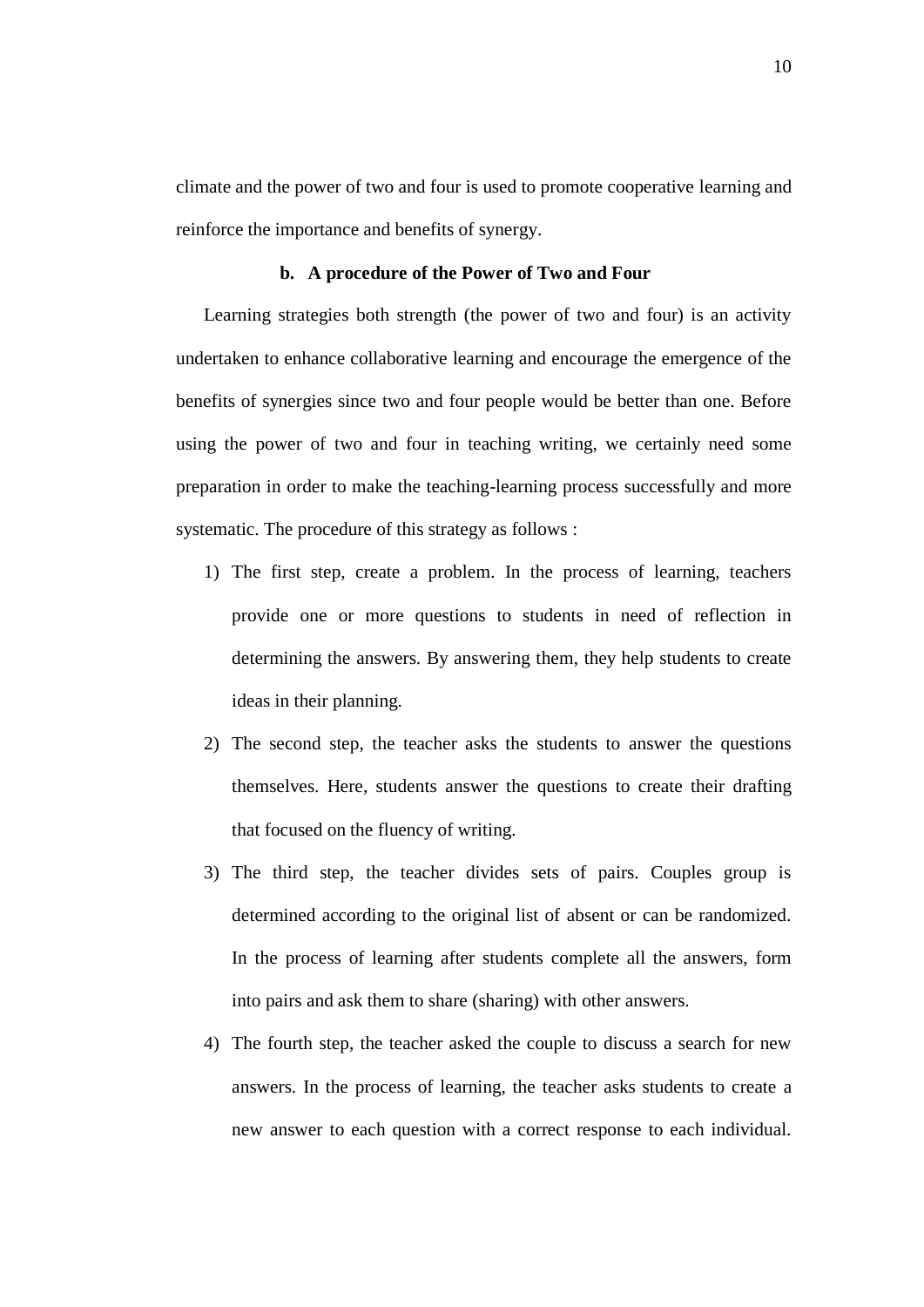Students revise what they have written to see how effectively they have communicated their meaning to the reader.

- 5) The fifth step, the teacher asked the group to discuss a search for new answers. In the process of learning, the teacher asks students to create a new answer to each question with a correct response to each pair. Here, students are engaged in tidying up their text as they prepare the final draft for evaluation by the teacher.
- 6) The sixth step, the teacher asked the participants to discuss the results of his sharing. In the process of learning, students are encouraged to discuss the classical to discuss issues unclearly or poorly understood. To end the teachers learning together with students studying material conclusion.

One of the best ways to promote active learning is to give learning as assignments that are carried out in small groups of students. The peer support and diversity of viewpoints, knowledge, and skill help make collaborative learning a valuable part of your classroom learning climate.

# **c. Variations of the Power of Two and Four**

This strategy has been around a long time. It will probably never go away. A teacher needs good arrangement and here Mel Silberman gives the various ways that can be chosen:

- 1) Invite the entire class to select the best answer for each question.
- 2) To save time, assign specific questions to specific groups than having all groups answer all questions.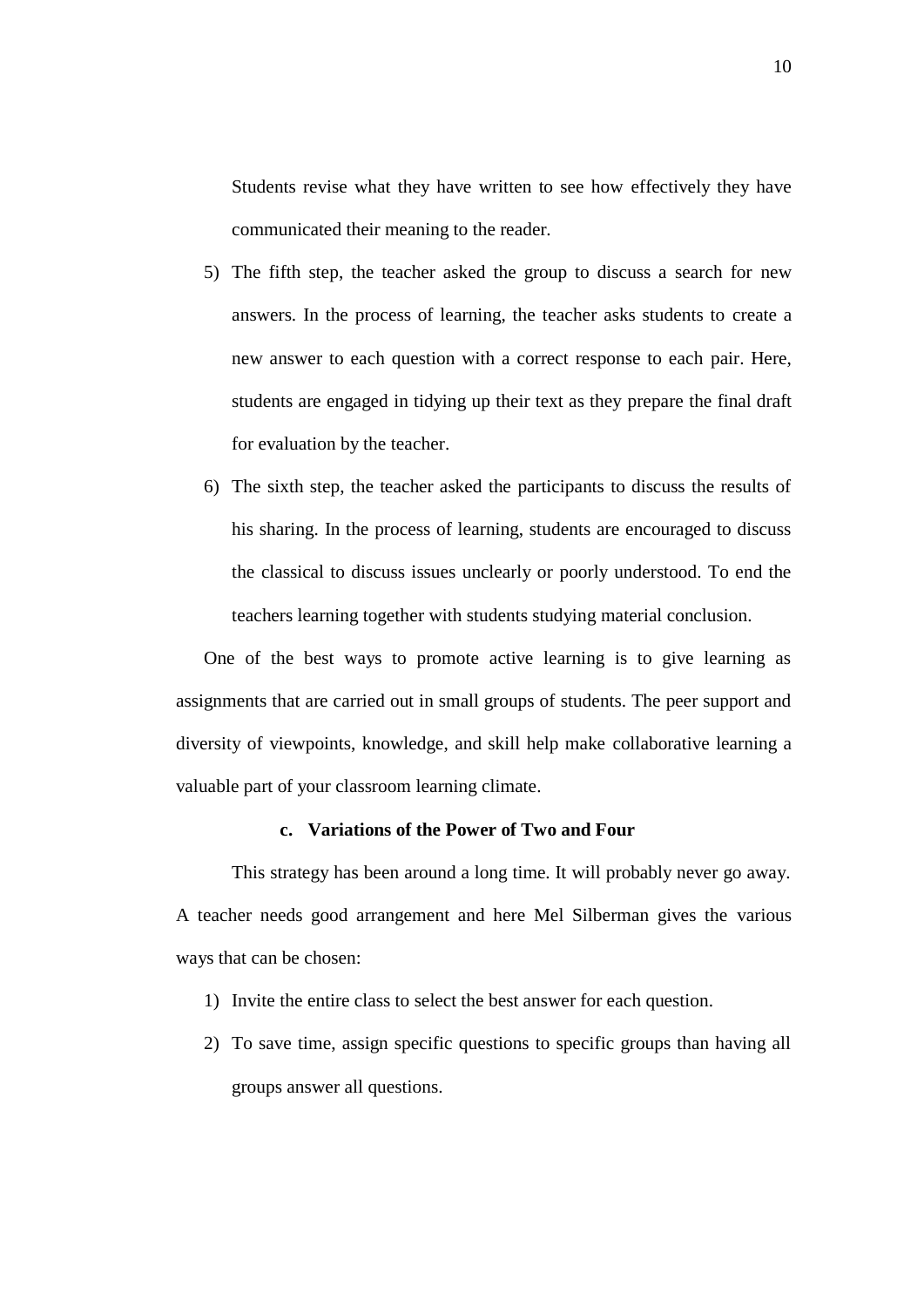Those are that can make easier in the teaching-learning process. There are many activities which are suitable for students writing in pairs and groups. However, the main objective of writing activities done in groups or pairs is to involve everyone in the creation of written text, whoever does the actual writing.

# **d. The Purpose of The Power of Two and Four**

The strategy chosen by the educator should not be contrary to the purpose of learning. The strategy should encourage interaction where educational activities to proceed in order to achieve the goal. The basic aim is to develop learning abilities of individual children so that it can solve all the problems it faces.

The choice of some particular method or strategy in learning aims to provide the best possible way or ways for the implementation and operational success of learning. Whereas in other contexts, methods or strategies can be a means to discover, test and compile the necessary data for the development of the scientific discipline. In this case, the strategy aims to further simplify the process and learning outcomes so that what can be achieved with a well planned and easy as possible.

In the exercise of the power of two and four learning strategies have some goals to be achieved include the following:

- 1) Familiarize individuals and groups (study with the result more impressive)
- 2) Enhance collaborative learning.
- 3) So that learners have the skills to solve problems related to the subject matter
- 4) Minimize failures.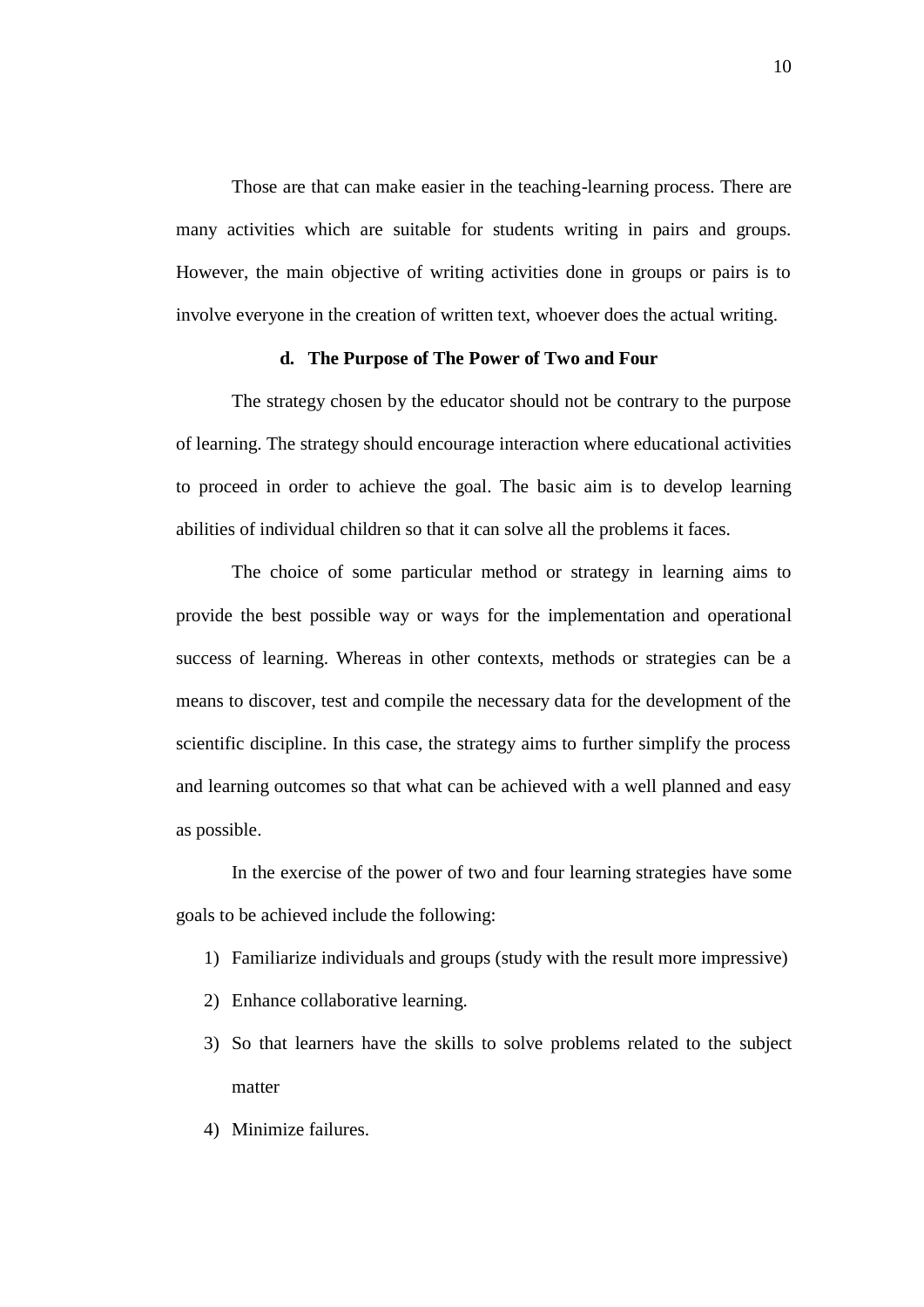5) Minimize the gap between students who are one with other students.

# **e. Advantages and disadvantages of the Power of Two and Four**

# **1) Advantages of the Power of Two and Four**

The Power of Two and four strategies are emphasized in the activeness of students by involving students actively through discussions about the answers to the questions given by teachers with their partner and group. In this case, a group of students will be tutors for students under the group.

Slameto states that the receipt of the lesson if the students' own activity, the impression it will not go away, but thought, processed, and then issued again in a different form (Slameto, 2010: 2). Using the power of two and four strategies are expected to enhance more active learning by providing learning tasks are done in small groups of students.

Learning strategy of the power of two and four has several advantages such as (Fatimah, 2010: 24)

- a) Students are not so much dependent on teachers but can increase confidence in the ability to think me, find information and learn from other students.
- b) Develop the ability to express ideas and then compare it with others.
- c) Help students to be able to cooperate with others.
- d) Help students to be more responsible in performing their duties.
- e) Increase the motivation and stimulation to think.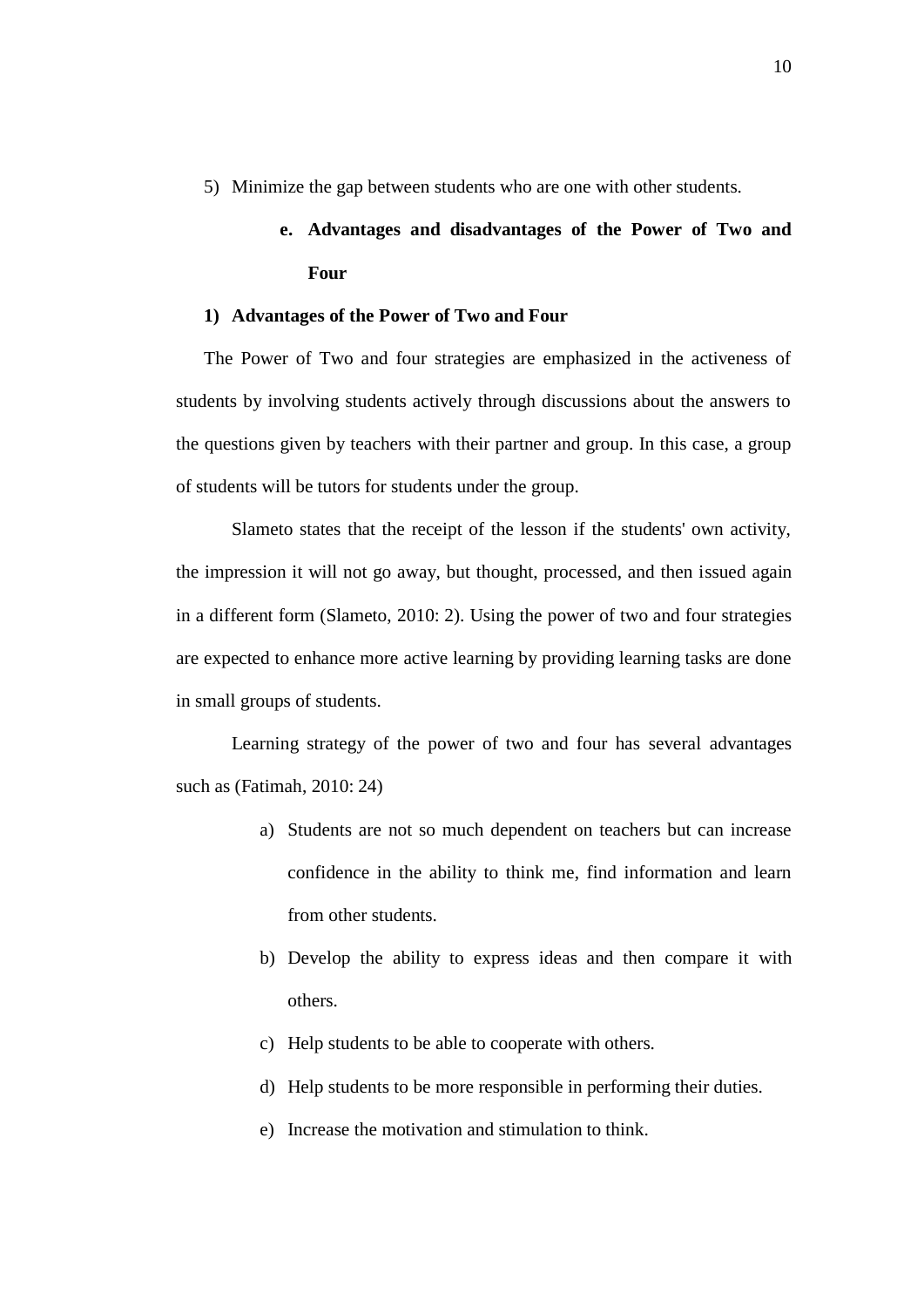f) Promote academic achievement and social skills.

Overall implementation of learning strategy the power of two and four aims to familiarize students learn actively, both individually and in groups and help students to work together with others. Thus, learning to use the learning strategies of the power of two and four on the subject of the descriptive text is expected to enhance students' writing skill so that he earned academic achievement is also expected to increase.

# **2) Disadvantages of the Power of Two and Four**

In addition to the advantages, the power of two and four also has the weaknesses are:

- a) Sometimes it can happen there is the view from various angles to the problem is solved, perhaps even the conversation became distorted, so it takes a long time.
- b) With the division of groups and between groups sharing make learning less conducive.
- c) With the existence of the group, students who are less responsible in the task, making them more so they rely on their partner playing themselves without wanting to do the work.
	- **5. The Use of The Power of Two and Four in Teaching Descriptive Writing**
		- **a. The Implementation of the Use of the Power of Two and Four**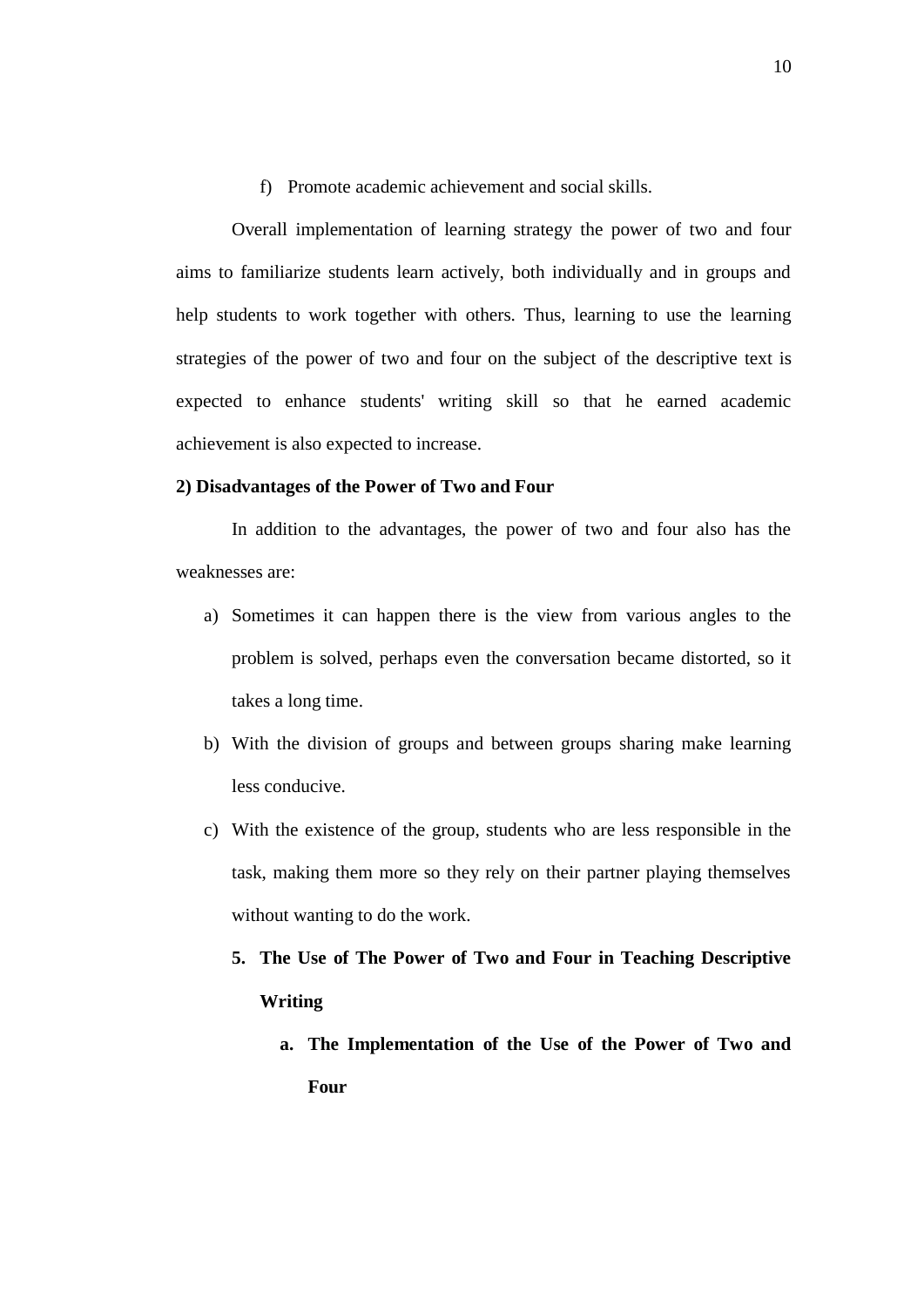We use language to achieve a variety of social purposes. For example, we use it to entertain, to explain how something works, to provide information, to argue a position, to explore the inner world of the imagination, we also use language to make sense of the world, to express and develop ideas on a range of topics, from everyday experiences to the ideas that are considered across all the areas of the curriculum.

Writing is an important skill to be taught and should be mastered by students because there are a lot of reasons for teaching writing. The ability to write effectively is becoming increasingly important in our global community, and instruction in writing is thus assuming an increasing role in both second and foreign language education. The reason for teaching writing to students of English as a foreign language include reinforcement, the language development, learning style and most importantly, writing as skill its own right.

According to Pauline Gibbons, Teaching writing skill should be an integrated part of mainstream instruction. Thus the subject matter content provides the relevant context for the many different purposes of writing associated with the various genres found in a given

Culture (Patricia and Marguerite, 2005: 275). People often begin a paragraph with general ideas and then write more specific ones. The last sentence of paragraph often describes a personal reaction, opinion, or feeling.

In the process of learning, teachers provide one or more questions to students in need of reflection in determining the answers. Then, a teacher asks students to answer the questions themselves and divides sets of pairs. Couples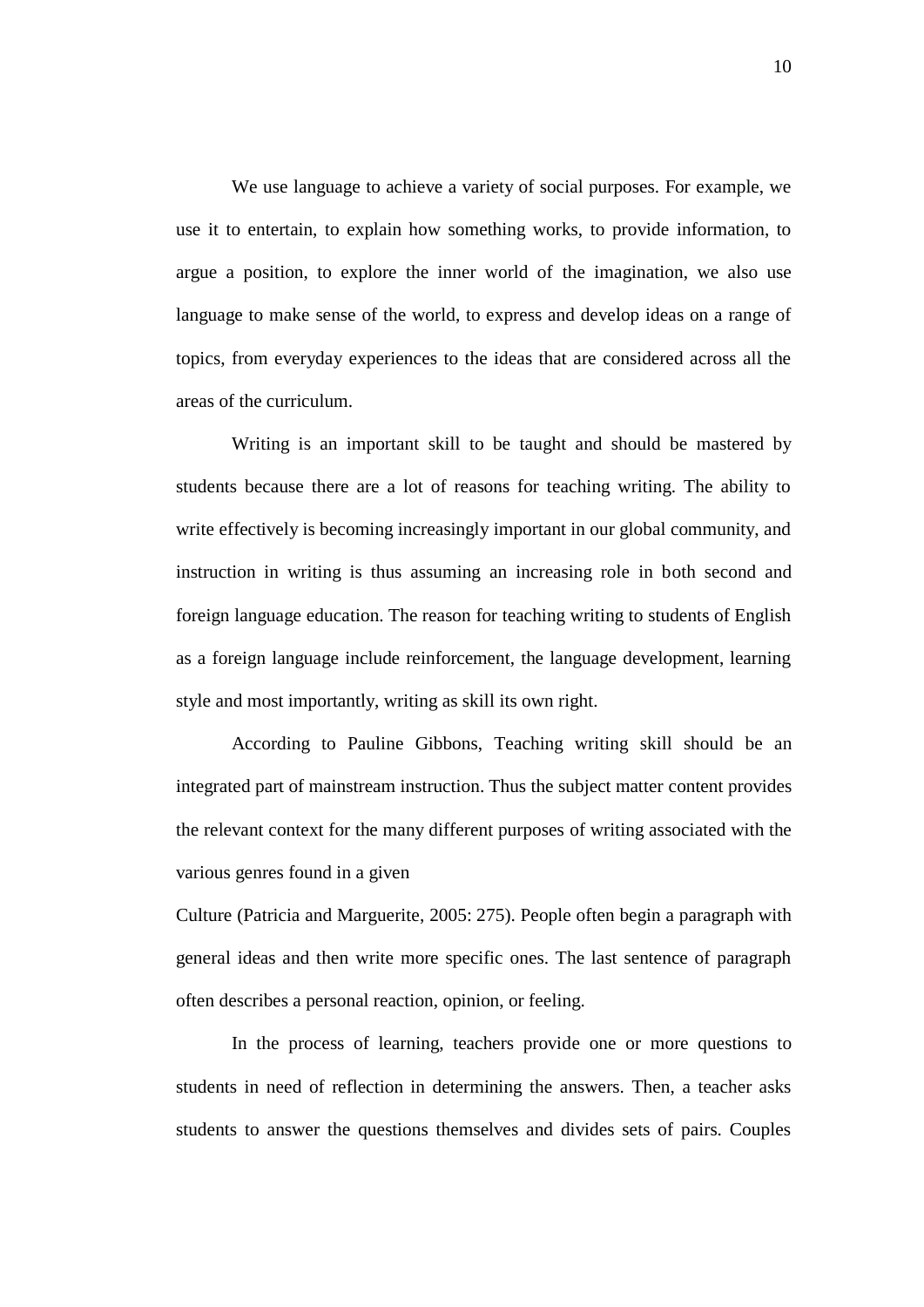group is determined according to the original list of absent or can be randomized. In the process of learning after students complete all the answers, form into pairs and ask them to share (sharing) with other answers. The teacher asks the couple to discuss a search for new answers. In the process of learning, the teacher asks students to create a new answer to each question with a correct response to each individual. After that, a teacher asks the group to discuss a search for new answers and asks students to create a new answer to each question with a correct response to each pair. Last, a teacher asks participants to discuss the results of his sharing. In the process of learning, students are encouraged to discuss the classical to discuss issues unclear or poorly understood to end the teacher learning together with students studying material conclusion.

### **b. Glossary Teaching Activity in Descriptive Writing**

Group activities in a language classroom have a very different flavor. Successful collaborative writing allows students to learn from each other. It gives each member of the collaboration access to others' minds and knowledge, and it imbues the task with a sense of shared goals which can be very motivating And in the end, although the collaborators may have to share whatever glory is going (rather than keep it for themselves individually), still, any less-than-successful outcome is also shared so that individuals are not held solely

responsible for any shortcomings in what they produce. For these reasons collaborative writing, as exemplified in the following activities, has the power to foster the writing habit in a unique way.

The following examples show ways of writing to make enjoyable and productive: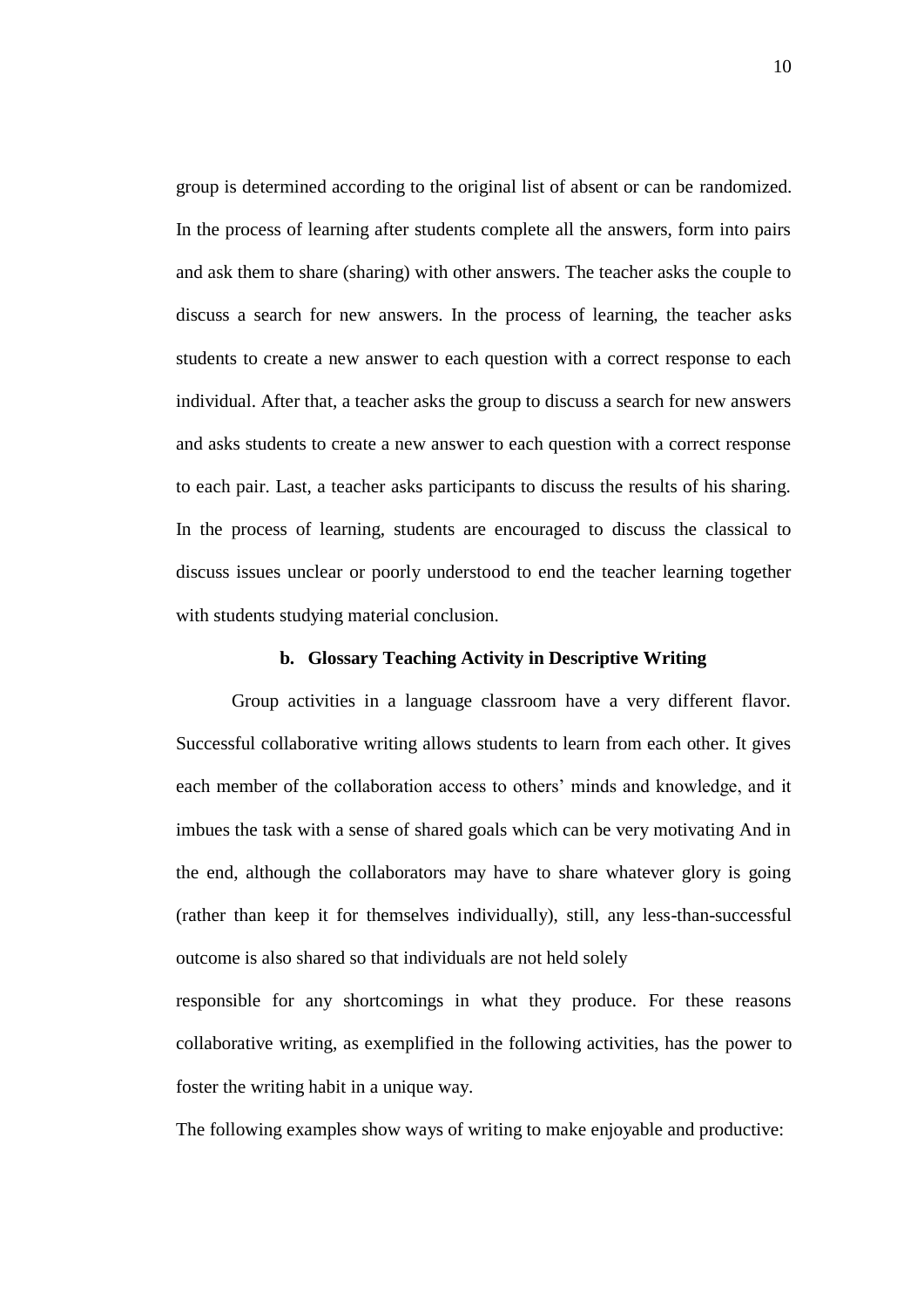## 1) Barrier Games

Barrier Games are usually played in pairs and involve solving a problem of some sort. They involve an information gap, whereby each player has different information that both needs if they are to solve the problem.

2) Cloze

Cloze activities are pieces of text with some words deleted. They are useful teaching strategy for encouraging students to use prediction skills as they are reading, to help you assess their general comprehension and to gauge the difficulty of a text for a particular student.

3) Dialogue Journal

As the name suggests, this is a conversation that is written down. It may be between the student and teacher.

4) Dictogloss

This is a technique adapted from Ruth Wajnryb (1990). It is designed to develop listening skills but is particularly valuable because it integrates this with speaking, reading, and writing. It encourages students to reflect on what they are writing.

5) Semantic Web

Semantic Web, sometimes called a semantic map, is a way of collecting and organizing information. Often this is carried out initially as a brainstorm, with students recalling what they already know about the subject and the words and concepts they associate

with the keyword.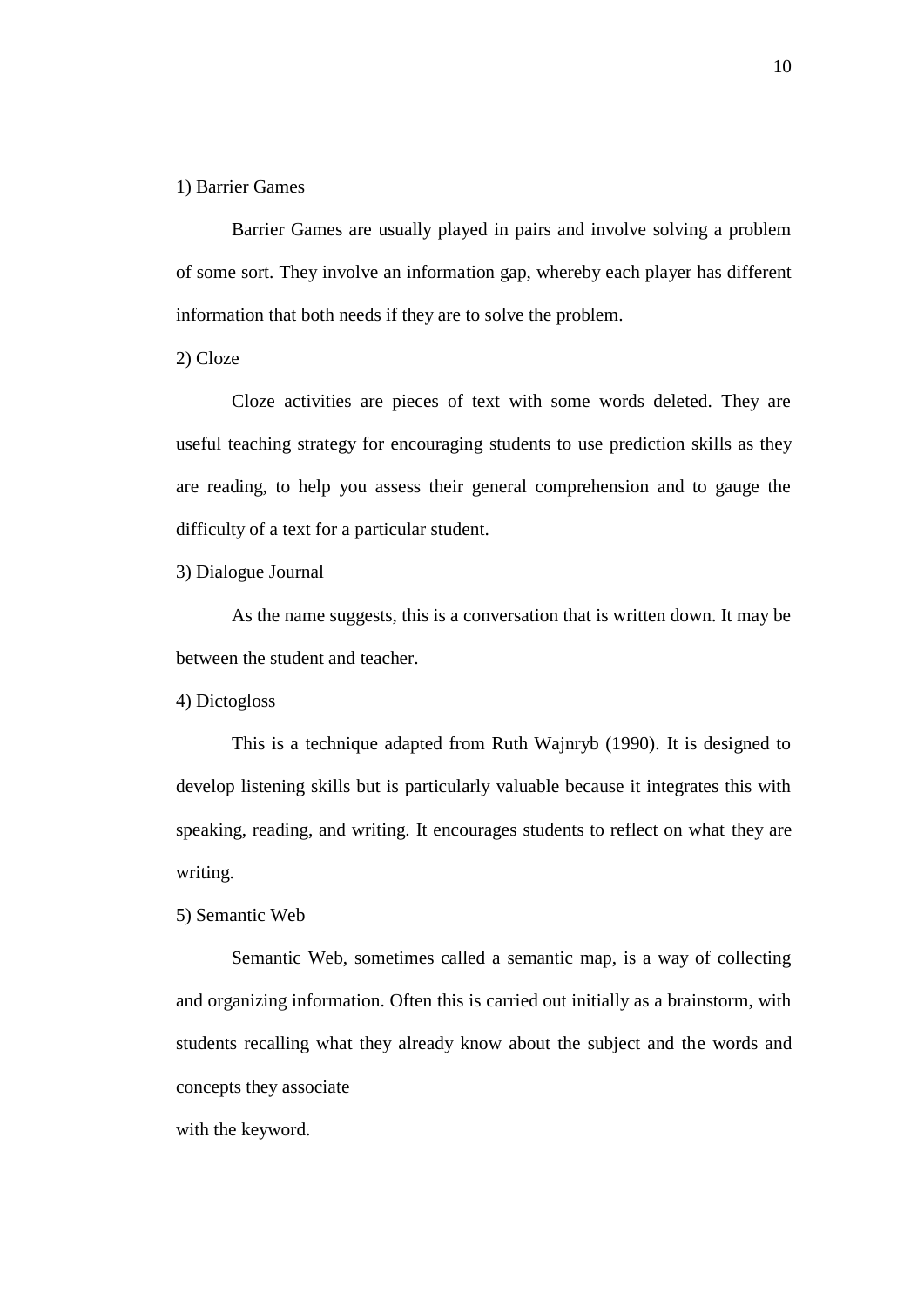There are many activities which are suitable for students writing in pairs and groups. Some of them depend on a scribe to write the final version of the piece, while some of them involve every single person writing their own version of the text.

# **B. Previous Research**

The research will describe some works which are relevant to these thesis to make the thesis arrangement easier:

> a. Sri Amik, in her final project entitled: The Use of Contextual Teaching Learning Technique in Teaching writing Descriptive Text to The First Year Students of SMP N 1 Doplang in the Academic Year of 2008/2009. The objectives of her study were to know the students' writing ability before the teacher applies the contextual teaching learning as a technique and there is an improvement after teacher applies the contextual teaching learning as the technique. Her thesis explained how the contextual teachinglearning can improve students' writing ability, about the procedure, the result, the advantages and disadvantages of teaching writing descriptive text using the contextual teaching-learning. She carried out a Classroom Action Research. To find out the result of the research, she gave the test every cycle. It can be seen the improvement the students made. Their descriptive text writings were getting better. In Pre-test, The mean score is 50.5%, The mean score of test I is 61.55%, The mean score of test II is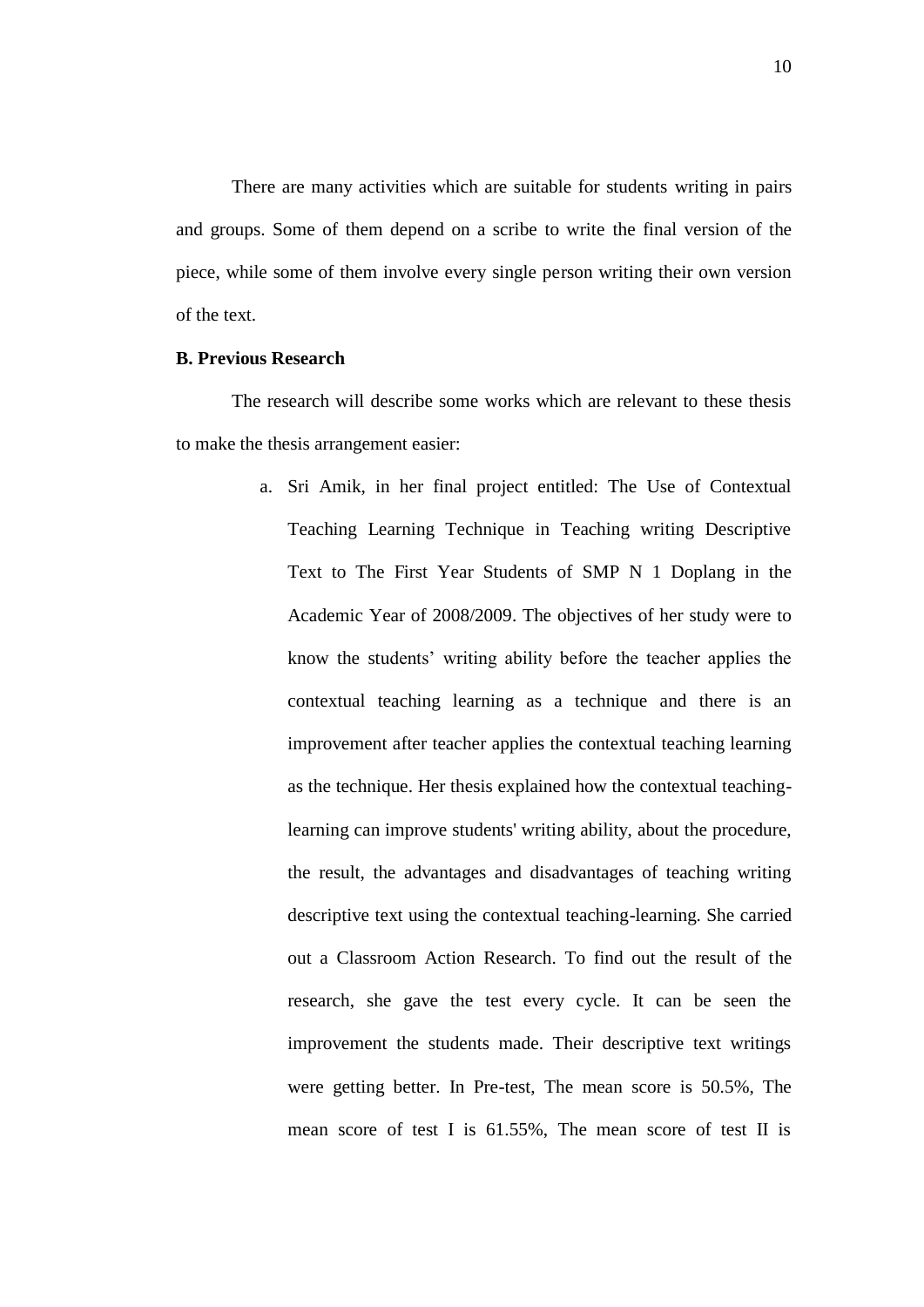66.825%, The mean score of Post-test is 71.175%, which means that there is the achievement of students' ability in learning writing using the contextual teaching-learning technique.

b. Reality Mardiana Putri, in her final project entitled: The Use of Group Investigation Approach to Teach Descriptive Writing in Junior High School (The Case of the Seventh Grade Students of SMPN1 Mojogedang Karang Gianyar in the Academic Year 2008/2009). The objectives of her study were to know the students' writing ability before the teacher applies the group investigation approach as a method and there is an improvement after teacher applies the group investigation approach as a method. Her thesis explained how the group investigation approach can improve students' writing ability, about the procedure, the result, the advantages and disadvantages of teaching writing descriptive text using the group investigation approach. She carried out a Classroom Action Research. To find out the result of the research, she gave the test every cycle. It can be seen the improvement the students made. Their descriptive text writings were getting better. In Pre-test, The mean score is 53.4%, The mean score of test I is 70.325%, The mean score of test II is 76.125%, The mean score of Post-test is 80.085%, which means that there is the achievement of students' ability in learning writing using the group investigation approach.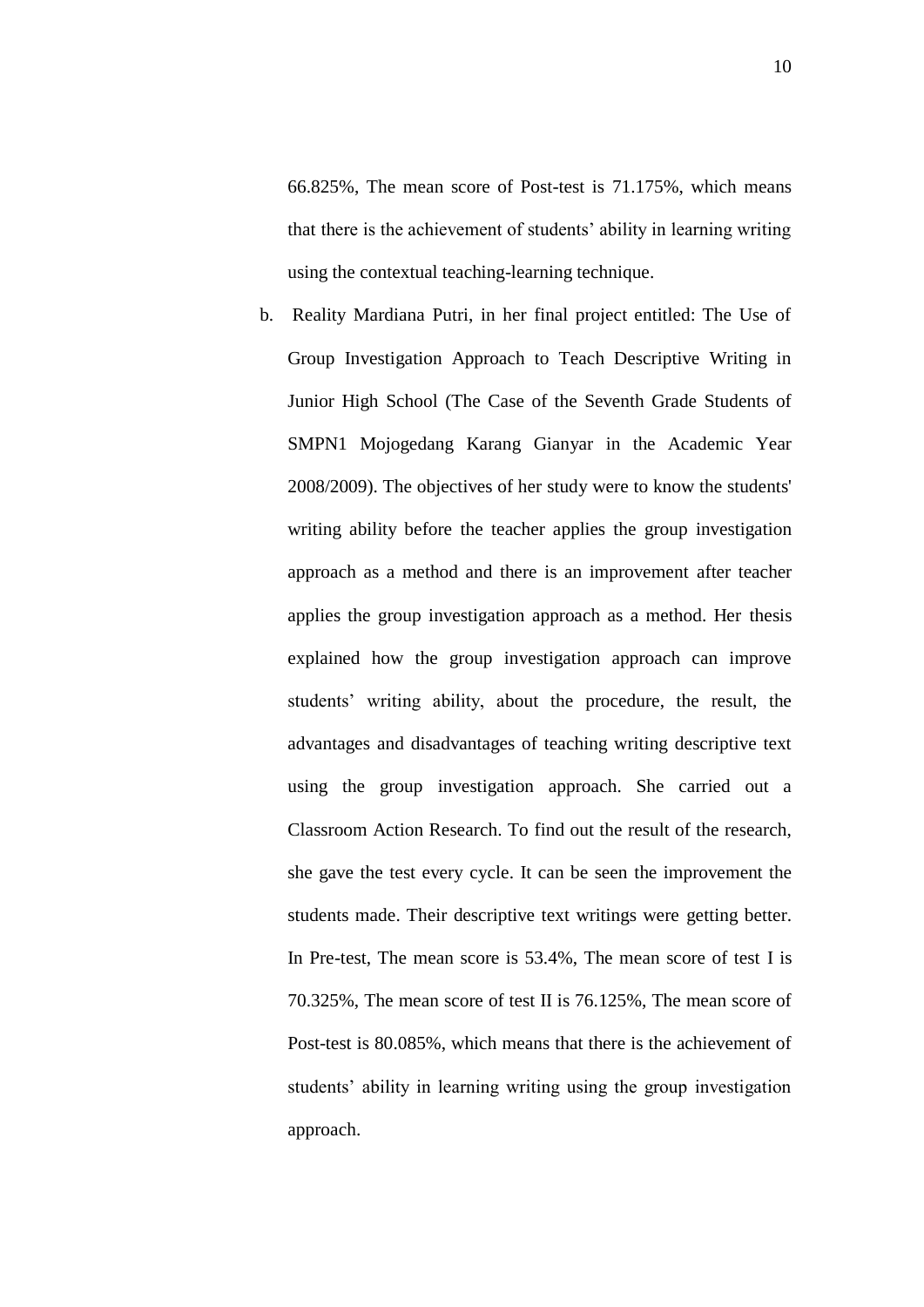In other words, this research is different from the previous one. The first final project stated that the researchers used the contextual teaching-learning technique. The second used the group investigation approach. The study focus among them is the same with researchers that are teaching writing in descriptive text. From the previous research that the writer described, it can be said that improving students' writing skill in a descriptive text is very important. And using the power of two and four in order to reach that goal can be applied in the writing teaching-learning. The researcher hopes that this study will give contribution especially in English teaching-learning process.

# **C. Action Hypotheses**

The action Hypotheses of this study is that the use of the Power of Two and Four can improve students' writing skill in descriptive text.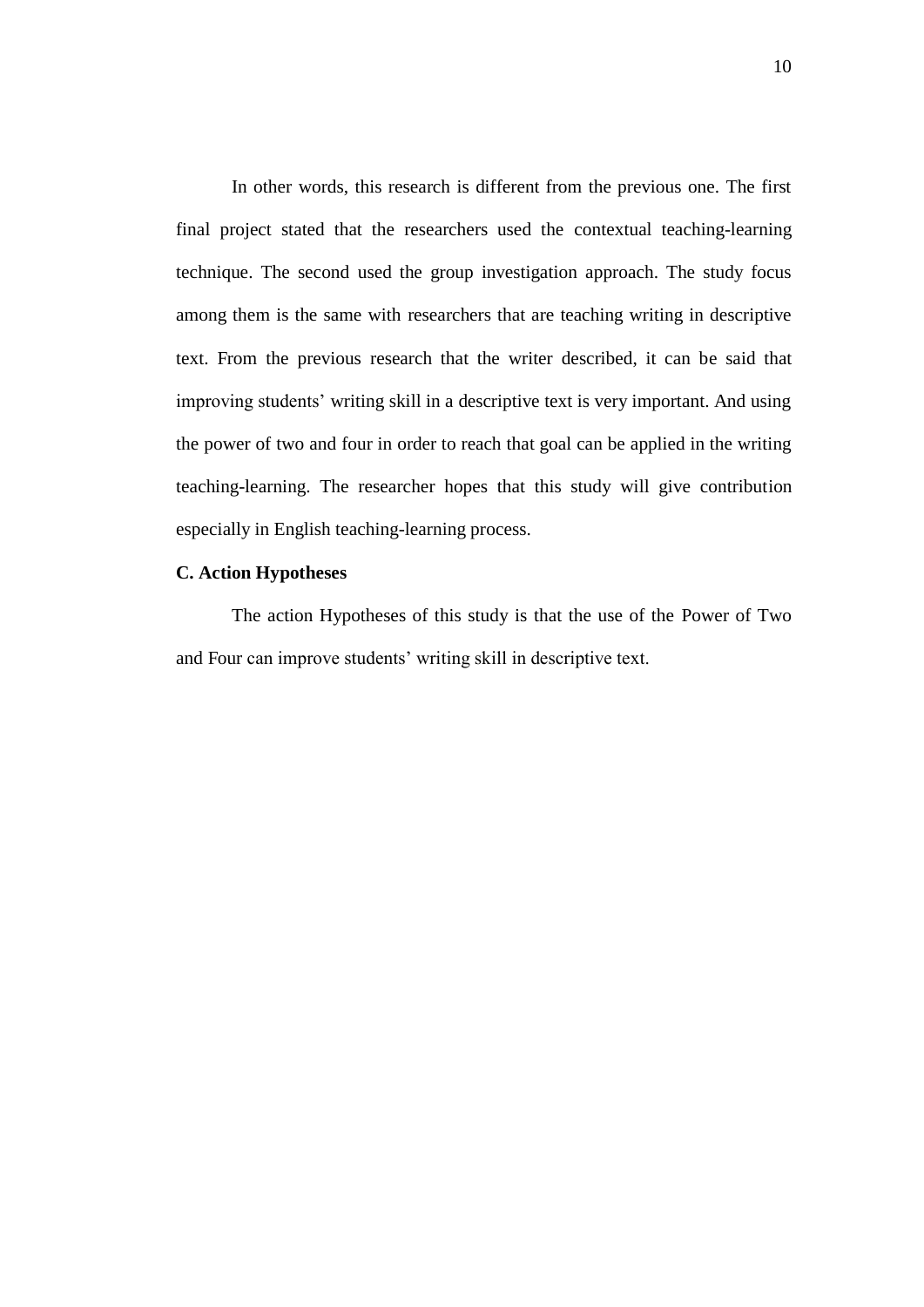# **CHAPTER III**

# **METHOD OF INVESTIGATION**

# **A. Research Design**

Research methodology plays an important role in the research. In this research, the researcher used the classroom action research as the approach. As we know that classroom action research is a number of procedures that is used to improve teaching learning process in classroom. Mills (2000: 21) states that action research is a systematic inquiry that is done by teachers(or other individuals in the teaching/learning environment) to gather information about the ways their particular schools operate how they teach and how well their students learn.

The researcher will use a classroom action research as an attempt to improve writing teaching learning process and to solve the problems that students had related to skill in writing.

# **B.Setting of Study**

The researcher conduct the classroom action research at ASSALAM Islamic Junior High School in academic year 2018/2019. This setting is located in Bangilan, Tuban. The researcher chose this setting because the students are less in writing . The students come from different intelligence, social background, and characteristic of student setting and subject of the research.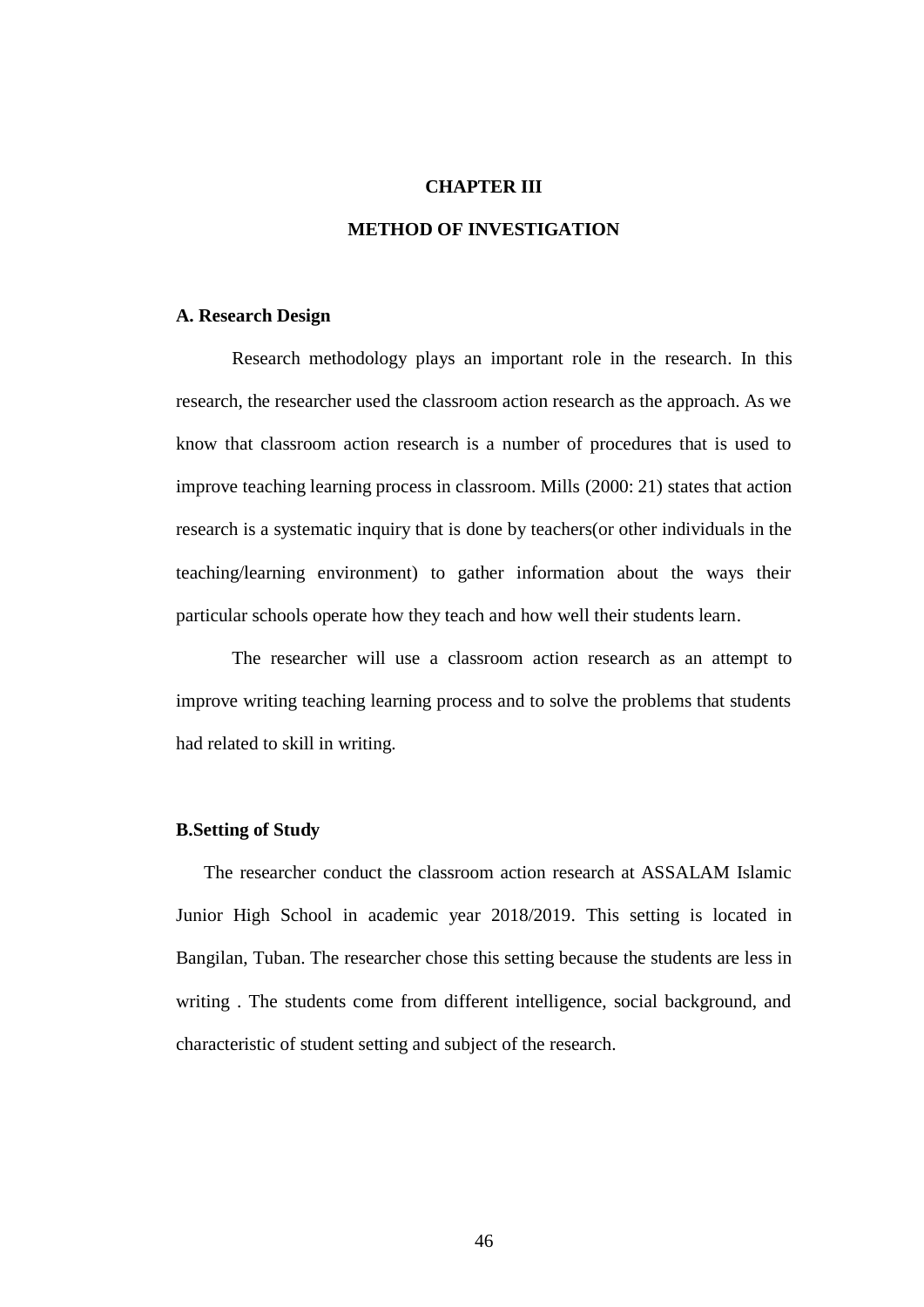# **C. Subject of Study**

The subject of this study are students of VIII of ASSALAM Islamic Junior High School, where the total numberaretwenty-three students and consist ofwomen.Their age betweenthirteen until fourteenyears and their English writing skill ismost of the students had difficulties in organizing the words grammatically.

### **D. Method of Study**

# **1. Initial Observation**

In initial observation, the researcher intended to find out:

- 1) Collecting data such as documentation includes the number of the students and students' name list.
- 2) After the researcher had collected the data, she did a pre cycle test. Its purpose is to know the score mean of students' writing organization in descriptive text before using the Power of Two and Four.

# **2. Planning in Action**

In this research, the researcher planned to conduct two cycles of classroom action research. There are four activities that should be done in one cycle. Its step in this kind of research is using cycle and it is implemented to increase the students' writing skill in descriptive text. The four components on each cycle consist of planning, actuating, observing, and reflecting: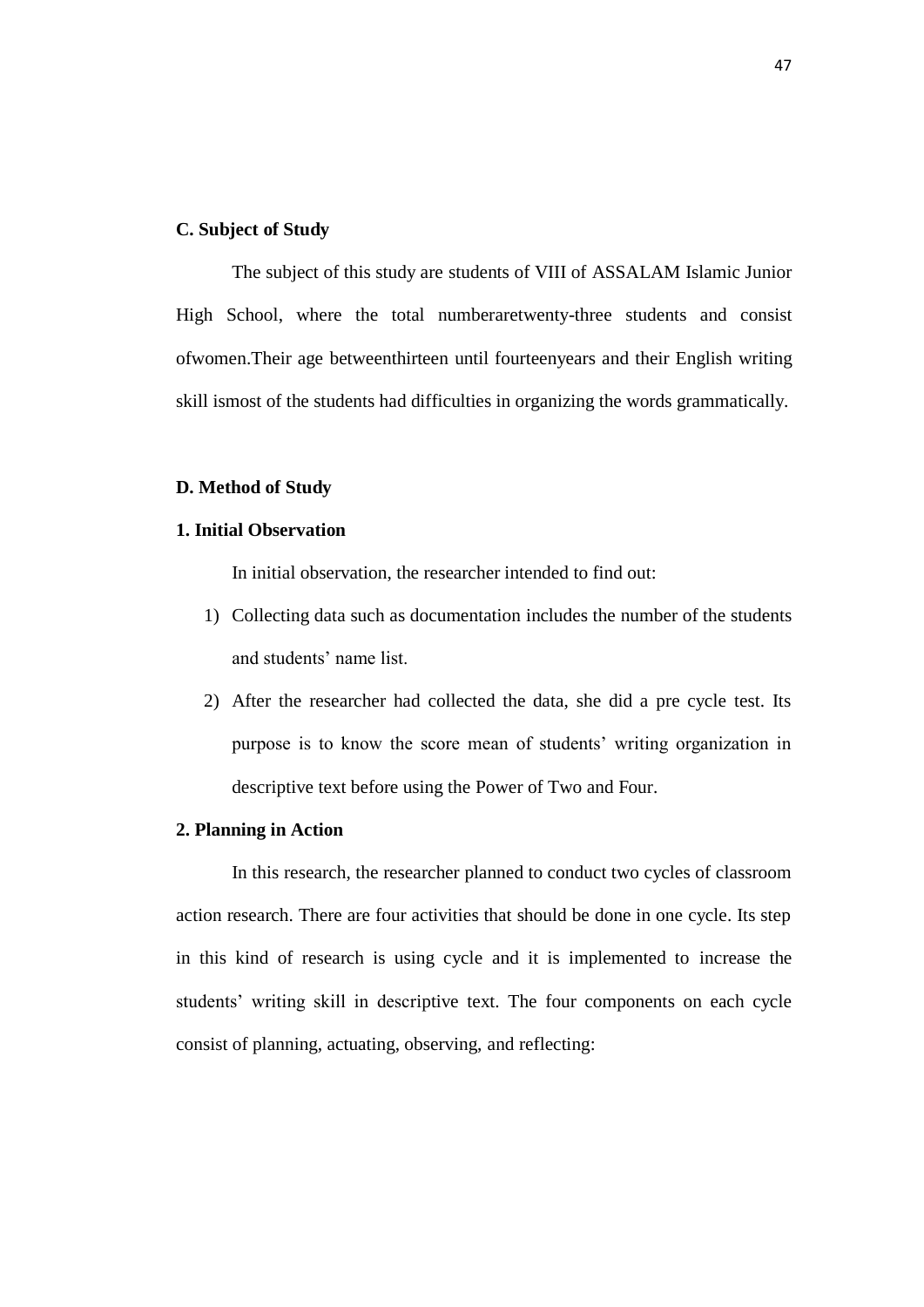# 1) Planning

Planning an action by focusing on who, what, when, where, and how the action will be done.

2) Acting

The planning strategywill be applied in teaching learning process.

3) Observating

In this phase, the researcher observed and take notes during teaching learning process.

4) Reflecting

Reflection means to analyze the result based on the data that have been collected to determine the next action in the next cycle. In this phase, the researcher could observe whether the acting activity had resulted any progress, what progress happened, and also about the positives and negatives.Resultsobservation then being reflected together by teacher and researcher, this includes analysis, and evaluation toward observation result.

A cyclical process involving stages of action research was followed by action. It can be illustrated below :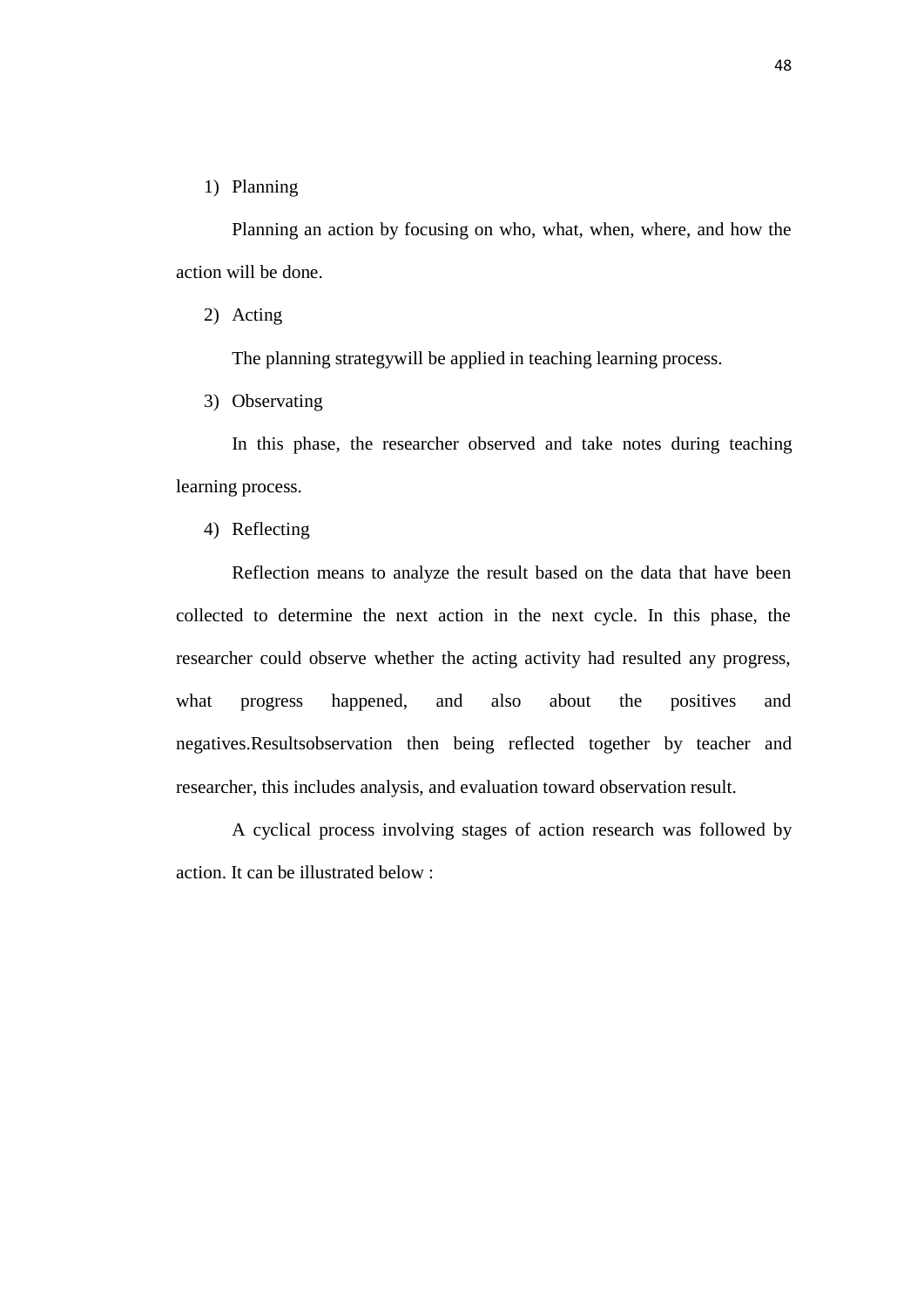# **Cycle I**



Figure 3.1

# **Cycle Process of Action Research**

# **E. Procedure of Study**

In this classroom action research, the researcher will conduct two cycles through the Power of Two and Four strategy. In this research, the teacher will teach writing in descriptive text.

The activities that were done in each cycle were as follows: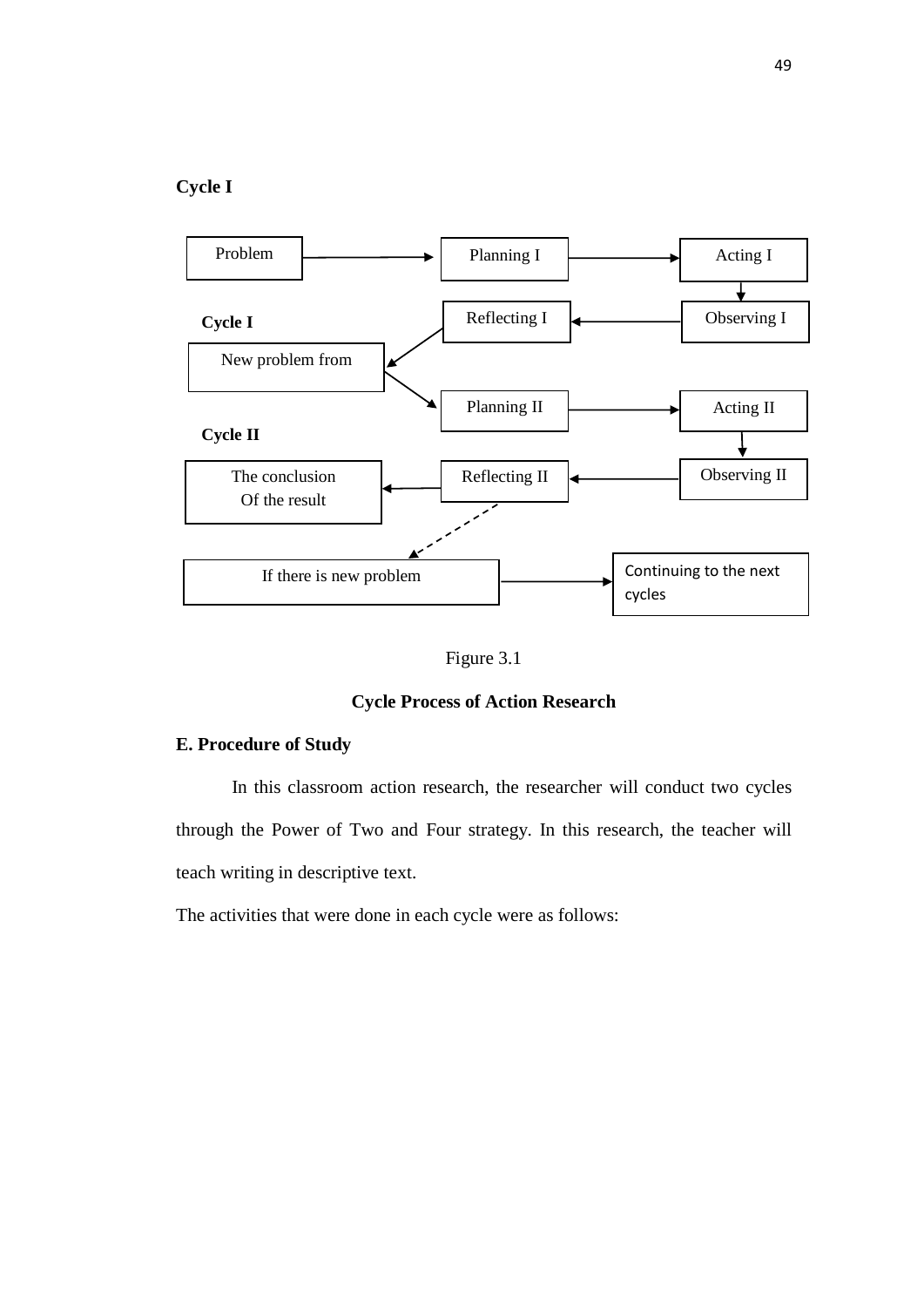# **1. Pre Test:**

The first step in making classroom action research, the researcher used pre cycle test to check the students' writing skill in descriptive text. In this activity, the teacher gave test. After the researcher got the data from the pre cycle test, the researcher decided to analyze the result to determine the use of the Power of Two and Four in teaching writing.

After recognizing the possible cause of problems faced by students, the researcher explored practical, realistic ways that the power of two and four could become a normative part of teaching learning process.

# **2. Cycle 1:**

- a. Planning
	- 1) The researcher identified the teaching learning design, such as, arranging lesson plan which was according to the teaching learning process which was using 'the Power of Two and Four'.
	- 2) The researcher prepared the teaching learning process resources, such as, the materials, the media, the observation sheets, and the documentation.
	- 3) The researcher prepared present list in order to know students' activeness in joining teaching learning process by using 'the power of Two and Four'

# b. Acting

In this step, the teacher along the researcher conducted an activity as it had planned in the lesson plan, organized the class to start doing the strategy and collected the data while repair the problem. The activities were as follows: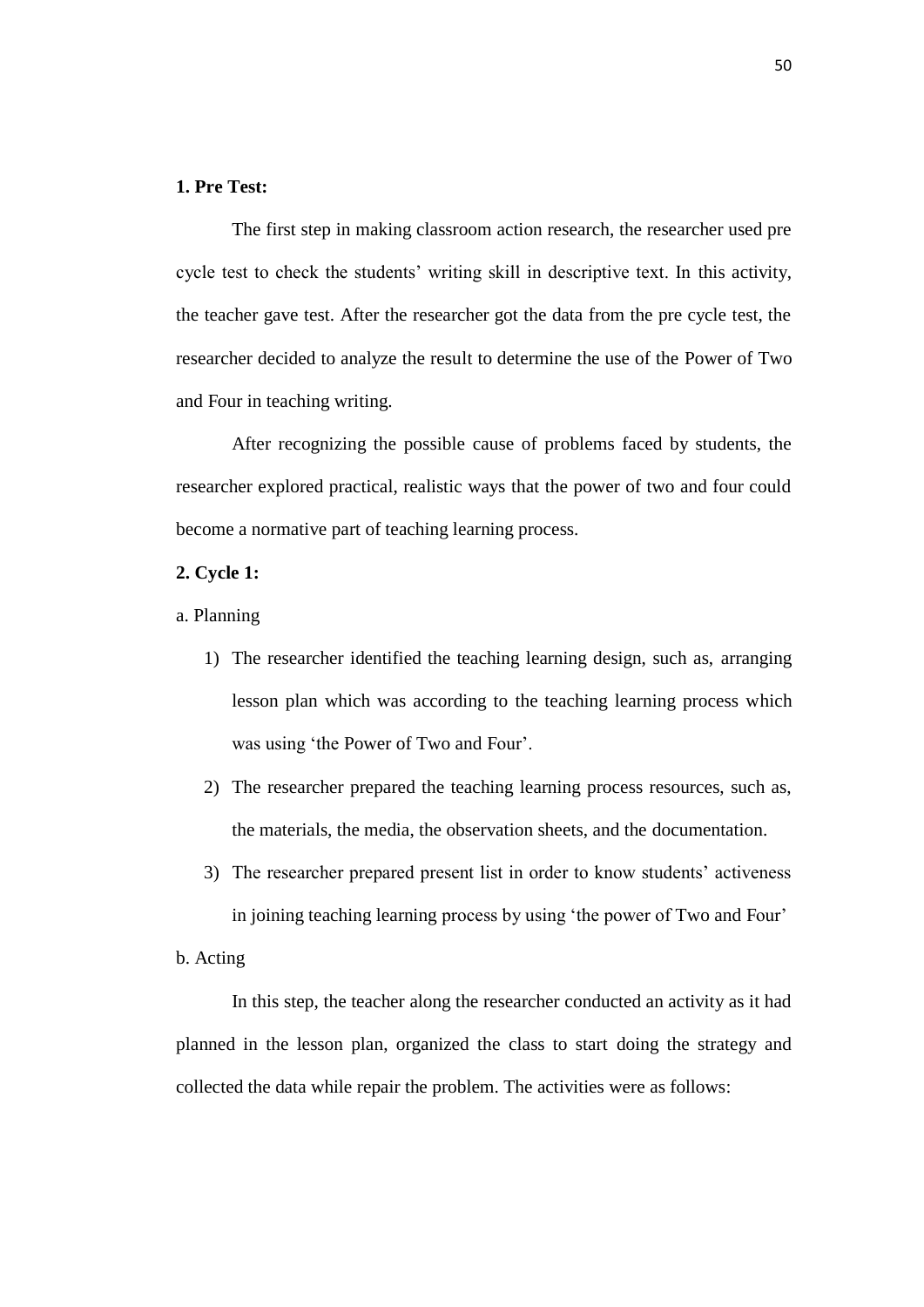- 1) Teacher showed picture and asked students about it and Students answered the questions orally.
- 2) Teacher wrote down the answer on the blackboard.
- 3) Teacher told what the topic of the lesson.
- 4) Teacher explained descriptive text and grammatical points.
- 5) Teacher gave the transcript of the text to students.
- 6) Teacher asked students to find 5 difficult words.
- 7) Teacher gave some vocabularies that related to the topic.
- 8) After giving some vocabularies, teacher gave a new picture and asked students to answer some questions individually.
- 9) After all students had completed their answer, teacher arranged them into pairs and asked them to share their answers.
- 10) Teacher asked students to work in groups of four to share their answers from their previous pairs.
- 11) After finishing the work, teacher asked a delegation of each group to read their work in front of the class and others responded it.
- 12) Teacher asked some of them some questions related to their work that had been read.
- 13) Teacher gave a chance to students to ask the difficult materials and provided feed back the material.
- c. Observating

The researcher observed the activity by using observation format in order to evaluate the results, collect the data and monitor the teaching learning process.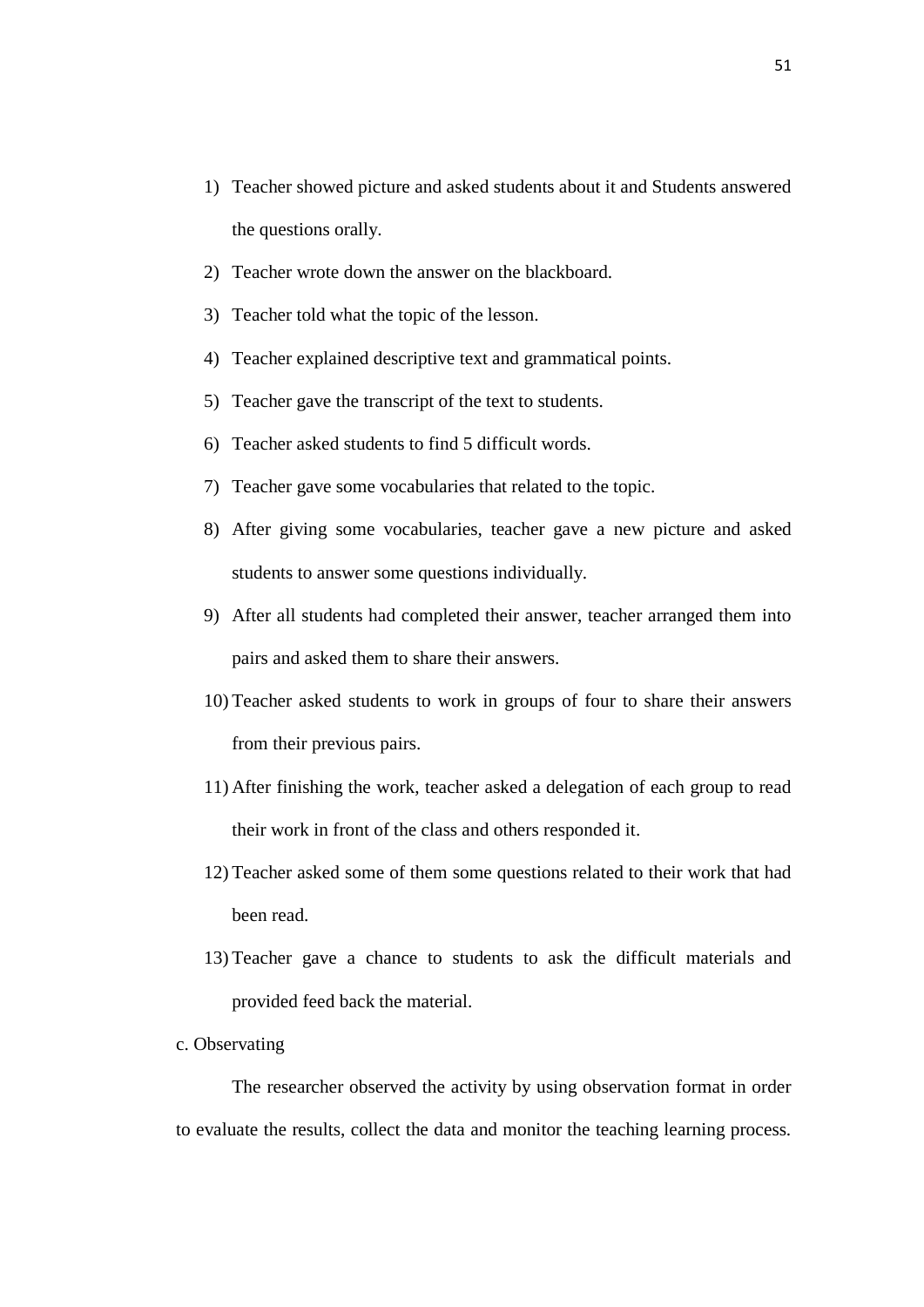It was used to find out to what extent the action result reached the objective. The steps were as follows:

- 1) The researcher observed the teaching learning process in order to know the implementation of using 'the Power of Two and Four' towards students' writing skill in descriptive text.
- 2) The researcher observed the groups' activity in discussing to write descriptive text.
- 3) The researcher wrote the success and the problems when the teaching learning in progress which was not enough sufficient in reaching the objectives.
- d. Reflecting

The researcher analyzed and evaluated the actions that had been done to find weakness and how to improve in the next cycle, evaluated the step in teaching learning process and discussed the result of observation for the students' ability in writing class; it consisted ofquality, number and time from each action. The steps were as follow:

- 1) Researcher and teacher analyzed and discussed the result of the observation and test. It was continued then to make reflection which one should be maintained and which one should beovercome in the next cycle.
- 2) Made a conclusion from cycle 1.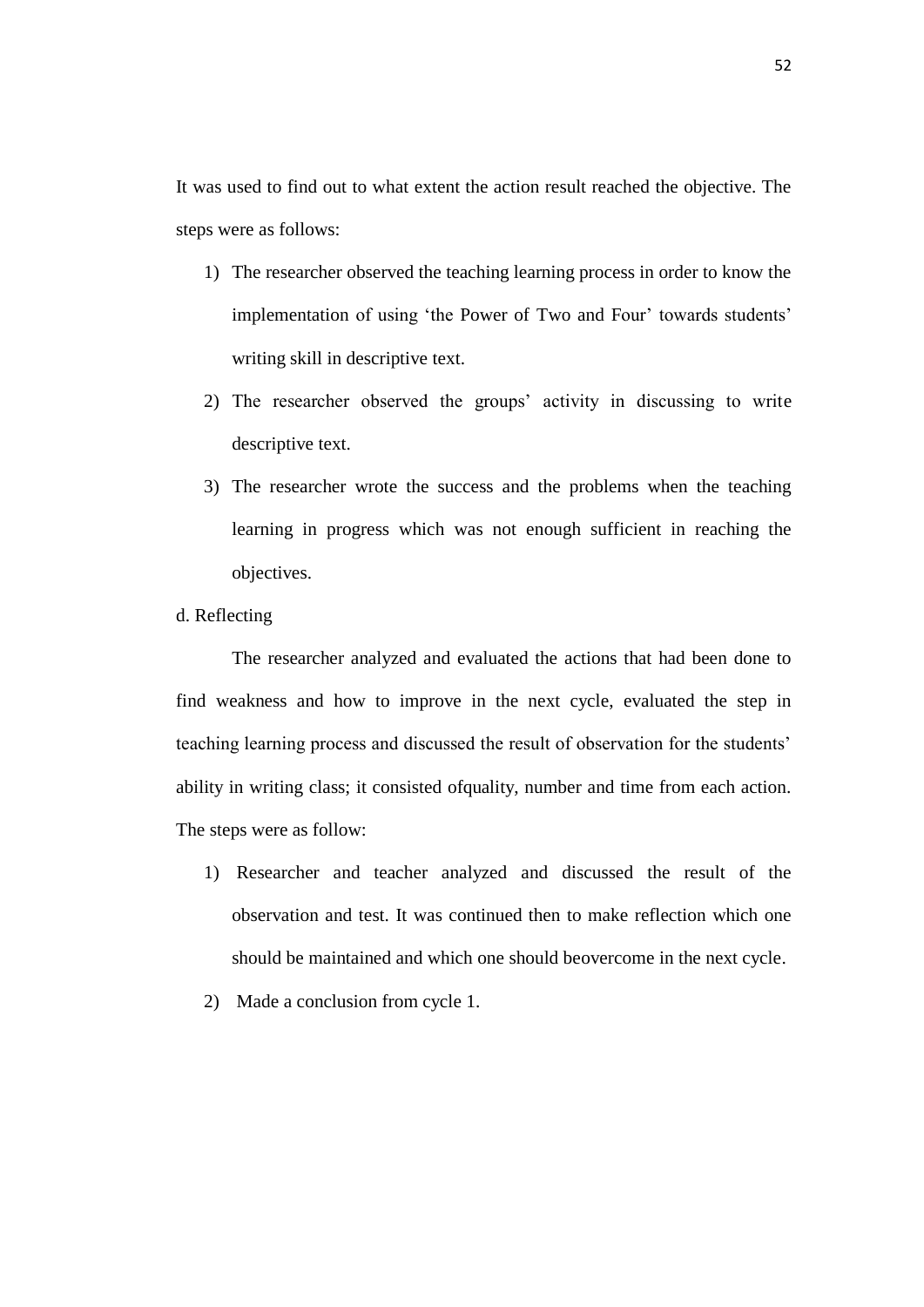# **3. Cycle 2:**

# a. Planning

- 1) The researcher identified the teaching learning design, such as, arranging lesson plan which was according to the teaching learning process which was using 'the Power of Two and Four'.
- 2) The researcher prepared the teaching learning process resources, such as, the materials, the media, the observation sheets, and the documentation.
- 3) The researcher Prepared present list in order to know students' activeness in joining teaching learning process by using 'the Power of Two and Four'
- b. Acting

In this step, the teacher along the researcher conducted an activity as it had planned in the lesson plan, organized the class to start doing the strategy and collected the data while repairing the problem. The activities were as follows:

- 1) Teacher overviewed the material
- 2) Teacher gave students the information table.
- 3) Teacher asked students to write simple sentences together.
- 4) Teacher wrote down the answer on the blackboard.
- 5) Teacher gave some vocabularies that related to the topic.
- 6) Teacher gave students papers of information table and some questions based on the information table individually.
- 7) After all students had completed their answer, teacher arranged them into pairs and asked them to share their answers.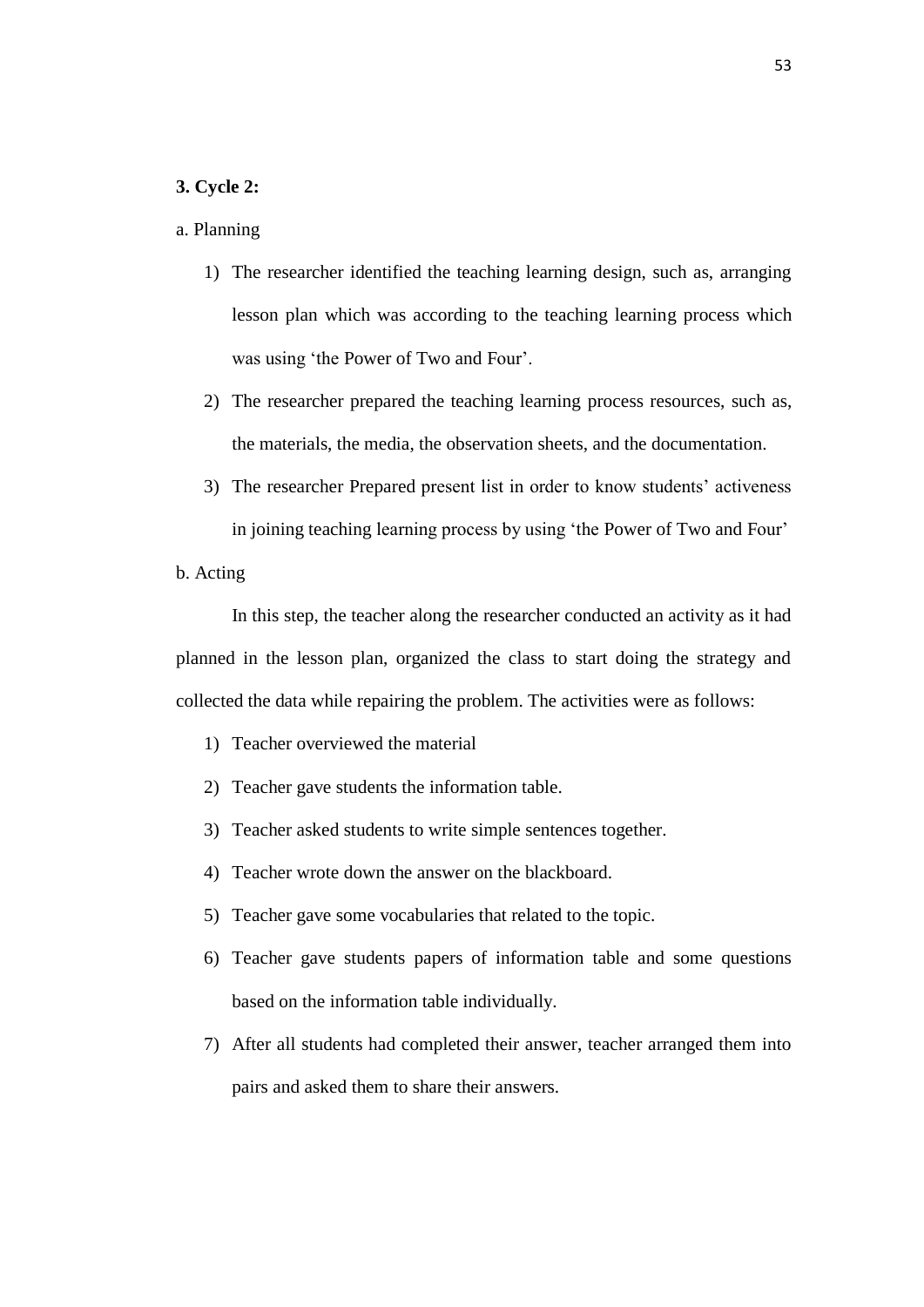- 8) Teacher asked students to work in groups of four to share their answers from their previous pairs.
- 9) After finishing the work, teacher asked a delegation of each group to read their work in front of the class and others respond it.
- 10) Teacher asked some of them some questions related to their work that had been read.
- 11) Teacher gave a chance to students to ask the difficult materials and provided feed back the material.
- c. Observation

The researcher observed the activity by using observation format in order to evaluate the results, collect the data and monitor the teaching learning process. It was used to find out to what extent the action result reached the objective. The steps were as follows:

- 1) The researcher observed the teaching learning process in order to know the implementation of using 'the Power of Two and Four' towards students' writing skill in descriptive text.
- 2) The researcher observed the groups' activity in discussing to write descriptive text.
- 3) The researcher wrote the success and the problems when the teaching learning in progress which was not enough sufficient in reaching the objectives.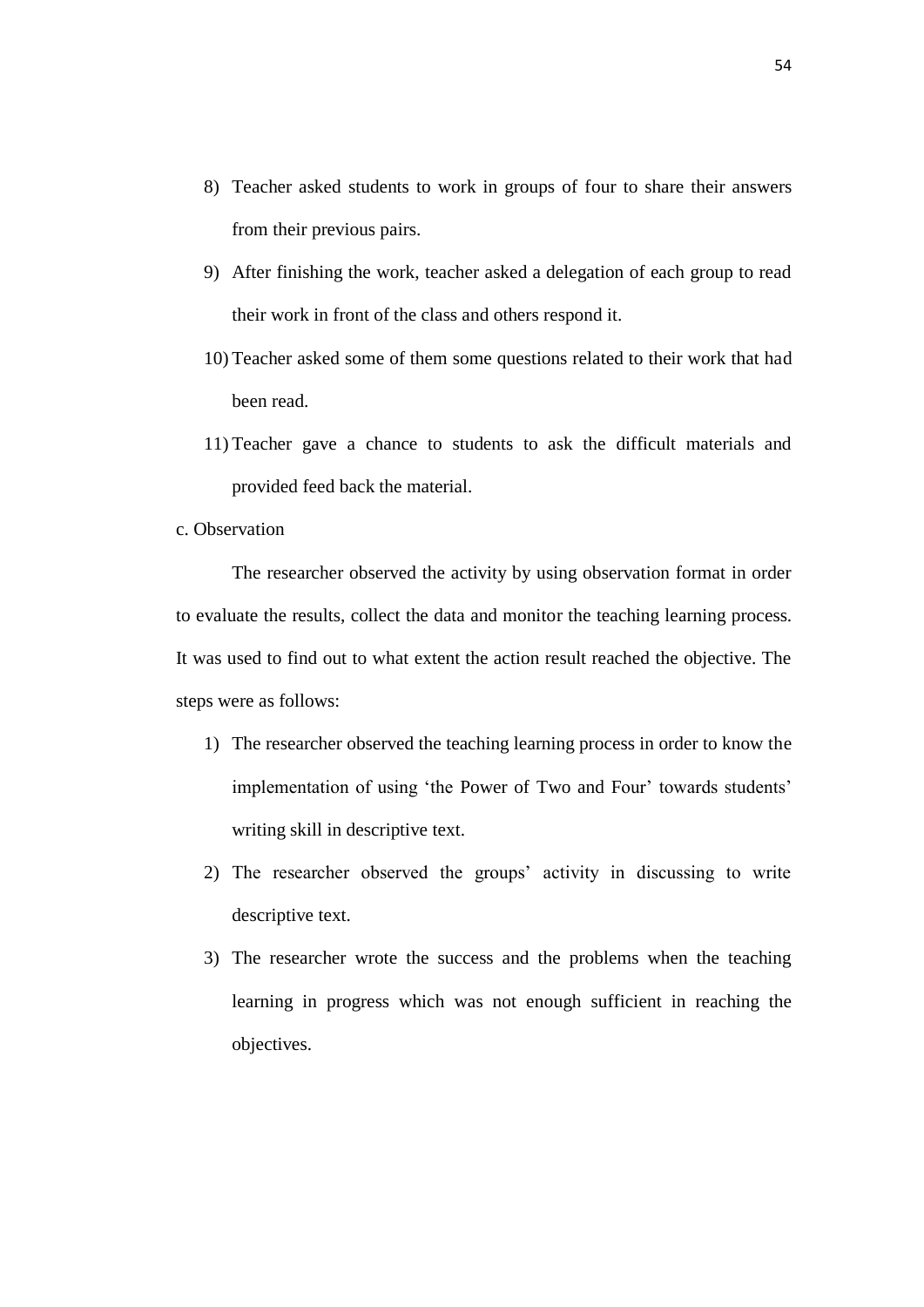# d. Reflecting

In second cycle reflection was made in order to make a conclusion of all the teaching learning process of the class by using 'the Power of Two and Four' which was hoped that it could improve students' writing skill in descriptive text, so students had good descriptive writing.

# **F. Method of Data Collection**

# 1. Source of Data

The source of data is the subject where the data can be got in detailed, those data are the field data, they are:

- a) Data from the English teacher of eight grades involved teaching learning process and students' name.
- b) Data from the students involves: students' achievement that was obtained from students' score in the end of every cycle, data observation fromstudents during teaching learning process took place, data from thepicture documentation during the research.
- 2. Data Collection Method

An instrument is needed by researcher to collect the data. In this research the instruments are:

1. Interview

Interview is the interaction process between the interviewer and the man/woman who gives the information (interviewee). The researcher used the interview to get information from the teacher in order to know the students'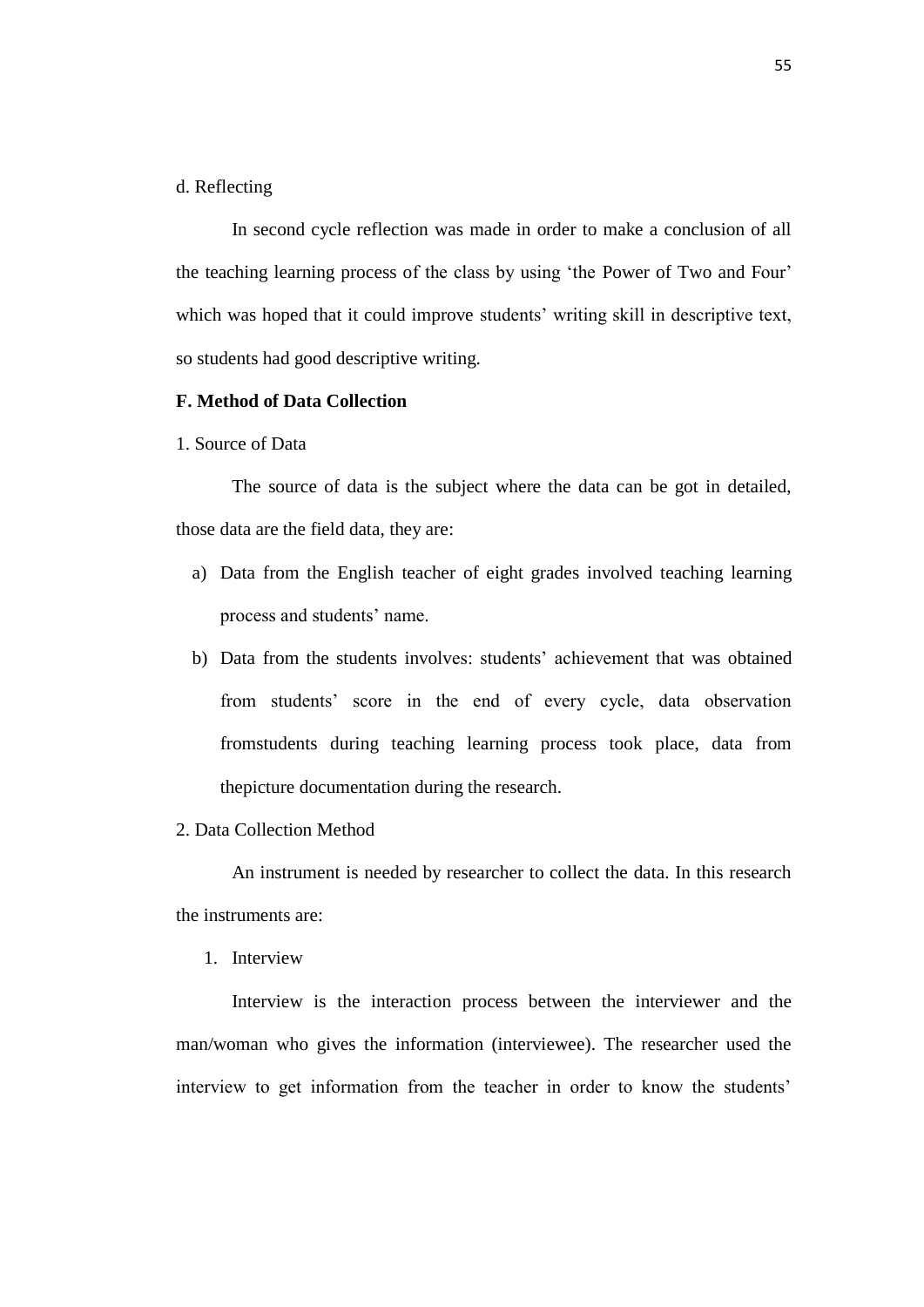condition and achievement before treatment. Here, the interview was the teacher of eight gradewho taught the English there and in this classroom action research.

2. Observation

Observation is a specialized skill. Here observation will be used as to observe the teaching process and the students' activities using check list to get the data. It was taken from opening until the end of teaching learning process.

3. Test

Test is used to measure the person's competence and to achieve the objective. The data is collected by giving writing test. Writing is conducted Three times, there are Assesment of pre cycle test, assesment of cycle I, and assesment of cycle II. The form of the test is direct writing.

### **G. Technique of Analyzing Data**

The researcher used the criteria of assessment, that is, since the content of students writing covered the generic structures, they are identification and description. In generic structure of description consists of parts, qualities, and characteristics. In assessing the result of students' writing organization of descriptive text, the researcher used the score as follows:

There are five aspects, which are used as consideration in scoring. They are organization, content, grammar, mechanic and vocabulary. The researcher gives score for each elements of writing and explains the score for each elements of writing, (Brown, 2004 : 244-246) Data analysis is an effort which is done by teacher and researcherto embrace the data accurately, (Wardhani dan Wihardhit, 2001 : 189). After collecting the data, the researcheranalyzed the data .It can be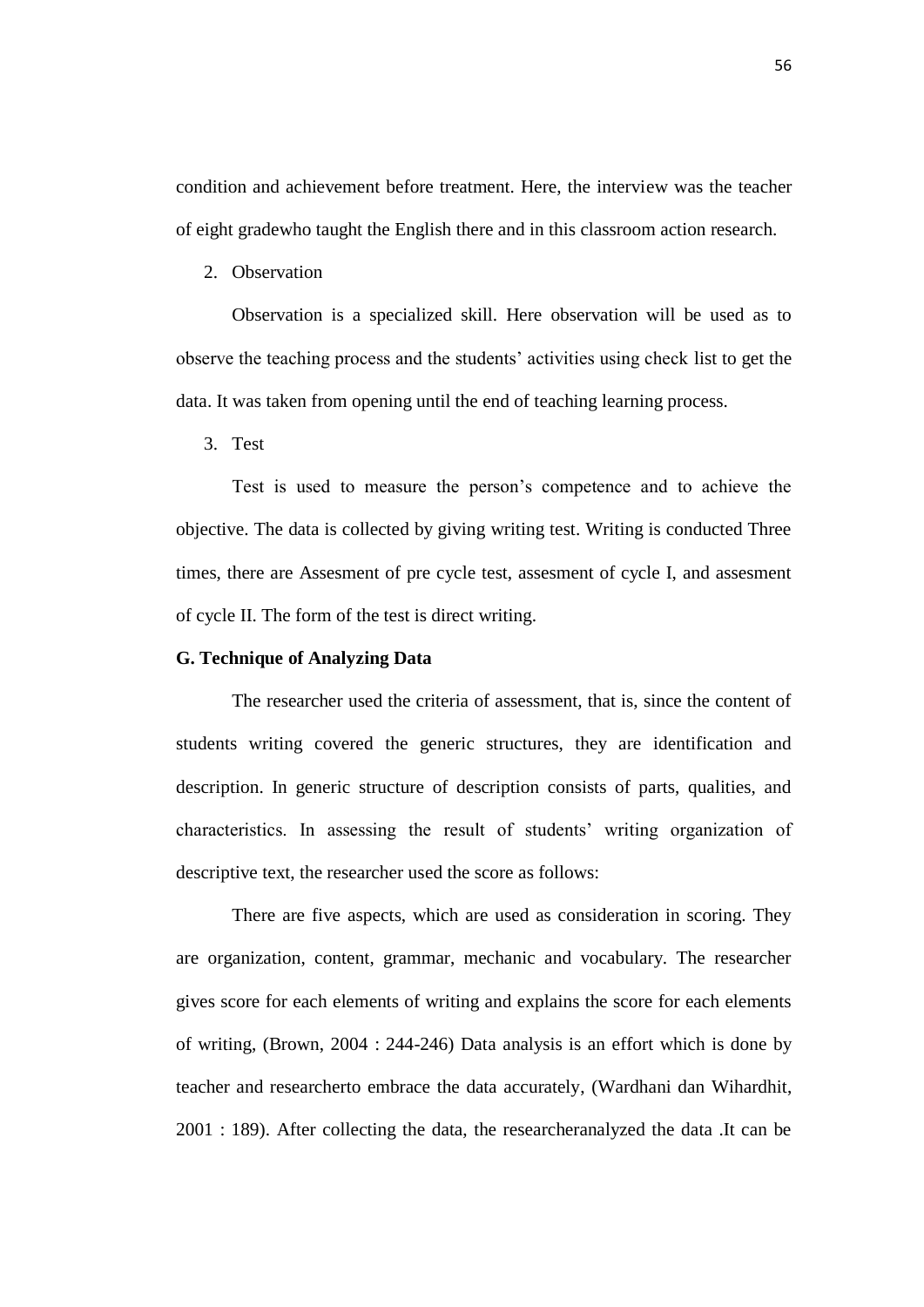defined as the process of analyzing datarequired from the result of the research. Qualitative data will be gainedfrom field notes, observation, interview, that was analyzed by datatriangulation.

The steps of data analysis:

1. After the researcher assessed the result of the students' writing in precycle-test, she found the mean of it.

2. After that, the researcher assessed the result of students' writing ofeach cycles, and found the mean of it.

3. The last step is the researcher analyzes the improvement of students score on pre-test and each cycles.

To get the mean, the researcher used this formula:

$$
X = \sum x
$$
  
N

Where:

 $X =$  the mean

 $\Sigma x =$  the sum of any test

 $N =$  number of subject

From the results of the analysis, then take the conclusion on achievement indicators. Expected in this cycle indicator achievement of science process skills of students can be achieved.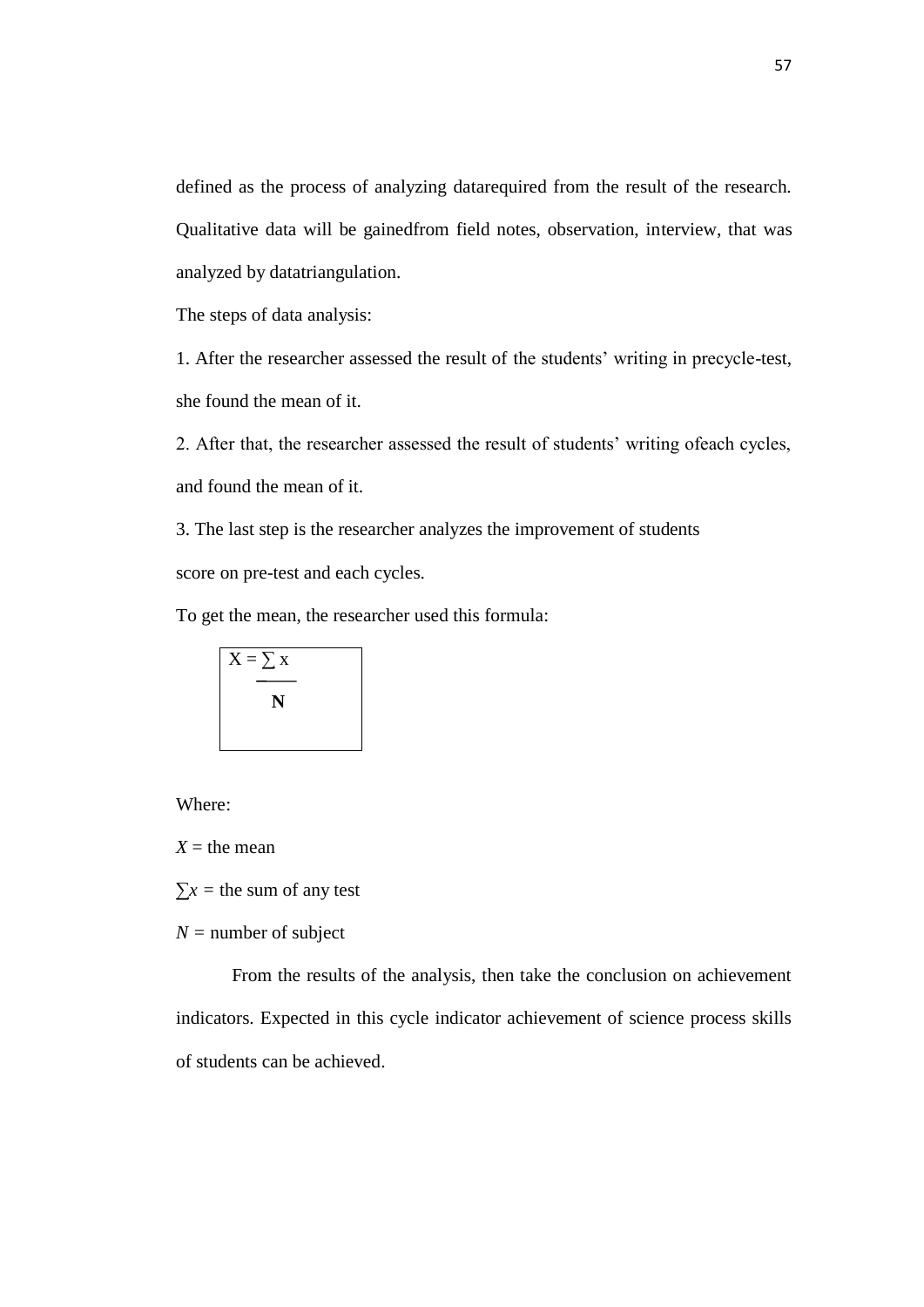Table 3.1

| N <sub>o</sub> | Component                                  | <b>Indicator</b>                                                                                                                                                                                                           | <b>Instrument</b>    |
|----------------|--------------------------------------------|----------------------------------------------------------------------------------------------------------------------------------------------------------------------------------------------------------------------------|----------------------|
|                | <b>Skills of science</b><br><b>Process</b> |                                                                                                                                                                                                                            |                      |
| $\mathbf{1}$   | Plan the<br>experiment                     | a. Determine the tools, materials, and<br>that will be<br>used<br>resources<br>in<br>research.<br>b. Determine fixed and changed<br>variables.                                                                             | Student<br>worksheet |
|                |                                            | c. Determine what will be observed<br>and measured.<br>d. Arrange the step of work.<br>e. Determining how to process the<br>data                                                                                           |                      |
| $\overline{2}$ | Formulate<br>Hypothesis                    | suggests what might happen<br>in<br>circumstances that have not been<br>observed                                                                                                                                           | Student<br>worksheet |
| 3              | Observation                                | a. Record every observation in the<br>form of observation data.<br>b. Optimizing senses owned.                                                                                                                             | Observation          |
| $\overline{4}$ | Measure                                    | a. Preparing the necessary tools and<br>materials.<br>b. Using tools and materials<br>appropriately.                                                                                                                       | Student<br>worksheet |
| 5              | Clasify                                    | a. Classify data<br>b. Develop observation data                                                                                                                                                                            | Observasi            |
| 6              | Interpreting                               | a. Make a graph of data<br>Interpreting the<br>data<br>from<br>b.<br>observation charts                                                                                                                                    | Observasi            |
| $\tau$         | Be Scientific                              | a. Distinguish fact and opinion.<br>b. Objective and be honest to the data<br>/ facts.                                                                                                                                     | Observasi            |
| 8              | Apply the concept                          | a. Using the concepts of reports that<br>have been studied with the<br>new<br>situation.<br>b. Applying the concept on a new<br>experience to explain what happened.                                                       | report               |
| 9              | Communicate                                | Prepare<br>and<br>submit<br>reports<br>a.<br>systematically.<br>b. Explaining the results of the study.<br>c. Discussing the results of the study.<br>d. Describing data, graphs, tables, or<br>diagrams Practicum report. | report               |